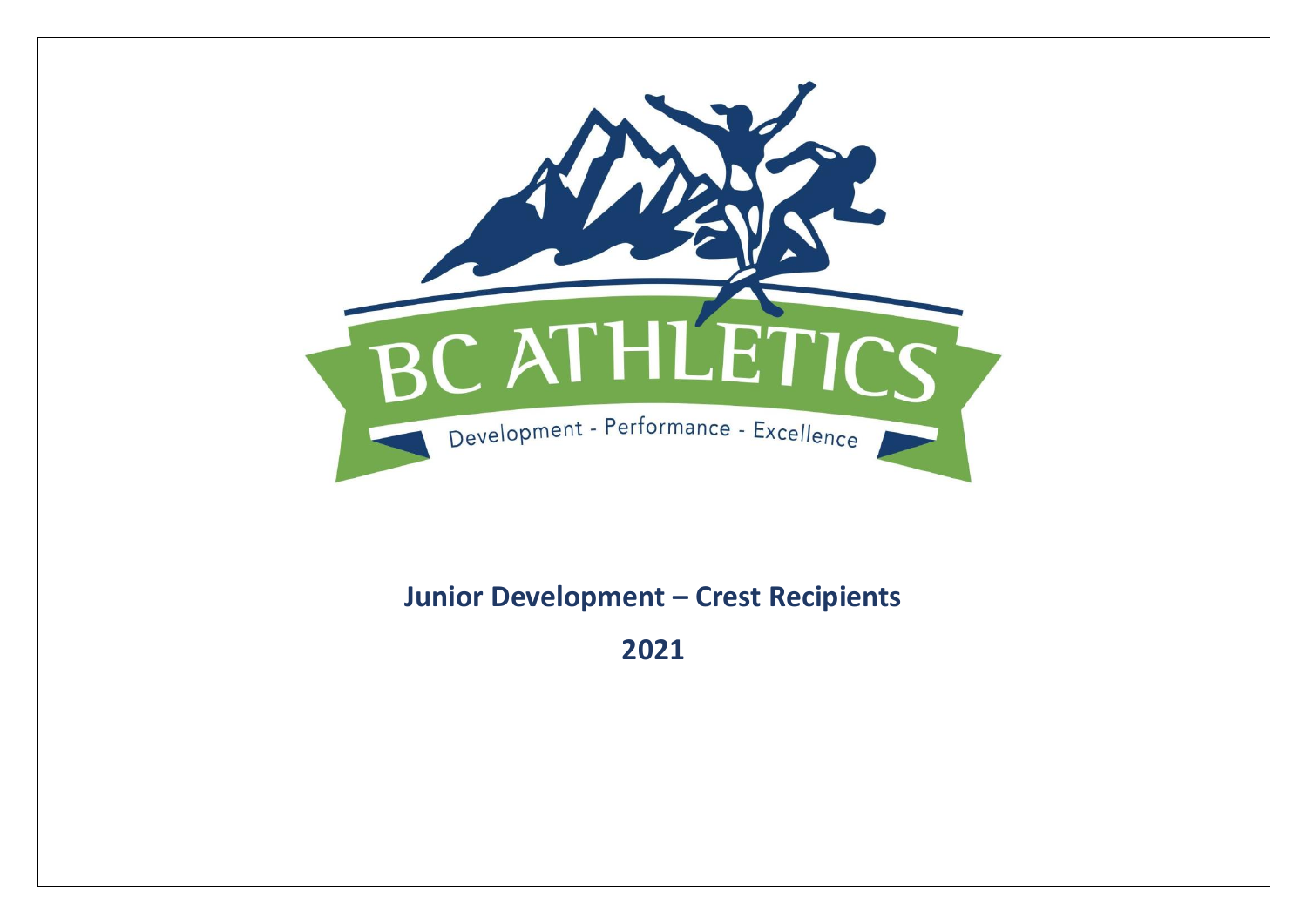## **Table of Contents**

| Alberni Valley Track Club ----------------------------------- | 1  |
|---------------------------------------------------------------|----|
| Burnaby Striders Track & Field Club --------------------      | 1  |
|                                                               | 1  |
|                                                               | 1  |
|                                                               | 1  |
|                                                               | 3  |
| Kajaks Track & Field Club ----------------------------------  | 3  |
| Kamloops Track & Field Club -----------------------------     | 4  |
| Kootenay Chaos Track Club -------------------------------     | 5  |
|                                                               | 5  |
| Nanaimo & District Track & Field Club -----------------       | 5  |
| NorWesters Track & Field Club --------------------------      | 8  |
| Ocean Athletics Track & Field Club ----------------------     | 9  |
| Oceanside Track & Field Club -----------------------------    | 12 |
|                                                               |    |

| Okanagan Athletics Club ----------------------------------- | 12        |
|-------------------------------------------------------------|-----------|
| Prince George Track & Field Club -----------------------    | 14        |
| Royal City Track & Field Club ----------------------------- | 16        |
|                                                             | <b>16</b> |
|                                                             | 17        |
|                                                             | 17        |
| Valley Royals Track & Field Club ------------------------   | 17        |
| Vancouver Olympic Club -----------------------------------  | 20        |
| Vancouver Thunderbirds -----------------------------------  | 21        |
|                                                             |           |
|                                                             |           |
|                                                             |           |
|                                                             |           |
|                                                             |           |

## **Acknowledgements**

Thank you to Tom Dingle, the BC Athletics Statistician, for the compilation and preparation of the Junior Development Crest Recipients Book.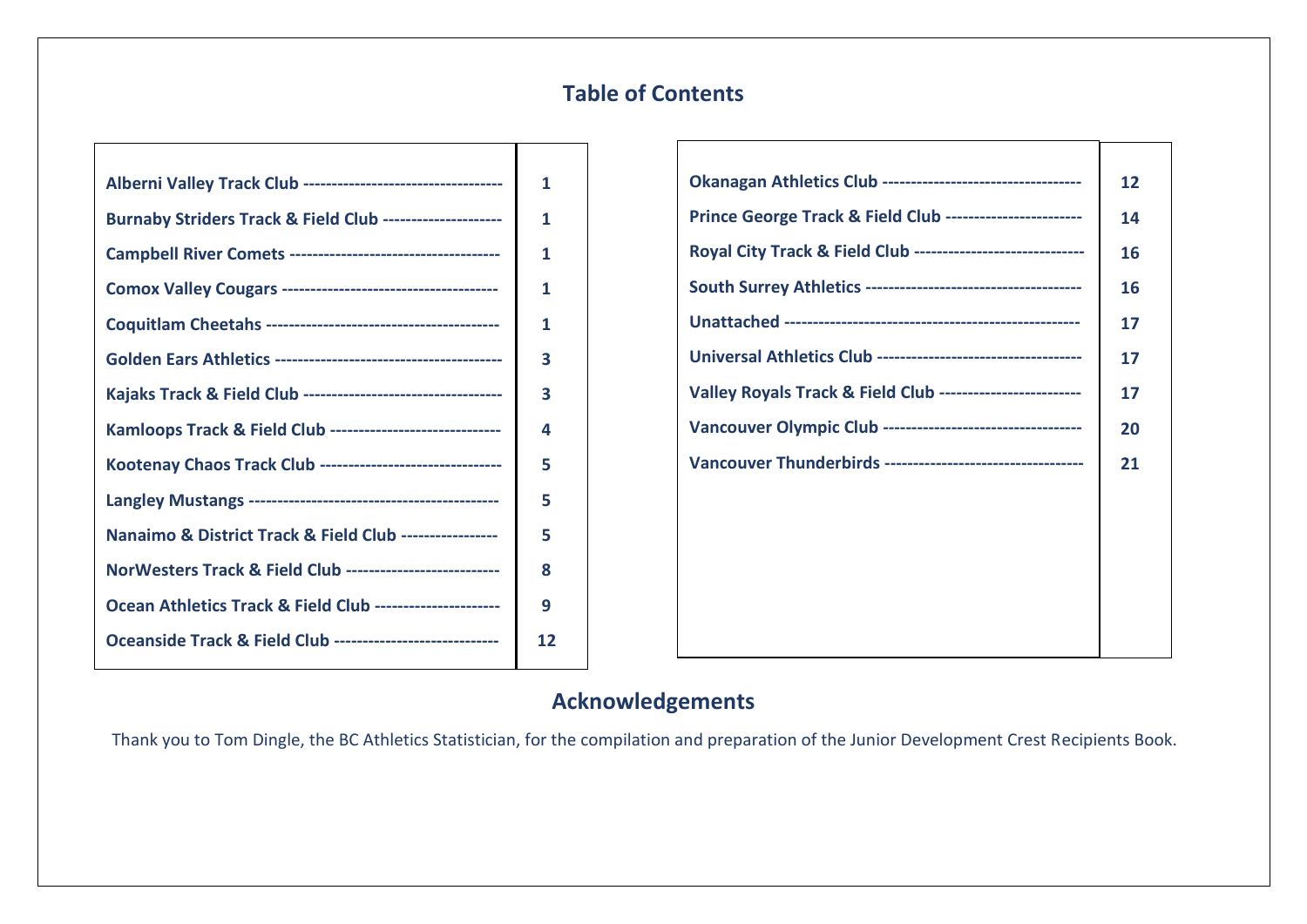| Surname         | Given     |   | Gen Age Club                           | Event min |                | sec/    |        | <b>EvtStd</b> Crest Awarded Meet |                                                                      |
|-----------------|-----------|---|----------------------------------------|-----------|----------------|---------|--------|----------------------------------|----------------------------------------------------------------------|
|                 |           |   |                                        |           |                |         |        |                                  | NTFC "In House" Performance Trials #2 + Vancouver Island JD Regional |
| Olsen           | Rain      | M | 12 Alberni Valley Track Club           | 800       |                | 2 33.10 | gold   | <b>BRONZE</b>                    | Challenge, Nanaimo, BC                                               |
|                 |           |   |                                        |           |                |         |        |                                  | NTFC "In House" Performance Trials #2 + Vancouver Island JD Regional |
| Olsen           | Rain      | M | 12 Alberni Valley Track Club           | 100       |                | 15.60   | bronze | <b>BRONZE</b>                    | Challenge, Nanaimo, BC                                               |
| Olsen           | Rain      | M | 12 Alberni Valley Track Club           | JT        |                | 17.26   | bronze | <b>BRONZE</b>                    | AVTC Performance Trials #1, Port Alberni, BC                         |
| Dervina         | Drin      | M | 13 Burnaby Striders Track & Field Club | 100       |                | 13.00   | gold   | <b>SILVER</b>                    | Zone 3 & 4 JD Challenge, Abbotsford, BC                              |
| Dervina         | Drin      | M | 13 Burnaby Striders Track & Field Club | 800       |                | 2 32.09 | silver | <b>SILVER</b>                    | Zone 5 JD Regional Challenge, Richmond, BC                           |
| Dervina         | Drin      | M | 13 Burnaby Striders Track & Field Club | IJ        |                | 04.27   | silver | <b>SILVER</b>                    | Zone 5 JD Regional Challenge, Richmond, BC                           |
| Hoffman         | Victoria  | F | 13 Comox Valley Cougars                | <b>HT</b> |                | 23.63   | silver | <b>SILVER</b>                    | Comox Valley Great Physical Distancing Field Meet #2, Courtenay, BC  |
| Hoffman         | Victoria  |   | 13 Comox Valley Cougars                | IJ        |                | 04.13   | silver | <b>SILVER</b>                    | Comox Valley Great Physical Distancing Field Meet #2, Courtenay, BC  |
| Hoffman         | Victoria  | F | 13 Comox Valley Cougars                | <b>SP</b> |                | 07.89   | silver | <b>SILVER</b>                    | Comox Valley Great Physical Distancing Field Meet #2, Courtenay, BC  |
| O'Brennan       | Sullivan  | M | 13 Comox Valley Cougars                | JT        |                | 27.90   | silver | <b>BRONZE</b>                    | Comox Valley Great Physical Distancing Field Meet #2, Courtenay, BC  |
| O'Brennan       | Sullivan  | M | 13 Comox Valley Cougars                | DT        |                | 20.37   | bronze | <b>BRONZE</b>                    | Comox Valley Great Physical Distancing Field Meet #2, Courtenay, BC  |
| O'Brennan       | Sullivan  | M | 13 Comox Valley Cougars                | IJ        |                | 03.98   | bronze | <b>BRONZE</b>                    | Comox Valley Great Physical Distancing Field Meet #2, Courtenay, BC  |
| Servos          | Tyson     | M | 13 Comox Valley Cougars                | JT        |                | 29.63   | silver | <b>BRONZE</b>                    | Comox Valley Great Physical Distancing Field Meet #2, Courtenay, BC  |
| Servos          | Tyson     | M | 13 Comox Valley Cougars                | DT        |                | 18.99   | bronze | <b>BRONZE</b>                    | #N/A                                                                 |
| Servos          | Tyson     | M | 13 Comox Valley Cougars                | IJ        |                | 04.00   | bronze | <b>BRONZE</b>                    | Comox Valley Great Physical Distancing Field Meet #2, Courtenay, BC  |
| Barillaro       | Lorenzo   | M | 11 Coquitlam Cheetahs                  | HJ        |                | 01.20   | gold   | <b>SILVER</b>                    | Zone 3 & 4 JD Challenge, Abbotsford, BC                              |
| Barillaro       | Lorenzo   | M | 11 Coquitlam Cheetahs                  | 100       |                | 15.88   | silver | <b>SILVER</b>                    | Zone 3 & 4 JD Challenge, Abbotsford, BC                              |
| Barillaro       | Lorenzo   | M | 11 Coquitlam Cheetahs                  | IJ        |                | 03.55   | silver | <b>SILVER</b>                    | Zone 3 & 4 JD Challenge, Abbotsford, BC                              |
| Birsan          | Alexander | M | 13 Coquitlam Cheetahs                  | <b>SP</b> |                | 09.48   | silver | <b>BRONZE</b>                    | Coquitlam Cheetahs In-House Performance Trials #5, Coquitlam, BC     |
| Birsan          | Alexander | M | 13 Coquitlam Cheetahs                  | JT        |                | 26.50   | bronze | <b>BRONZE</b>                    | Coquitlam Cheetahs In-House Performance Trials #5, Coquitlam, BC     |
| Donahue         | Norah     |   | 11 Coquitlam Cheetahs                  | 100       |                | 15.80   | silver | <b>BRONZE</b>                    | Zone 3 & 4 JD Challenge, Abbotsford, BC                              |
| Donahue         | Norah     |   | 11 Coquitlam Cheetahs                  | 600       | $\overline{2}$ | 04.14   | silver | <b>BRONZE</b>                    | Zone 3 & 4 JD Challenge, Abbotsford, BC                              |
| Donahue         | Norah     |   | 11 Coquitlam Cheetahs                  | 60H       |                | 12.58   | bronze | <b>BRONZE</b>                    | Zone 3 & 4 JD Challenge, Abbotsford, BC                              |
| Donkor-Leh      | Nayram    |   | 11 Coquitlam Cheetahs                  | HJ        |                | 01.20   | gold   | <b>SILVER</b>                    | Zone 3 & 4 JD Challenge, Abbotsford, BC                              |
| Donkor-Leh      | Nayram    |   | 11 Coquitlam Cheetahs                  | <b>SP</b> |                | 08.09   | gold   | <b>SILVER</b>                    | Zone 3 & 4 JD Challenge, Abbotsford, BC                              |
| Donkor-Leh      | Nayram    |   | 11 Coquitlam Cheetahs                  | 100       |                | 16.00   | bronze | <b>SILVER</b>                    | Zone 3 & 4 JD Challenge, Abbotsford, BC                              |
| Fox             | Liam      | M | 10 Coquitlam Cheetahs                  | 60        |                | 10.43   | silver | <b>BRONZE</b>                    | Coquitlam Cheetahs In-House Performance Trials #5, Coquitlam, BC     |
| Fox             | Liam      | M | 10 Coquitlam Cheetahs                  | 100       |                | 16.76   | bronze | <b>BRONZE</b>                    | Coquitlam Cheetahs In-House Performance Trials #5, Coquitlam, BC     |
| Fox             | Liam      | M | 10 Coquitlam Cheetahs                  | DT        |                | 11.74   | bronze | <b>BRONZE</b>                    | Zone 3 & 4 JD Challenge, Abbotsford, BC                              |
| Fraser          | Taya      |   | 12 Coquitlam Cheetahs                  | 100       |                | 14.12   | gold   | <b>SILVER</b>                    | Coquitlam Cheetahs In-House Performance Trials #5, Coquitlam, BC     |
| Fraser          | Taya      |   | 12 Coquitlam Cheetahs                  | HJ        |                | 01.30   | gold   | <b>SILVER</b>                    | Coquitlam Cheetahs In-House Performance Trials #5, Coquitlam, BC     |
| Fraser          | Taya      |   | 12 Coquitlam Cheetahs                  | 200       |                | 30.13   | silver | <b>SILVER</b>                    | Coquitlam Cheetahs In-House Performance Trials #5, Coquitlam, BC     |
| Hewitt-Richards | Ben       | M | 13 Coquitlam Cheetahs                  | 100       |                | 13.15   | gold   | <b>SILVER</b>                    | Zone 3 & 4 JD Challenge, Abbotsford, BC                              |
| Hewitt-Richards | Ben       | M | 13 Coquitlam Cheetahs                  | 200       |                | 27.82   | silver | <b>SILVER</b>                    | Coquitlam Cheetahs In-House Performance Trials #5, Coquitlam, BC     |
| Hewitt-Richards | Ben       | M | 13 Coquitlam Cheetahs                  | IJ        |                | 04.46   | silver | <b>SILVER</b>                    | Zone 3 & 4 JD Challenge, Abbotsford, BC                              |
| Hirata          | Haruki    | M | 13 Coquitlam Cheetahs                  | 100       |                | 13.47   | silver | <b>BRONZE</b>                    | Zone 3 & 4 JD Challenge, Abbotsford, BC                              |
| Hirata          | Haruki    | M | 13 Coquitlam Cheetahs                  | <b>SP</b> |                | 08.42   | silver | <b>BRONZE</b>                    | Zone 3 & 4 JD Challenge, Abbotsford, BC                              |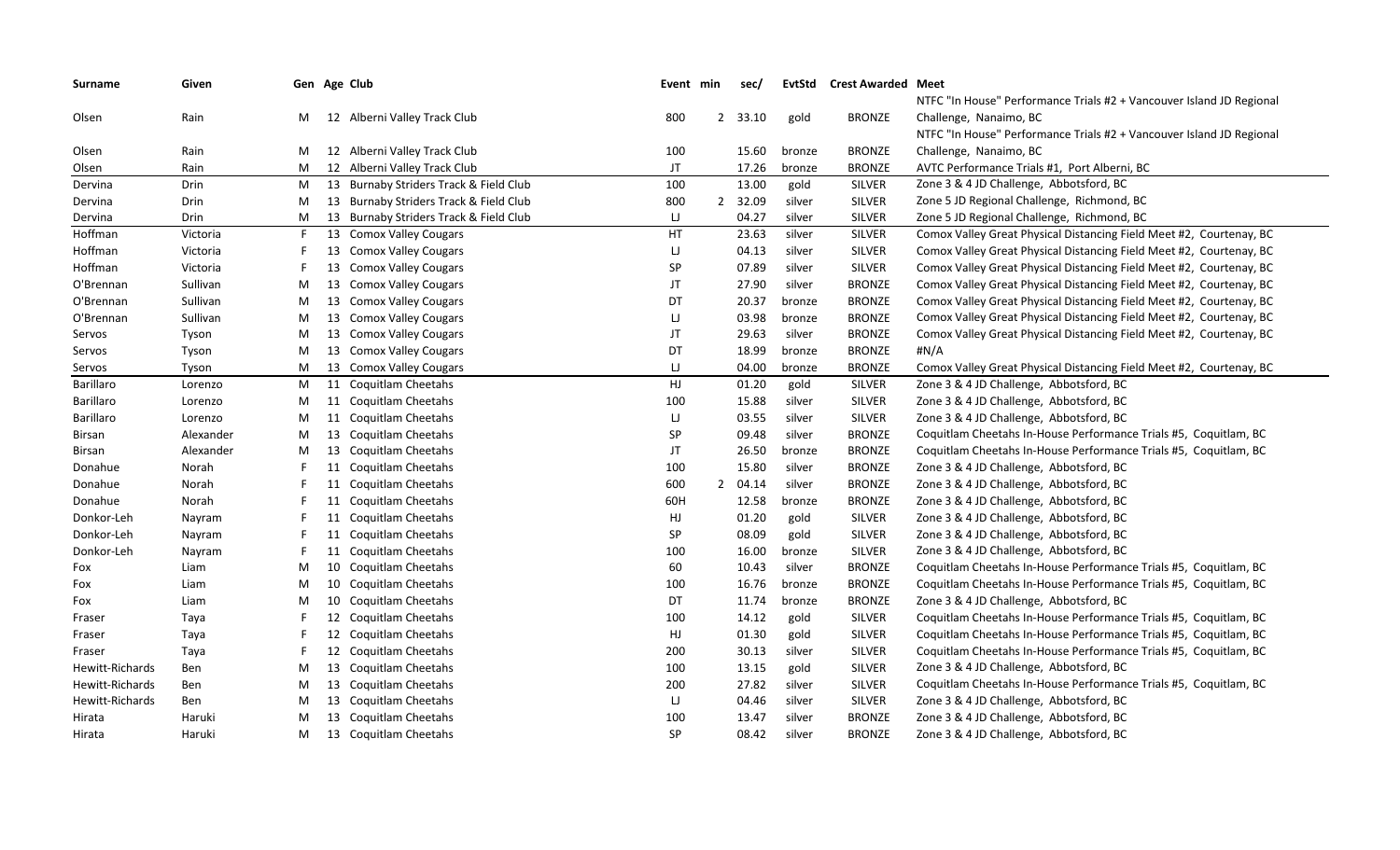| Hirata           | Haruki        | M | 13 | Coquitlam Cheetahs    | IJ  |              | 04.01   | bronze | <b>BRONZE</b> | Zone 3 & 4 JD Challenge, Abbotsford, BC                          |
|------------------|---------------|---|----|-----------------------|-----|--------------|---------|--------|---------------|------------------------------------------------------------------|
| Khrisanova       | Svetlana      |   | 13 | Coquitlam Cheetahs    | HJ  |              | 01.40   | gold   | <b>SILVER</b> | Zone 3 & 4 JD Challenge, Abbotsford, BC                          |
| Khrisanova       | Svetlana      | F |    | 13 Coquitlam Cheetahs | 80H |              | 14.90   | silver | <b>SILVER</b> | Zone 3 & 4 JD Challenge, Abbotsford, BC                          |
| Khrisanova       | Svetlana      |   |    | 13 Coquitlam Cheetahs | IJ  |              | 03.99   | silver | <b>SILVER</b> | Zone 3 & 4 JD Challenge, Abbotsford, BC                          |
| Knezevic-Hofmann | Cain          | M | 9  | Coquitlam Cheetahs    | SP  |              | 05.43   | gold   | <b>BRONZE</b> | Zone 3 & 4 JD Challenge, Abbotsford, BC                          |
| Knezevic-Hofmann | Cain          | M | 9  | Coquitlam Cheetahs    | 100 |              | 17.65   | bronze | <b>BRONZE</b> | Zone 3 & 4 JD Challenge, Abbotsford, BC                          |
| Laird-Mclean     | Kai           | M | 10 | Coquitlam Cheetahs    | IJ  |              | 03.13   | silver | <b>BRONZE</b> | Zone 3 & 4 JD Challenge, Abbotsford, BC                          |
| Laird-Mclean     | Kai           | M | 10 | Coquitlam Cheetahs    | 600 | $\mathbf{2}$ | 10.32   | bronze | <b>BRONZE</b> | Zone 3 & 4 JD Challenge, Abbotsford, BC                          |
| Lauwers          | Westley       | M | 9  | Coquitlam Cheetahs    | 60  |              | 10.63   | silver | <b>SILVER</b> | Coquitlam Cheetahs In-House Performance Trials #5, Coquitlam, BC |
| Lauwers          | Westley       | M | 9  | Coquitlam Cheetahs    | 100 |              | 17.22   | silver | <b>SILVER</b> | Coquitlam Cheetahs In-House Performance Trials #5, Coquitlam, BC |
| Lauwers          | Westley       | M | 9  | Coquitlam Cheetahs    | SP  |              | 04.29   | silver | <b>SILVER</b> | Zone 3 & 4 JD Challenge, Abbotsford, BC                          |
| Leschuk          | Faith         | F |    | 11 Coquitlam Cheetahs | 60  |              | 09.67   | silver | <b>SILVER</b> | Coquitlam Cheetahs In-House Performance Trials #5, Coquitlam, BC |
| Leschuk          | Faith         |   |    | 11 Coquitlam Cheetahs | 100 |              | 15.38   | silver | <b>SILVER</b> | Zone 3 & 4 JD Challenge, Abbotsford, BC                          |
| Leschuk          | Faith         | F |    | 11 Coquitlam Cheetahs | 60H |              | 12.01   | silver | <b>SILVER</b> | Zone 3 & 4 JD Challenge, Abbotsford, BC                          |
| Mcbean           | Michael       | M |    | 10 Coquitlam Cheetahs | IJ  |              | 03.21   | silver | <b>BRONZE</b> | Zone 3 & 4 JD Challenge, Abbotsford, BC                          |
| Mcbean           | Michael       | M |    | 10 Coquitlam Cheetahs | 100 |              | 16.77   | bronze | <b>BRONZE</b> | Zone 3 & 4 JD Challenge, Abbotsford, BC                          |
| Peng             | Elizabeth     | F |    | 12 Coquitlam Cheetahs | 100 |              | 15.29   | silver | <b>BRONZE</b> | Coquitlam Cheetahs In-House Performance Trials #5, Coquitlam, BC |
| Peng             | Elizabeth     | F |    | 12 Coquitlam Cheetahs | 200 |              | 32.80   | bronze | <b>BRONZE</b> | Coquitlam Cheetahs In-House Performance Trials #5, Coquitlam, BC |
| Peng             | Elizabeth     |   |    | 12 Coquitlam Cheetahs | 800 | 2            | 58.82   | bronze | <b>BRONZE</b> | Zone 3 & 4 JD Challenge, Abbotsford, BC                          |
| Shephard         | Alexander     | M |    | 11 Coquitlam Cheetahs | 100 |              | 15.33   | silver | <b>SILVER</b> | Zone 3 & 4 JD Challenge, Abbotsford, BC                          |
| Shephard         | Alexander     | M |    | 11 Coquitlam Cheetahs | 600 |              | 1 58.53 | silver | <b>SILVER</b> | Zone 3 & 4 JD Challenge, Abbotsford, BC                          |
| Shephard         | Alexander     | M |    | 11 Coquitlam Cheetahs | 60H |              | 11.55   | silver | <b>SILVER</b> | Zone 3 & 4 JD Challenge, Abbotsford, BC                          |
| Small            | Quincey       | M | 13 | Coquitlam Cheetahs    | HJ  |              | 01.40   | gold   | <b>SILVER</b> | Zone 3 & 4 JD Challenge, Abbotsford, BC                          |
| Small            | Quincey       | M |    | 13 Coquitlam Cheetahs | 100 |              | 13.52   | silver | <b>SILVER</b> | Zone 3 & 4 JD Challenge, Abbotsford, BC                          |
| Small            | Quincey       | M | 13 | Coquitlam Cheetahs    | IJ  |              | 03.84   | bronze | <b>SILVER</b> | Zone 3 & 4 JD Challenge, Abbotsford, BC                          |
| Spalton          | Tyler         | M | 9  | Coquitlam Cheetahs    | 60  |              | 10.61   | silver | <b>SILVER</b> | Coquitlam Cheetahs In-House Performance Trials #5, Coquitlam, BC |
| Spalton          | Tyler         | M | 9  | Coquitlam Cheetahs    | 100 |              | 17.12   | silver | <b>SILVER</b> | Coquitlam Cheetahs In-House Performance Trials #5, Coquitlam, BC |
| Spalton          | Tyler         | M | 9  | Coquitlam Cheetahs    | SP  |              | 04.44   | silver | <b>SILVER</b> | Coquitlam Cheetahs In-House Performance Trials #5, Coquitlam, BC |
| Tsok             | Matthew       | M |    | 12 Coquitlam Cheetahs | 100 |              | 14.40   | silver | <b>SILVER</b> | Coquitlam Cheetahs In-House Performance Trials #5, Coquitlam, BC |
| Tsok             | Matthew       | M |    | 12 Coquitlam Cheetahs | 200 |              | 30.10   | silver | <b>SILVER</b> | Coquitlam Cheetahs In-House Performance Trials #5, Coquitlam, BC |
| Tsok             | Matthew       | M | 12 | Coquitlam Cheetahs    | IJ  |              | 03.80   | silver | <b>SILVER</b> | Coquitlam Cheetahs In-House Performance Trials #5, Coquitlam, BC |
| Veloso           | Kayla         | F |    | 11 Coquitlam Cheetahs | HJ  |              | 01.27   | gold   | <b>SILVER</b> | Zone 3 & 4 JD Challenge, Abbotsford, BC                          |
| Veloso           | Kayla         |   |    | 11 Coquitlam Cheetahs | 60  |              | 09.83   | silver | <b>SILVER</b> | Coquitlam Cheetahs In-House Performance Trials #5, Coquitlam, BC |
| Veloso           | Kayla         |   |    | 11 Coquitlam Cheetahs | 100 |              | 15.78   | silver | <b>SILVER</b> | Coquitlam Cheetahs In-House Performance Trials #5, Coquitlam, BC |
| Wade             | Rylen         |   |    | 11 Coquitlam Cheetahs | 100 |              | 14.23   | gold   | GOLD          | Zone 3 & 4 JD Challenge, Abbotsford, BC                          |
| Wade             | Rylen         |   |    | 11 Coquitlam Cheetahs | 600 | $\mathbf{1}$ | 50.00   | gold   | GOLD          | Zone 3 & 4 JD Challenge, Abbotsford, BC                          |
| Wade             | Rylen         |   |    | 11 Coquitlam Cheetahs | 60H |              | 11.05   | gold   | GOLD          | Zone 3 & 4 JD Challenge, Abbotsford, BC                          |
| Way              | <b>Briget</b> |   |    | 11 Coquitlam Cheetahs | HJ  |              | 01.10   | silver | <b>BRONZE</b> | Zone 3 & 4 JD Challenge, Abbotsford, BC                          |
| Way              | <b>Briget</b> |   |    | 11 Coquitlam Cheetahs | SP  |              | 05.21   | bronze | <b>BRONZE</b> | Coquitlam Cheetahs In-House Performance Trials #5, Coquitlam, BC |
| Woo              | Kaila         |   |    | 12 Coquitlam Cheetahs | 100 |              | 14.51   | silver | <b>BRONZE</b> | Zone 3 & 4 JD Challenge, Abbotsford, BC                          |
| Woo              | Kaila         | F |    | 12 Coquitlam Cheetahs | 200 |              | 32.76   | bronze | <b>BRONZE</b> | Coquitlam Cheetahs In-House Performance Trials #5, Coquitlam, BC |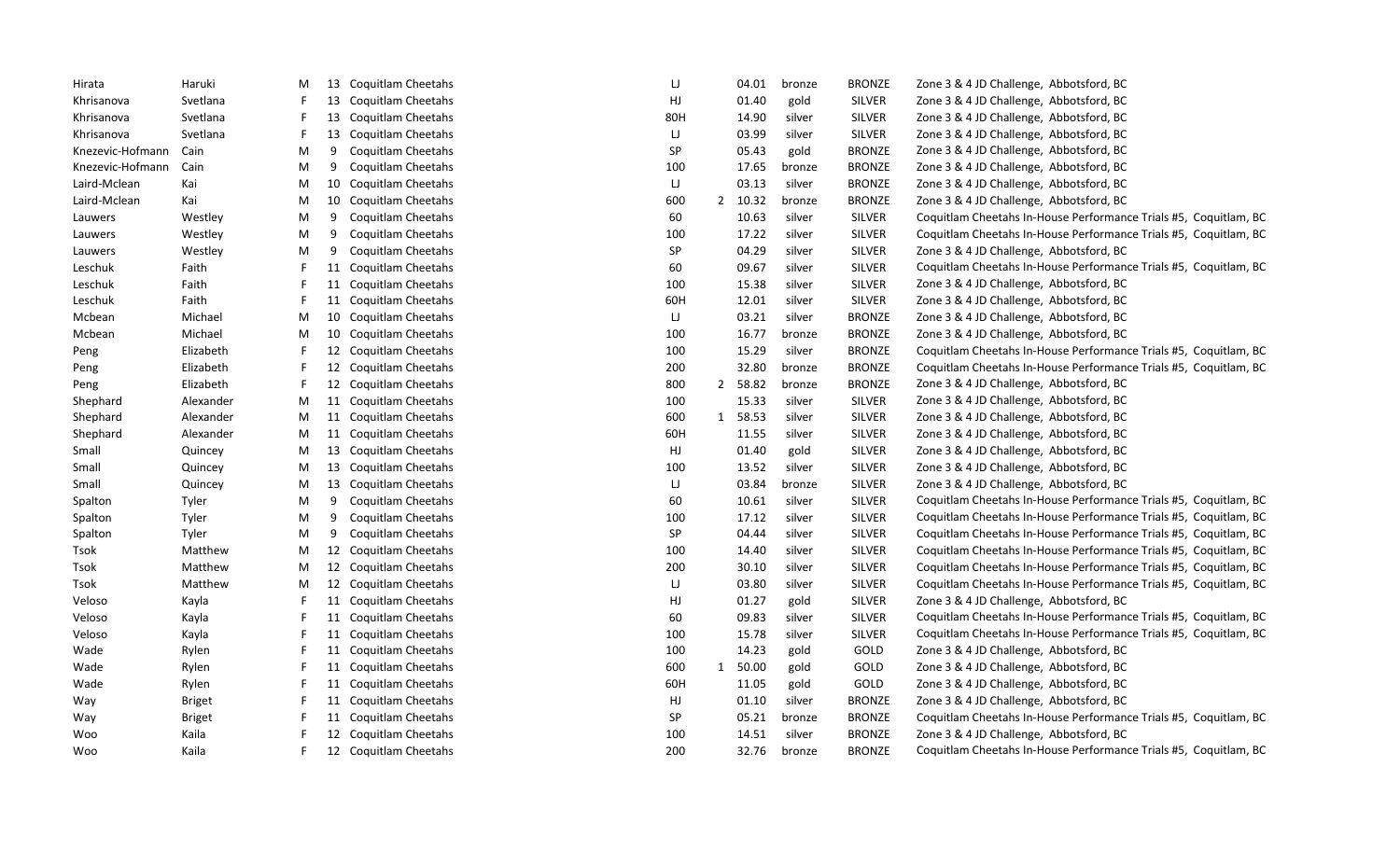| Woo          | Kaila     |   |    | 12 Coquitlam Cheetahs        | 800        |                | 2 57.51 | bronze | <b>BRONZE</b> | Zone 3 & 4 JD Challenge, Abbotsford, BC                                  |
|--------------|-----------|---|----|------------------------------|------------|----------------|---------|--------|---------------|--------------------------------------------------------------------------|
| Canales      | Keenen    | M |    | 12 Golden Ears Athletics     | 800        | $\overline{2}$ | 36.35   | silver | <b>BRONZE</b> | Zone 3 & 4 JD Challenge, Abbotsford, BC                                  |
| Canales      | Keenen    | M |    | 12 Golden Ears Athletics     | IJ         |                | 03.53   | bronze | <b>BRONZE</b> | Ocean Athletics and Universal Dual Meet, Surrey, BC                      |
| Cichecki     | Maksym    | M |    | 13 Golden Ears Athletics     | DT         |                | 30.38   | gold   | <b>SILVER</b> | Zone 3 & 4 JD Challenge, Abbotsford, BC                                  |
| Cichecki     | Maksym    | M |    | 13 Golden Ears Athletics     | ${\sf SP}$ |                | 11.71   | gold   | <b>SILVER</b> | Zone 3 & 4 JD Challenge, Abbotsford, BC                                  |
| Cichecki     | Maksym    | M | 13 | <b>Golden Ears Athletics</b> | JT         |                | 26.13   | bronze | <b>SILVER</b> | Golden Ears Athletics In House Performance Trials, Maple Ridge, BC       |
| Coles-Lyster | Campbell  |   |    | 13 Golden Ears Athletics     | 100        |                | 14.27   | silver | <b>SILVER</b> | Zone 3 & 4 JD Challenge, Abbotsford, BC                                  |
| Coles-Lyster | Campbell  |   |    | 13 Golden Ears Athletics     | 300        |                | 48.88   | silver | <b>SILVER</b> | Golden Ears Athletics In House Performance Trials, Maple Ridge, BC       |
| Coles-Lyster | Campbell  |   |    | 13 Golden Ears Athletics     | IJ         |                | 04.18   | silver | <b>SILVER</b> | Golden Ears Athletics In House Performance Trials, Maple Ridge, BC       |
| Edgerton     | Joshua    | M | 10 | <b>Golden Ears Athletics</b> | 60         |                | 09.74   | gold   | <b>SILVER</b> | Ocean Athletics and Universal Dual Meet, Surrey, BC                      |
| Edgerton     | Joshua    | M | 10 | <b>Golden Ears Athletics</b> | 100        |                | 16.28   | silver | <b>SILVER</b> | Zone 3 & 4 JD Challenge, Abbotsford, BC                                  |
| Edgerton     | Joshua    | M | 10 | <b>Golden Ears Athletics</b> | 600        | $\overline{2}$ | 04.04   | silver | <b>SILVER</b> | Zone 3 & 4 JD Challenge, Abbotsford, BC                                  |
| Foster       | Zachary   | M |    | 12 Golden Ears Athletics     | SP         |                | 08.94   | gold   | <b>SILVER</b> | Golden Ears Athletics In House Performance Trials, Maple Ridge, BC       |
| Foster       | Zachary   | M |    | 12 Golden Ears Athletics     | 100        |                | 14.98   | silver | <b>SILVER</b> | Zone 3 & 4 JD Challenge, Abbotsford, BC                                  |
| Foster       | Zachary   | M |    | 12 Golden Ears Athletics     | DT         |                | 17.43   | bronze | <b>SILVER</b> | Golden Ears Athletics In House Performance Trials, Maple Ridge, BC       |
| Morin        | Justin    | M |    | 11 Golden Ears Athletics     | IJ         |                | 03.39   | silver | <b>BRONZE</b> | Zone 3 & 4 JD Challenge, Abbotsford, BC                                  |
| Morin        | Justin    | M |    | 11 Golden Ears Athletics     | 100        |                | 16.26   | bronze | <b>BRONZE</b> | Zone 3 & 4 JD Challenge, Abbotsford, BC                                  |
| Morin        | Justin    | M |    | 11 Golden Ears Athletics     | 600        | $\overline{2}$ | 06.40   | bronze | <b>BRONZE</b> | Zone 3 & 4 JD Challenge, Abbotsford, BC                                  |
| Rogalski     | Nicola    |   |    | 11 Golden Ears Athletics     | 60         |                | 09.28   | gold   | <b>SILVER</b> | Ocean Athletics and Universal Dual Meet, Surrey, BC                      |
| Rogalski     | Nicola    |   |    | 11 Golden Ears Athletics     | IJ         |                | 03.79   | gold   | <b>SILVER</b> | Zone 3 & 4 JD Challenge, Abbotsford, BC                                  |
| Rogalski     | Nicola    |   |    | 11 Golden Ears Athletics     | 100        |                | 15.15   | silver | <b>SILVER</b> | Zone 3 & 4 JD Challenge, Abbotsford, BC                                  |
| Theunissen   | Luke      | M |    | 13 Golden Ears Athletics     | IJ         |                | 04.19   | silver | <b>BRONZE</b> | Ocean Athletics and Universal Dual Meet, Surrey, BC                      |
| Theunissen   | Luke      | M |    | 13 Golden Ears Athletics     | 800        | 2              | 34.60   | bronze | <b>BRONZE</b> | Ocean Athletics and Universal Dual Meet, Surrey, BC                      |
|              |           |   |    |                              |            |                |         |        |               | 2021 Kajaks TFC In Club Performance Trials #6* +HIGH PERFORMANCE EVENTS, |
| Ginn         | Lucas     | M |    | 12 Kajaks Track & Field Club | IJ         |                | 03.97   | silver | <b>BRONZE</b> | Richmond, BC                                                             |
| Ginn         | Lucas     | M |    | 12 Kajaks Track & Field Club | SP         |                | 05.77   | bronze | <b>BRONZE</b> | Zone 5 JD Regional Challenge, Richmond, BC                               |
| Hartley      | Kieran    | M |    | 13 Kajaks Track & Field Club | 300        |                | 45.57   | silver | <b>SILVER</b> | 2021 Kajaks Performance Trials #8, Richmond, BC                          |
| Hartley      | Kieran    | M |    | 13 Kajaks Track & Field Club | JT         |                | 29.14   | silver | <b>SILVER</b> | Zone 5 JD Regional Challenge, Richmond, BC                               |
| Hartley      | Kieran    | M |    | 13 Kajaks Track & Field Club | IJ         |                | 04.30   | silver | <b>SILVER</b> | Zone 5 JD Regional Challenge, Richmond, BC                               |
| Kennedy      | Katherine |   |    | 12 Kajaks Track & Field Club | 800        | $\overline{2}$ | 48.79   | silver | <b>BRONZE</b> | Zone 5 JD Regional Challenge, Richmond, BC                               |
|              |           |   |    |                              |            |                |         |        |               | 2021 Kajaks TFC In Club Performance Trials #6* +HIGH PERFORMANCE EVENTS, |
| Kennedy      | Katherine |   |    | 12 Kajaks Track & Field Club | 100        |                | 16.24   | bronze | <b>BRONZE</b> | Richmond, BC                                                             |
| Kennedy      | Katherine |   |    | 12 Kajaks Track & Field Club | 1200       |                | 4 37.23 | bronze | <b>BRONZE</b> | 2021 Kajaks Performance Trials #8, Richmond, BC                          |
| Kump         | Ruby      |   |    | 13 Kajaks Track & Field Club | 800        |                | 2 39.78 | silver | <b>BRONZE</b> | Zone 5 JD Regional Challenge, Richmond, BC                               |
| Kump         | Ruby      |   |    | 13 Kajaks Track & Field Club | 1200       |                | 4 22.88 | silver | <b>BRONZE</b> | Zone 5 JD Regional Challenge, Richmond, BC                               |
| Kump         | Ruby      |   |    | 13 Kajaks Track & Field Club | 300        |                | 51.28   | bronze | <b>BRONZE</b> | 2021 Kajaks Performance Trials #8, Richmond, BC                          |
| Lee          | Owen      | M |    | 12 Kajaks Track & Field Club | SP         |                | 06.63   | silver | <b>BRONZE</b> | Zone 5 JD Regional Challenge, Richmond, BC                               |
| Lee          | Owen      | M |    | 12 Kajaks Track & Field Club | 100        |                | 15.85   | bronze | <b>BRONZE</b> | Zone 5 JD Regional Challenge, Richmond, BC                               |
| Ly           | Tyler     | M |    | 11 Kajaks Track & Field Club | 60         |                | 09.31   | gold   | <b>SILVER</b> | Zone 5 JD Regional Challenge, Richmond, BC                               |
| Ly           | Tyler     | M |    | 11 Kajaks Track & Field Club | IJ         |                | 03.71   | gold   | <b>SILVER</b> | Zone 5 JD Regional Challenge, Richmond, BC                               |
| Ly           | Tyler     | M |    | 11 Kajaks Track & Field Club | 60H        |                | 11.43   | silver | <b>SILVER</b> | Zone 5 JD Regional Challenge, Richmond, BC                               |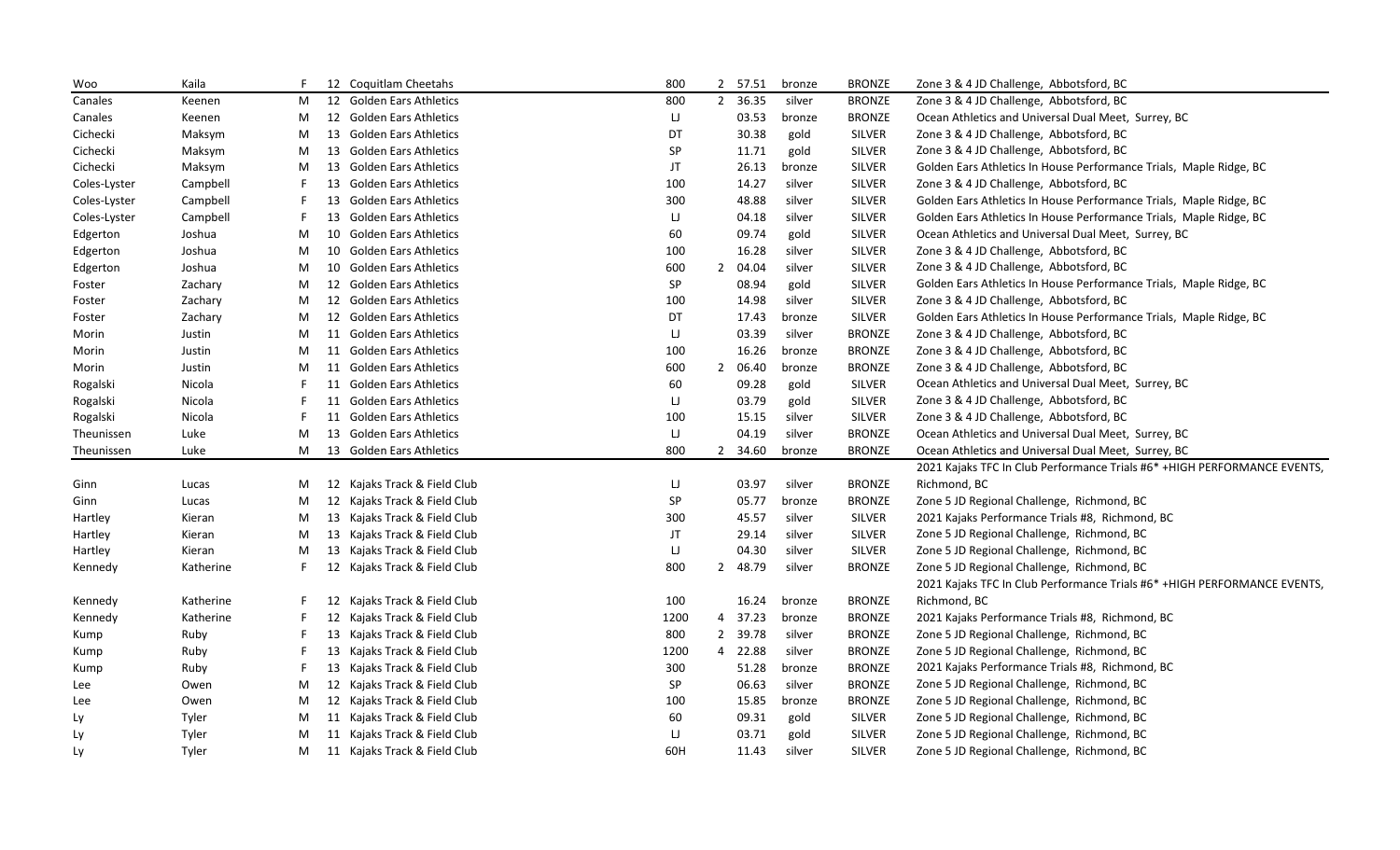| Medianu                   | Eric      | M  |    | 11 Kajaks Track & Field Club   | 60   |   | 09.91   | silver | <b>BRONZE</b> | 2021 Kajaks Performance Trials #8, Richmond, BC                          |
|---------------------------|-----------|----|----|--------------------------------|------|---|---------|--------|---------------|--------------------------------------------------------------------------|
| Medianu                   | Eric      | M  |    | 11 Kajaks Track & Field Club   | IJ   |   | 03.52   | silver | <b>BRONZE</b> | 2021 Kajaks Performance Trials #8, Richmond, BC                          |
|                           |           |    |    |                                |      |   |         |        |               | 2021 Kajaks TFC In Club Performance Trials #6* +HIGH PERFORMANCE EVENTS, |
| Medianu                   | Eric      | M  |    | 11 Kajaks Track & Field Club   | 100  |   | 16.28   | bronze | <b>BRONZE</b> | Richmond, BC                                                             |
| Medianu                   | Luca      | M  | 9  | Kajaks Track & Field Club      | 60   |   | 10.68   | silver | <b>BRONZE</b> | 2021 Kajaks Performance Trials #8, Richmond, BC                          |
| Medianu                   | Luca      | M  | 9  | Kajaks Track & Field Club      | 1000 | 4 | 11.83   | bronze | <b>BRONZE</b> | 2021 Kajaks Performance Trials #8, Richmond, BC                          |
| Medianu                   | Luca      | M  | 9  | Kajaks Track & Field Club      | IJ   |   | 02.78   | bronze | <b>BRONZE</b> | Zone 5 JD Regional Challenge, Richmond, BC                               |
| Varma-Vitug               | Armaan    | M  | 9  | Kajaks Track & Field Club      | 60   |   | 10.00   | gold   | GOLD          | Zone 5 JD Regional Challenge, Richmond, BC                               |
| Varma-Vitug               | Armaan    | M  | 9  | Kajaks Track & Field Club      | 1000 |   | 3 52.06 | gold   | GOLD          | Zone 5 JD Regional Challenge, Richmond, BC                               |
| Varma-Vitug               | Armaan    | M  | 9  | Kajaks Track & Field Club      | 60H  |   | 11.97   | gold   | GOLD          | Zone 5 JD Regional Challenge, Richmond, BC                               |
|                           |           |    |    |                                |      |   |         |        |               | 2021 Kajaks TFC In Club Performance Trials #6* +HIGH PERFORMANCE EVENTS, |
| Vigario                   | Savannah  | F. |    | 12 Kajaks Track & Field Club   | 100  |   | 15.97   | bronze | <b>BRONZE</b> | Richmond, BC                                                             |
| Vigario                   | Savannah  |    |    | 12 Kajaks Track & Field Club   | 300  |   | 53.87   | bronze | <b>BRONZE</b> | 2021 Kajaks Performance Trials #8, Richmond, BC                          |
| Vigario                   | Savannah  | F  |    | 12 Kajaks Track & Field Club   | 800  |   | 3 00.87 | bronze | <b>BRONZE</b> | Zone 5 JD Regional Challenge, Richmond, BC                               |
|                           |           |    |    |                                |      |   |         |        |               | 2021 Kajaks TFC In Club Performance Trials #6* +HIGH PERFORMANCE EVENTS  |
| Wai                       | Austin    | M  | 9  | Kajaks Track & Field Club      | 60   |   | 10.77   | silver | <b>BRONZE</b> | Richmond, BC                                                             |
| Wai                       | Austin    | M  | 9  | Kajaks Track & Field Club      | SP   |   | 04.80   | silver | <b>BRONZE</b> | Zone 5 JD Regional Challenge, Richmond, BC                               |
| Young                     | Isabella  | F. |    | 11 Kajaks Track & Field Club   | SP   |   | 06.14   | silver | <b>BRONZE</b> | Zone 5 JD Regional Challenge, Richmond, BC                               |
|                           |           |    |    |                                |      |   |         |        |               | 2021 Kajaks TFC In Club Performance Trials #6* +HIGH PERFORMANCE EVENTS, |
| Young                     | Isabella  | F. |    | 11 Kajaks Track & Field Club   | 100  |   | 16.43   | bronze | <b>BRONZE</b> | Richmond, BC                                                             |
| Armstrong                 | Gabrielle | F. |    | 13 Kamloops Track & Field Club | HJ   |   | 01.30   | gold   | <b>SILVER</b> | KTFC In Club Performance Trials #4, Kamloops, BC                         |
| Armstrong                 | Gabrielle | F. |    | 13 Kamloops Track & Field Club | PV   |   | 02.42   | gold   | <b>SILVER</b> | KTFC In Club Performance Trials #4, Kamloops, BC                         |
| Armstrong                 | Gabrielle | F. |    | 13 Kamloops Track & Field Club | 100  |   | 14.52   | silver | <b>SILVER</b> | Kamloops Restart Meet, Kamloops, BC                                      |
| Grimm                     | Naya      | F. |    | 11 Kamloops Track & Field Club | 60   |   | 09.20   | gold   | GOLD          | Kamloops In Club Performance Trials #6, Kamloops, BC                     |
| Grimm                     | Naya      | F. |    | 11 Kamloops Track & Field Club | 100  |   | 14.38   | gold   | GOLD          | Zone 3 & 4 JD Challenge, Abbotsford, BC                                  |
| Grimm                     | Naya      | F. |    | 11 Kamloops Track & Field Club | 200  |   | 30.41   | gold   | GOLD          | Kamloops Track and Field Club JD and HS In Club Trials, Kamloops, BC     |
| Hawkins-Chambers          | Izabella  | F. |    | 12 Kamloops Track & Field Club | SP   |   | 06.52   | silver | <b>BRONZE</b> | Kamloops In Club Performance Trials #6, Kamloops, BC                     |
| Hawkins-Chambers          | Izabella  | F. |    | 12 Kamloops Track & Field Club | 100  |   | 15.89   | bronze | <b>BRONZE</b> | Kamloops Restart Meet, Kamloops, BC                                      |
| Hawkins-Chambers Izabella |           | F  |    | 12 Kamloops Track & Field Club | IJ   |   | 03.37   | bronze | <b>BRONZE</b> | Kamloops In Club Performance Trials #6, Kamloops, BC                     |
| Klassen                   | Keaton    | M  |    | 10 Kamloops Track & Field Club | 60   |   | 10.25   | silver | <b>SILVER</b> | Kamloops In Club Performance Trials #6, Kamloops, BC                     |
| Klassen                   | Keaton    | M  |    | 10 Kamloops Track & Field Club | 100  |   | 16.12   | silver | <b>SILVER</b> | 2021 Kamloops Performance Trials #4, Kamloops, BC                        |
| Klassen                   | Keaton    | M  |    | 10 Kamloops Track & Field Club | 600  |   | 2 06.13 | silver | <b>SILVER</b> | 2021 Kamloops Performance Trials #4, Kamloops, BC                        |
| Mcgrath                   | Kiera     | F  |    | 12 Kamloops Track & Field Club | 100  |   | 15.66   | bronze | <b>BRONZE</b> | Kamloops Open Invitational Meet, Kamloops, BC                            |
| Mcgrath                   | Kiera     | F. |    | 12 Kamloops Track & Field Club | 200  |   | 32.46   | bronze | <b>BRONZE</b> | Kamloops In Club Performance Trials #6, Kamloops, BC                     |
| Mcgrath                   | Kiera     | F. |    | 12 Kamloops Track & Field Club | 300  |   | 52.46   | bronze | <b>BRONZE</b> | KTFC In Club Performance Trials #4, Kamloops, BC                         |
| Reed                      | Sophie    | F. |    | 10 Kamloops Track & Field Club | 60   |   | 10.07   | silver | <b>SILVER</b> | Kamloops Track and Field Club JD and HS In Club Trials #2, Kamloops, BC  |
| Reed                      | Sophie    | F. | 10 | Kamloops Track & Field Club    | 100  |   | 16.11   | silver | <b>SILVER</b> | KTFC In Club Performance Trials #4, Kamloops, BC                         |
| Reed                      | Sophie    | F  | 10 | Kamloops Track & Field Club    | HJ   |   | 01.00   | silver | <b>SILVER</b> | 2021 Kamloops Performance Trials #1, Kamloops, BC                        |
| Therrien                  | Sterling  | M  | 9  | Kamloops Track & Field Club    | 60   |   | 09.50   | gold   | GOLD          | Kamloops Track and Field Club JD and HS In Club Trials #2, Kamloops, BC  |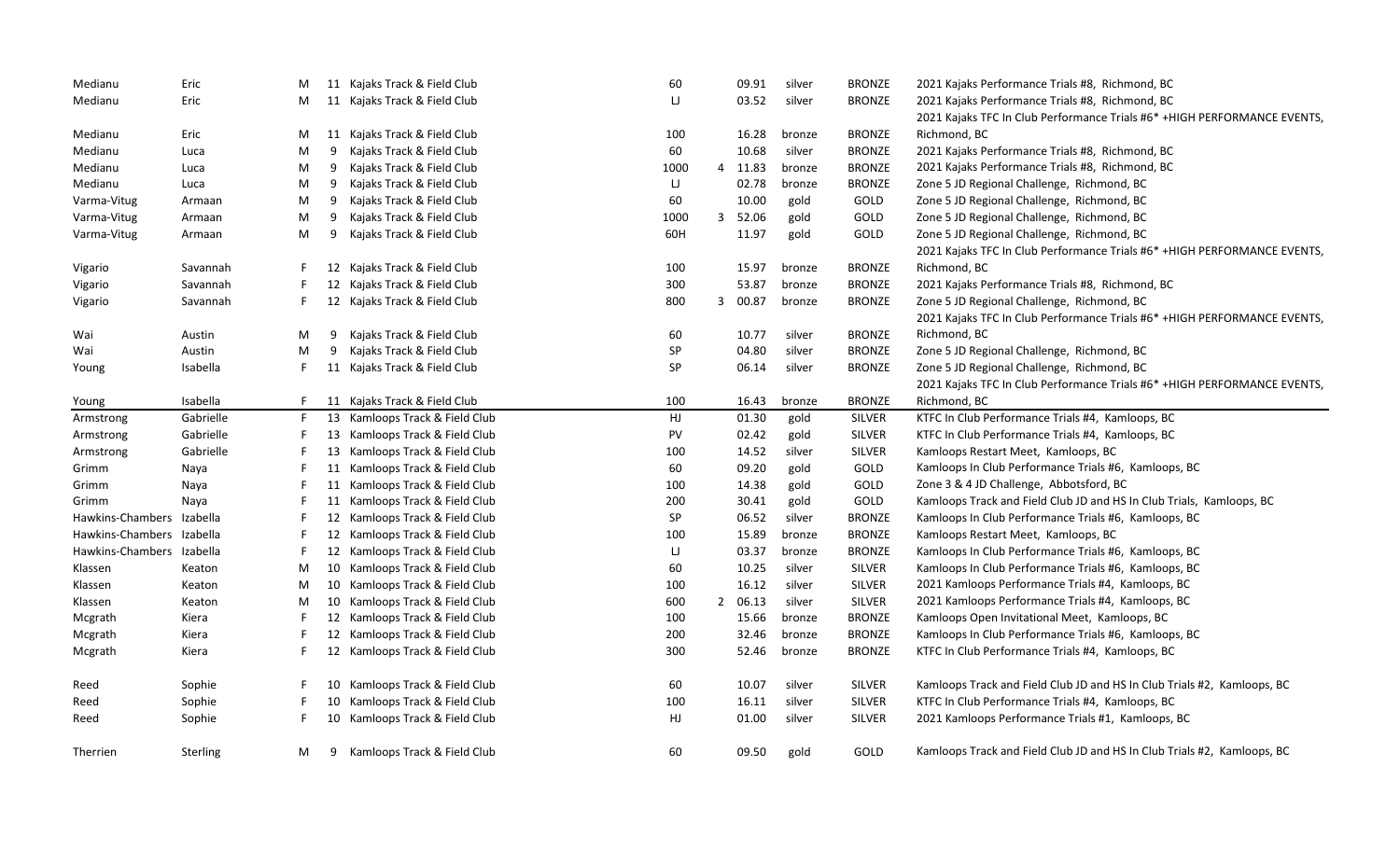| Therrien | Sterling        | M  | 9  | Kamloops Track & Field Club              | 100  |                | 14.85   | gold   | GOLD          | 2021 Kamloops Performance Trials #4, Kamloops, BC                         |
|----------|-----------------|----|----|------------------------------------------|------|----------------|---------|--------|---------------|---------------------------------------------------------------------------|
| Therrien | <b>Sterling</b> | M  | 9  | Kamloops Track & Field Club              | HJ   |                | 01.20   | gold   | GOLD          | KTFC In Club Performance Trials #4, Kamloops, BC                          |
|          |                 |    |    |                                          |      |                |         |        |               |                                                                           |
| Abraham  | Dawson          | M  |    | 12 Kootenay Chaos Track Club             | 800  |                | 2 24.28 | gold   | GOLD          | Jack Brow Memorial Meet + Zone 2 JD Regional Challenge, Kelowna, BC       |
|          |                 |    |    |                                          |      |                |         |        |               |                                                                           |
| Abraham  | Dawson          | M  |    | 12 Kootenay Chaos Track Club             | 1200 | 4              | 00.92   | gold   | GOLD          | Jack Brow Memorial Meet + Zone 2 JD Regional Challenge, Kelowna, BC       |
|          |                 |    |    |                                          |      |                |         |        |               |                                                                           |
| Abraham  | Dawson          | M  |    | 12 Kootenay Chaos Track Club             | 200H |                | 30.80   | gold   | GOLD          | Jack Brow Memorial Meet + Zone 2 JD Regional Challenge, Kelowna, BC       |
|          |                 |    |    |                                          |      |                |         |        |               |                                                                           |
| Smith    | Aleah           |    |    | 13 Kootenay Chaos Track Club             | 800  | $\overline{2}$ | 41.47   | silver | <b>BRONZE</b> | Jack Brow Memorial Meet + Zone 2 JD Regional Challenge, Kelowna, BC       |
|          |                 |    |    |                                          |      |                |         |        |               |                                                                           |
| Smith    | Aleah           | F. | 13 | Kootenay Chaos Track Club                | 1200 |                | 4 15.06 | silver | <b>BRONZE</b> | Jack Brow Memorial Meet + Zone 2 JD Regional Challenge, Kelowna, BC       |
|          |                 |    |    |                                          |      |                |         |        |               |                                                                           |
| Smith    | Aleah           |    |    | 13 Kootenay Chaos Track Club             | 300  |                | 50.38   | bronze | <b>BRONZE</b> | Jack Brow Memorial Meet + Zone 2 JD Regional Challenge, Kelowna, BC       |
| Bis      | Nathan          |    |    | M 13 Langley Mustangs                    | 100  |                | 13.11   | gold   | <b>SILVER</b> | Ocean Athletics and Universal Dual Meet, Surrey, BC                       |
| Bis      | Nathan          | M  |    | 13 Langley Mustangs                      | 200  |                | 27.50   | silver | <b>SILVER</b> | Langley Mustangs Resurgence Meet #4, Langley, BC                          |
| Bis      | Nathan          | M  |    | 13 Langley Mustangs                      | SP   |                | 07.85   | bronze | <b>SILVER</b> | Langley Mustangs Resurgence Meet #4, Langley, BC                          |
| Hall     | Logan           | M  |    | 13 Langley Mustangs                      | 100  |                | 12.84   | gold   | GOLD          | Zone 3 & 4 JD Challenge, Abbotsford, BC                                   |
| Hall     | Logan           | M  |    | 13 Langley Mustangs                      | 80H  |                | 12.60   | gold   | GOLD          | Zone 3 & 4 JD Challenge, Abbotsford, BC                                   |
| Hall     | Logan           | M  |    | 13 Langley Mustangs                      | HJ   |                | 01.50   | gold   | GOLD          | Zone 3 & 4 JD Challenge, Abbotsford, BC                                   |
| Jones    | Connor          | M  |    | 13 Langley Mustangs                      | 100  |                | 12.81   | gold   | <b>SILVER</b> | Zone 3 & 4 JD Challenge, Abbotsford, BC                                   |
| Jones    | Connor          | M  |    | 13 Langley Mustangs                      | 200  |                | 26.69   | gold   | <b>SILVER</b> | Langley Mustangs Resurgence Meet #4, Langley, BC                          |
|          |                 |    |    |                                          |      |                |         |        |               |                                                                           |
| Jones    | Connor          | M  |    | 13 Langley Mustangs                      | 300  |                | 46.19   | silver | <b>SILVER</b> | Langley Mustangs Resurgence "In House" Performance Trial # 1, Langley, BC |
| Omoyeni  | Rantioluwa      |    |    | 13 Langley Mustangs                      | 100  |                | 13.65   | gold   | <b>SILVER</b> | Ocean Athletics and Universal Dual Meet, Surrey, BC                       |
| Omoyeni  | Rantioluwa      |    |    | 13 Langley Mustangs                      | 200  |                | 27.58   | gold   | <b>SILVER</b> | Ocean Athletics and Universal Dual Meet, Surrey, BC                       |
|          |                 |    |    |                                          |      |                |         |        |               |                                                                           |
| Omoyeni  | Rantioluwa      |    |    | 13 Langley Mustangs                      | 300  |                | 47.78   | silver | <b>SILVER</b> | Langley Mustangs Resurgence "In House" Performance Trial # 1, Langley, BC |
| Sayles   | Maverick        | M  |    | 9 Langley Mustangs                       | 100  |                | 16.96   | silver | <b>BRONZE</b> | Ocean Athletics and Universal Dual Meet, Surrey, BC                       |
| Sayles   | Maverick        | M  |    | 9 Langley Mustangs                       | 60H  |                | 13.56   | bronze | <b>BRONZE</b> | Zone 3 & 4 JD Challenge, Abbotsford, BC                                   |
| Tran     | Tason           | M  |    | 13 Langley Mustangs                      | 100  |                | 12.36   | gold   | GOLD          | Ocean Athletics and Universal Dual Meet, Surrey, BC                       |
| Tran     | Tason           | M  |    | 13 Langley Mustangs                      | 200  |                | 26.00   | gold   | GOLD          | Langley Mustangs Resurgence Meet #4, Langley, BC                          |
|          |                 |    |    |                                          |      |                |         |        |               |                                                                           |
| Tran     | Tason           | M  |    | 13 Langley Mustangs                      | 300  |                | 43.09   | gold   | GOLD          | Langley Mustangs Resurgence "In House" Performance Trial #1, Langley, BC  |
|          |                 |    |    |                                          |      |                |         |        |               | NTFC "In House" Performance Trials #2 + Vancouver Island JD Regional      |
| Bell     | Tessa           | F. |    | 12 Nanaimo & District Track & Field Club | 100  |                | 14.30   | gold   | <b>SILVER</b> | Challenge, Nanaimo, BC                                                    |
|          |                 |    |    |                                          |      |                |         |        |               | NTFC "In House" Performance Trials #2 + Vancouver Island JD Regional      |
| Bell     | Tessa           |    |    | 12 Nanaimo & District Track & Field Club | IJ   |                | 04.01   | gold   | <b>SILVER</b> | Challenge, Nanaimo, BC                                                    |
|          |                 |    |    |                                          |      |                |         |        |               | NTFC "In House" Performance Trials #2 + Vancouver Island JD Regional      |
| Bell     | Tessa           |    |    | 12 Nanaimo & District Track & Field Club | 80H  |                | 14.80   | silver | <b>SILVER</b> | Challenge, Nanaimo, BC                                                    |
|          |                 |    |    |                                          |      |                |         |        |               |                                                                           |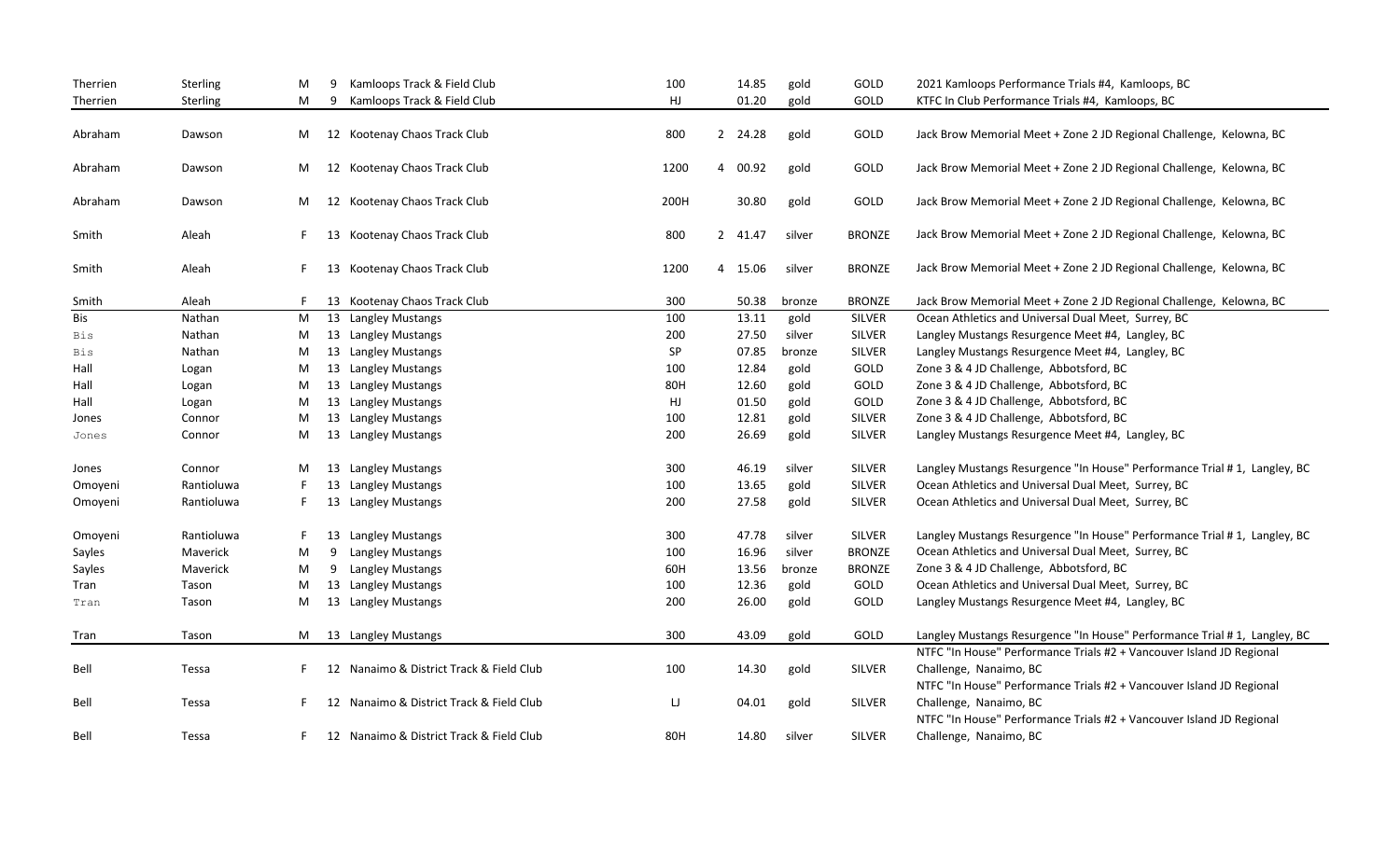| Clarke    | Rowan   | F. |    | 10 Nanaimo & District Track & Field Club | 100  |              | 17.40   | bronze | <b>BRONZE</b> | NTFC "In House" Performance Trials #2 + Vancouver Island JD Regional<br>Challenge, Nanaimo, BC |
|-----------|---------|----|----|------------------------------------------|------|--------------|---------|--------|---------------|------------------------------------------------------------------------------------------------|
|           |         |    |    |                                          |      |              |         |        |               | NTFC "In House" Performance Trials #2 + Vancouver Island JD Regional                           |
| Clarke    | Rowan   | F. | 10 | Nanaimo & District Track & Field Club    | 800W | 5            | 36.50   | bronze | <b>BRONZE</b> | Challenge, Nanaimo, BC                                                                         |
|           |         |    |    |                                          |      |              |         |        |               | NTFC "In House" Performance Trials #2 + Vancouver Island JD Regional                           |
| Clarke    | Rowan   | F. | 10 | Nanaimo & District Track & Field Club    | SP   |              | 03.88   | bronze | <b>BRONZE</b> | Challenge, Nanaimo, BC                                                                         |
|           |         |    |    |                                          |      |              |         |        |               | NTFC "In House" Performance Trials #2 + Vancouver Island JD Regional                           |
| Cunning   | Carter  | М  |    | 11 Nanaimo & District Track & Field Club | 600  | $\mathbf{1}$ | 56.30   | silver | <b>SILVER</b> | Challenge, Nanaimo, BC                                                                         |
|           |         |    |    |                                          |      |              |         |        |               | NTFC "In House" Performance Trials #2 + Vancouver Island JD Regional                           |
| Cunning   | Carter  | М  |    | 11 Nanaimo & District Track & Field Club | 60H  |              | 11.60   | silver | SILVER        | Challenge, Nanaimo, BC                                                                         |
|           |         |    |    |                                          |      |              |         |        |               | NTFC "In House" Performance Trials #2 + Vancouver Island JD Regional                           |
| Cunning   | Carter  | M  |    | 11 Nanaimo & District Track & Field Club | IJ   |              | 03.35   | silver | <b>SILVER</b> | Challenge, Nanaimo, BC                                                                         |
|           |         |    |    |                                          |      |              |         |        |               | NTFC "In House" Performance Trials #2 + Vancouver Island JD Regional                           |
| Esleyer   | Gavin   | М  |    | 13 Nanaimo & District Track & Field Club | 100  |              | 12.70   | gold   | GOLD          | Challenge, Nanaimo, BC                                                                         |
| Esleyer   | Gavin   | М  |    | 13 Nanaimo & District Track & Field Club | 800  |              | 2 17.73 | gold   | GOLD          | AVTC Performance Trials #1, Port Alberni, BC                                                   |
|           |         |    |    |                                          |      |              |         |        |               | NTFC "In House" Performance Trials #2 + Vancouver Island JD Regional                           |
| Esleyer   | Gavin   | М  |    | 13 Nanaimo & District Track & Field Club | 80H  |              | 13.60   | gold   | GOLD          | Challenge, Nanaimo, BC                                                                         |
|           |         |    |    |                                          |      |              |         |        |               | NTFC "In House" Performance Trials #2 + Vancouver Island JD Regional                           |
| Gauthier  | Ava     | F  |    | 13 Nanaimo & District Track & Field Club | 100  |              | 13.70   | gold   | <b>SILVER</b> | Challenge, Nanaimo, BC                                                                         |
| Gauthier  | Ava     | F. |    | 13 Nanaimo & District Track & Field Club | 200  |              | 29.82   | silver | <b>SILVER</b> | AVTC Performance Trials #1, Port Alberni, BC                                                   |
|           |         |    |    |                                          |      |              |         |        |               | NTFC "In House" Performance Trials #2 + Vancouver Island JD Regional                           |
| Gauthier  | Ava     | F. |    | 13 Nanaimo & District Track & Field Club | 800  | $\mathbf{2}$ | 43.00   | silver | <b>SILVER</b> | Challenge, Nanaimo, BC                                                                         |
|           |         |    |    |                                          |      |              |         |        |               | NTFC "In House" Performance Trials #2 + Vancouver Island JD Regional                           |
| Jackson   | Shaylee | F. |    | 12 Nanaimo & District Track & Field Club | 100  |              | 15.60   | bronze | <b>BRONZE</b> | Challenge, Nanaimo, BC                                                                         |
|           |         |    |    |                                          |      |              |         |        |               | NTFC "In House" Performance Trials #2 + Vancouver Island JD Regional                           |
| Jackson   | Shaylee | F. |    | 12 Nanaimo & District Track & Field Club | 800W | 5            | 24.30   | bronze | <b>BRONZE</b> | Challenge, Nanaimo, BC                                                                         |
|           |         |    |    |                                          |      |              |         |        |               | NTFC "In House" Performance Trials #2 + Vancouver Island JD Regional                           |
| Jackson   | Shaylee | F. |    | 12 Nanaimo & District Track & Field Club | 80H  |              | 16.40   | bronze | <b>BRONZE</b> | Challenge, Nanaimo, BC                                                                         |
|           |         |    |    |                                          |      |              |         |        |               | NTFC "In House" Performance Trials #2 + Vancouver Island JD Regional                           |
| Knight    | Charlie | м  |    | 12 Nanaimo & District Track & Field Club | 100  |              | 14.01   | gold   | <b>SILVER</b> | Challenge, Nanaimo, BC                                                                         |
| Knight    | Charlie | М  |    | 12 Nanaimo & District Track & Field Club | 200  |              | 30.72   | silver | <b>SILVER</b> | AVTC Performance Trials #1, Port Alberni, BC                                                   |
|           |         |    |    |                                          |      |              |         |        |               | NTFC "In House" Performance Trials #2 + Vancouver Island JD Regional                           |
| Knight    | Charlie | м  |    | 12 Nanaimo & District Track & Field Club | 80H  |              | 14.67   | silver | <b>SILVER</b> | Challenge, Nanaimo, BC                                                                         |
|           |         |    |    |                                          |      |              |         |        |               | NTFC "In House" Performance Trials #2 + Vancouver Island JD Regional                           |
| Lundman   | Sofia   | F. | 10 | Nanaimo & District Track & Field Club    | 100  |              | 17.00   | bronze | <b>BRONZE</b> | Challenge, Nanaimo, BC                                                                         |
|           |         |    |    |                                          |      |              |         |        |               | NTFC "In House" Performance Trials #2 + Vancouver Island JD Regional                           |
| Lundman   | Sofia   | F. | 10 | Nanaimo & District Track & Field Club    | 600  |              | 2 15.50 | bronze | <b>BRONZE</b> | Challenge, Nanaimo, BC                                                                         |
|           |         |    |    |                                          |      |              |         |        |               | NTFC "In House" Performance Trials #2 + Vancouver Island JD Regional                           |
| Lundman   | Sofia   | F. | 10 | Nanaimo & District Track & Field Club    | SP   |              | 04.40   | bronze | <b>BRONZE</b> | Challenge, Nanaimo, BC                                                                         |
|           |         |    |    |                                          | IJ   |              |         |        |               | NTFC "In House" Performance Trials #2 + Vancouver Island JD Regional                           |
| Mcculloch | Callum  | м  |    | 10 Nanaimo & District Track & Field Club |      |              | 03.12   | silver | <b>BRONZE</b> | Challenge, Nanaimo, BC                                                                         |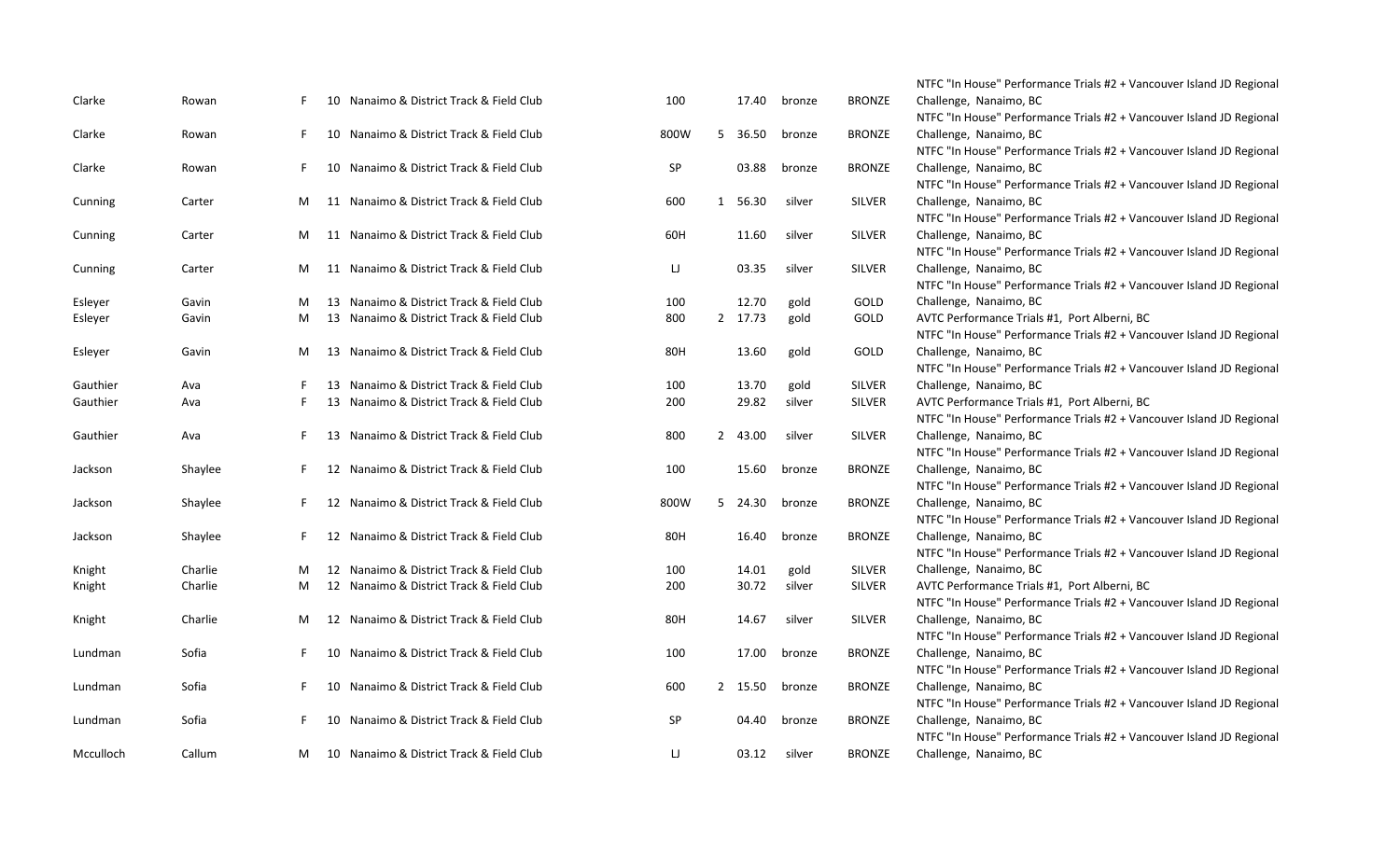|           |               |    |    |                                          |           |                |       |        |               | NTFC "In House" Performance Trials #2 + Vancouver Island JD Regional |
|-----------|---------------|----|----|------------------------------------------|-----------|----------------|-------|--------|---------------|----------------------------------------------------------------------|
| Mcculloch | Callum        | М  |    | 10 Nanaimo & District Track & Field Club | <b>SP</b> |                | 06.07 | silver | <b>BRONZE</b> | Challenge, Nanaimo, BC                                               |
|           |               |    |    |                                          |           |                |       |        |               | NTFC "In House" Performance Trials #2 + Vancouver Island JD Regional |
| Mcculloch | Callum        | M  | 10 | Nanaimo & District Track & Field Club    | DT        |                | 11.22 | bronze | <b>BRONZE</b> | Challenge, Nanaimo, BC                                               |
|           |               |    |    |                                          |           |                |       |        |               | NTFC "In House" Performance Trials #2 + Vancouver Island JD Regional |
| Moonsamy  | Anishka       | F. |    | 12 Nanaimo & District Track & Field Club | <b>SP</b> |                | 06.48 | silver | <b>BRONZE</b> | Challenge, Nanaimo, BC                                               |
| Moonsamy  | Anishka       |    |    | 12 Nanaimo & District Track & Field Club | JT        |                | 17.24 | bronze | <b>BRONZE</b> | AVTC Performance Trials #1, Port Alberni, BC                         |
| Myint     | Christian     | М  |    | 13 Nanaimo & District Track & Field Club | 800       | $\overline{2}$ | 26.41 | silver | <b>BRONZE</b> | AVTC Performance Trials #1, Port Alberni, BC                         |
| Myint     | Christian     | M  |    | 13 Nanaimo & District Track & Field Club | 2000      | $\overline{7}$ | 37.14 | bronze | <b>BRONZE</b> | AVTC Performance Trials #1, Port Alberni, BC                         |
|           |               |    |    |                                          |           |                |       |        |               | NTFC "In House" Performance Trials #2 + Vancouver Island JD Regional |
| Myint     | Christian     | M  |    | 13 Nanaimo & District Track & Field Club | 80H       |                | 14.70 | bronze | <b>BRONZE</b> | Challenge, Nanaimo, BC                                               |
|           |               |    |    |                                          |           |                |       |        |               | NTFC "In House" Performance Trials #2 + Vancouver Island JD Regional |
| Reilly    | Brynne        | F. | 10 | Nanaimo & District Track & Field Club    | 100       |                | 15.90 | silver | <b>BRONZE</b> | Challenge, Nanaimo, BC                                               |
|           |               |    |    |                                          |           |                |       |        |               | NTFC "In House" Performance Trials #2 + Vancouver Island JD Regional |
| Reilly    | <b>Brynne</b> | F. | 10 | Nanaimo & District Track & Field Club    | 600       | $\mathbf{2}$   | 18.80 | bronze | <b>BRONZE</b> | Challenge, Nanaimo, BC                                               |
|           |               |    |    |                                          |           |                |       |        |               | NTFC "In House" Performance Trials #2 + Vancouver Island JD Regional |
| Reilly    | <b>Brynne</b> | F. | 10 | Nanaimo & District Track & Field Club    | IJ        |                | 02.90 | bronze | <b>BRONZE</b> | Challenge, Nanaimo, BC                                               |
|           |               |    |    |                                          |           |                |       |        |               | NTFC "In House" Performance Trials #2 + Vancouver Island JD Regional |
| Robinson  | Shae-Lynn     | F  | 13 | Nanaimo & District Track & Field Club    | 100       |                | 13.70 | gold   | SILVER        | Challenge, Nanaimo, BC                                               |
| Robinson  | Shae-Lynn     | F. | 13 | Nanaimo & District Track & Field Club    | 200       |                | 30.45 | silver | <b>SILVER</b> | AVTC Performance Trials #1, Port Alberni, BC                         |
|           |               |    |    |                                          |           |                |       |        |               | NTFC "In House" Performance Trials #2 + Vancouver Island JD Regional |
| Robinson  | Shae-Lynn     | F. |    | 13 Nanaimo & District Track & Field Club | 800       | $2^{\circ}$    | 42.20 | silver | SILVER        | Challenge, Nanaimo, BC                                               |
|           |               |    |    |                                          |           |                |       |        |               | NTFC "In House" Performance Trials #2 + Vancouver Island JD Regional |
| Shepherd  | Charlotte     | F. |    | 12 Nanaimo & District Track & Field Club | 100       |                | 14.50 | gold   | <b>SILVER</b> | Challenge, Nanaimo, BC                                               |
| Shepherd  | Charlotte     | F  |    | 12 Nanaimo & District Track & Field Club | 200       |                | 30.80 | silver | <b>SILVER</b> | AVTC Performance Trials #1, Port Alberni, BC                         |
|           |               |    |    |                                          |           |                |       |        |               | NTFC "In House" Performance Trials #2 + Vancouver Island JD Regional |
| Shepherd  | Charlotte     | F  |    | 12 Nanaimo & District Track & Field Club | 80H       |                | 15.30 | silver | SILVER        | Challenge, Nanaimo, BC                                               |
|           |               |    |    |                                          |           |                |       |        |               | NTFC "In House" Performance Trials #2 + Vancouver Island JD Regional |
| Sinclair  | Jacob         | M  | 9  | Nanaimo & District Track & Field Club    | 100       |                | 15.90 | gold   | SILVER        | Challenge, Nanaimo, BC                                               |
|           |               |    |    |                                          |           |                |       |        |               | NTFC "In House" Performance Trials #2 + Vancouver Island JD Regional |
| Sinclair  | Jacob         | M  | 9  | Nanaimo & District Track & Field Club    | 600       | $2^{\circ}$    | 13.70 | silver | <b>SILVER</b> | Challenge, Nanaimo, BC                                               |
|           |               |    |    |                                          |           |                |       |        |               | NTFC "In House" Performance Trials #2 + Vancouver Island JD Regional |
| Sinclair  | Jacob         | M  | 9  | Nanaimo & District Track & Field Club    | 60H       |                | 13.00 | silver | <b>SILVER</b> | Challenge, Nanaimo, BC                                               |
|           |               |    |    |                                          |           |                |       |        |               | NTFC "In House" Performance Trials #2 + Vancouver Island JD Regional |
| Sinclair  | Oliver        | M  |    | 11 Nanaimo & District Track & Field Club | 100       |                | 15.80 | silver | <b>BRONZE</b> | Challenge, Nanaimo, BC                                               |
|           |               |    |    |                                          |           |                |       |        |               | NTFC "In House" Performance Trials #2 + Vancouver Island JD Regional |
| Sinclair  | Oliver        | M  |    | 11 Nanaimo & District Track & Field Club | 60H       |                | 12.23 | bronze | <b>BRONZE</b> | Challenge, Nanaimo, BC                                               |
|           |               |    |    |                                          |           |                |       |        |               | NTFC "In House" Performance Trials #2 + Vancouver Island JD Regional |
| Sinclair  | Oliver        | M  |    | 11 Nanaimo & District Track & Field Club | <b>SP</b> |                | 06.01 | bronze | <b>BRONZE</b> | Challenge, Nanaimo, BC                                               |
|           |               |    |    |                                          |           |                |       |        |               | NTFC "In House" Performance Trials #2 + Vancouver Island JD Regional |
| Smith     | Nolan         | M  |    | 12 Nanaimo & District Track & Field Club | 100       |                | 14.80 | silver | <b>BRONZE</b> | Challenge, Nanaimo, BC                                               |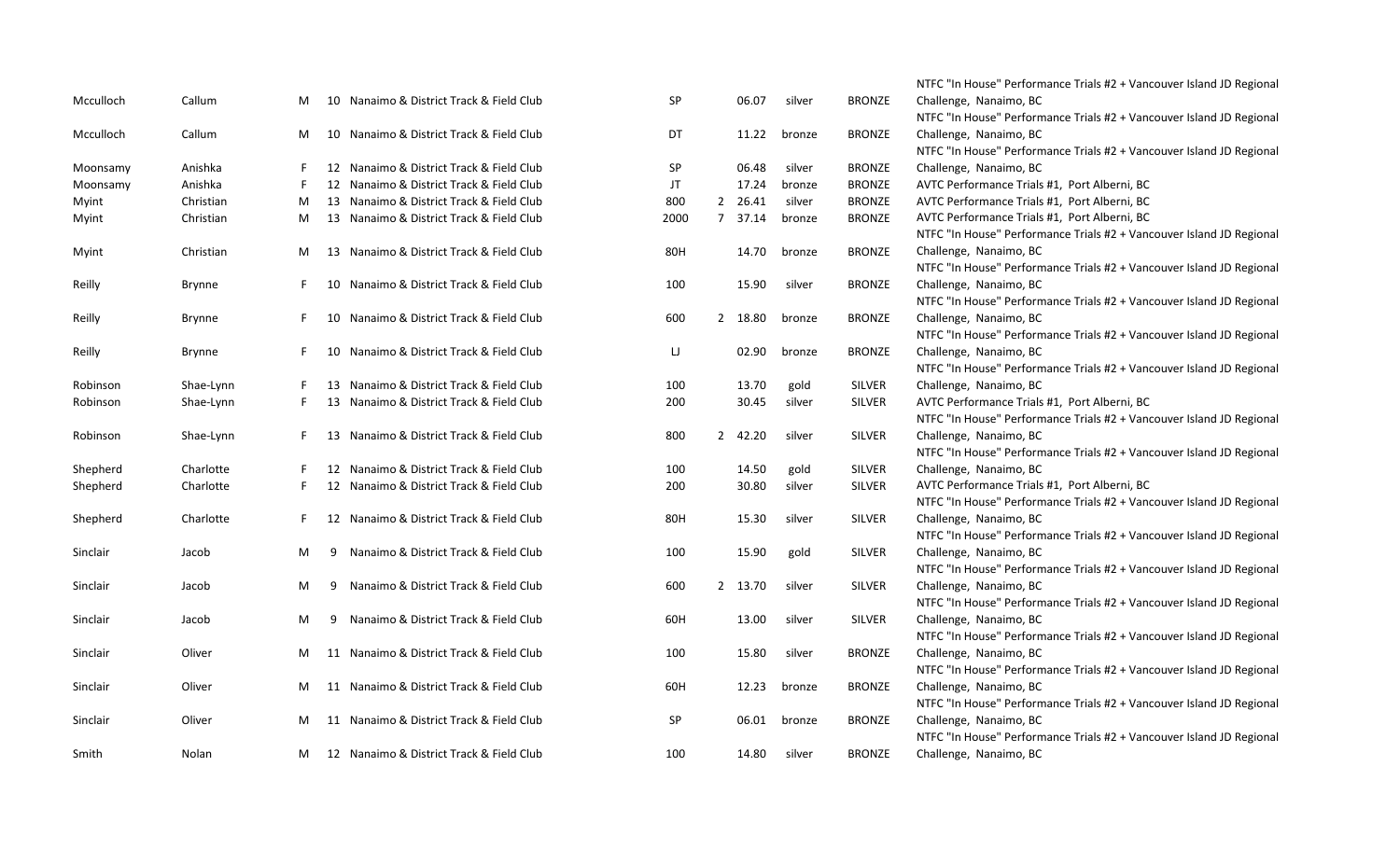| Smith    | Nolan    | M  |   | 12 Nanaimo & District Track & Field Club        | JT        | 21.42   | silver | <b>BRONZE</b> | AVTC Performance Trials #1, Port Alberni, BC                         |
|----------|----------|----|---|-------------------------------------------------|-----------|---------|--------|---------------|----------------------------------------------------------------------|
| Smith    | Nolan    | М  |   | 12 Nanaimo & District Track & Field Club        | 800       | 2 49.59 | bronze | <b>BRONZE</b> | AVTC Performance Trials #1, Port Alberni, BC                         |
|          |          |    |   |                                                 |           |         |        |               | NTFC "In House" Performance Trials #2 + Vancouver Island JD Regional |
| Brand    | Danaea   | F. |   | 12 Nanaimo & District Track & Field Clubld Club | 100       | 14.30   | gold   | <b>SILVER</b> | Challenge, Nanaimo, BC                                               |
|          |          |    |   |                                                 |           |         |        |               | NTFC "In House" Performance Trials #2 + Vancouver Island JD Regional |
| Brand    | Danaea   |    |   | 12 Nanaimo & District Track & Field Clubld Club | 80H       | 15.20   | silver | <b>SILVER</b> | Challenge, Nanaimo, BC                                               |
|          |          |    |   |                                                 |           |         |        |               | NTFC "In House" Performance Trials #2 + Vancouver Island JD Regional |
| Brand    | Danaea   |    |   | 12 Nanaimo & District Track & Field Clubld Club | 800W      | 5 23.00 | bronze | <b>SILVER</b> | Challenge, Nanaimo, BC                                               |
| Allen    | Sienna   | F  |   | 13 NorWesters Track & Field Club                | 100       | 15.70   | bronze | <b>BRONZE</b> | NorWesters June Meet, Burnaby, BC                                    |
| Allen    | Sienna   |    |   | 13 NorWesters Track & Field Club                | 200       | 31.64   | bronze | <b>BRONZE</b> | NorWesters June Meet, Burnaby, BC                                    |
| Allen    | Sienna   |    |   | 13 NorWesters Track & Field Club                | IJ        | 03.59   | bronze | <b>BRONZE</b> | NorWesters June Meet, Burnaby, BC                                    |
| Harris   | Chase    | M  |   | 11 NorWesters Track & Field Club                | 60        | 09.54   | gold   | <b>SILVER</b> | Zone 5 JD Regional Challenge, Richmond, BC                           |
| Harris   | Chase    | M  |   | 11 NorWesters Track & Field Club                | IJ        | 04.06   | gold   | <b>SILVER</b> | Zone 5 JD Regional Challenge, Richmond, BC                           |
| Harris   | Chase    | M  |   | 11 NorWesters Track & Field Club                | 100       | 15.85   | silver | <b>SILVER</b> | NorWesters June Meet, Burnaby, BC                                    |
| Hemstead | Casey    | M  |   | 12 NorWesters Track & Field Club                | IJ        | 03.69   | silver | <b>BRONZE</b> | NorWesters June Meet, Burnaby, BC                                    |
| Hemstead | Casey    | M  |   | 12 NorWesters Track & Field Club                | SP        | 07.45   | silver | <b>BRONZE</b> | NorWesters June Meet, Burnaby, BC                                    |
| Hemstead | Casey    | M  |   | 12 NorWesters Track & Field Club                | 100       | 15.32   | bronze | <b>BRONZE</b> | NorWesters June Meet, Burnaby, BC                                    |
| Martin   | Hamish   | M  | 9 | NorWesters Track & Field Club                   | 60        | 11.49   | bronze | <b>BRONZE</b> | NorWesters June Meet, Burnaby, BC                                    |
| Martin   | Hamish   | M  | 9 | NorWesters Track & Field Club                   | 100       | 18.30   | bronze | <b>BRONZE</b> | NorWesters June Meet, Burnaby, BC                                    |
| Martin   | Hamish   | M  | 9 | NorWesters Track & Field Club                   | SP        | 03.89   | bronze | <b>BRONZE</b> | NorWesters July Meet, Burnaby, BC                                    |
| Mcilroy  | Holly    |    |   | 10 NorWesters Track & Field Club                | 60        | 10.39   | silver | <b>BRONZE</b> | NorWesters July Meet, Burnaby, BC                                    |
| Mcilroy  | Holly    |    |   | 10 NorWesters Track & Field Club                | 60H       | 12.33   | silver | <b>BRONZE</b> | Zone 5 JD Regional Challenge, Richmond, BC                           |
| Mcilroy  | Holly    |    |   | 10 NorWesters Track & Field Club                | 100       | 16.84   | bronze | <b>BRONZE</b> | NorWesters July Meet, Burnaby, BC                                    |
| Millard  | James    | M  |   | 11 NorWesters Track & Field Club                | 600       | 2 09.51 | bronze | <b>BRONZE</b> | Zone 5 JD Regional Challenge, Richmond, BC                           |
| Millard  | James    | M  |   | 11 NorWesters Track & Field Club                | 1000      | 3 48.24 | bronze | <b>BRONZE</b> | Zone 5 JD Regional Challenge, Richmond, BC                           |
| Millard  | James    | M  |   | 11 NorWesters Track & Field Club                | SP        | 05.82   | bronze | <b>BRONZE</b> | NorWesters July Meet, Burnaby, BC                                    |
| O'Brien  | Olive    |    |   | 12 NorWesters Track & Field Club                | 100       | 15.34   | silver | <b>BRONZE</b> | NorWesters June Meet, Burnaby, BC                                    |
| O'Brien  | Olive    | F. |   | 12 NorWesters Track & Field Club                | 200       | 33.64   | bronze | <b>BRONZE</b> | NorWesters June Meet, Burnaby, BC                                    |
| Pelly    | Reid     | M  | 9 | NorWesters Track & Field Club                   | 60        | 10.71   | silver | <b>BRONZE</b> | NorWesters June Meet, Burnaby, BC                                    |
| Pelly    | Reid     | M  | 9 | NorWesters Track & Field Club                   | 100       | 17.51   | bronze | <b>BRONZE</b> | NorWesters June Meet, Burnaby, BC                                    |
| Pelly    | Reid     | M  | 9 | NorWesters Track & Field Club                   | 60H       | 13.86   | bronze | <b>BRONZE</b> | NorWesters June Meet, Burnaby, BC                                    |
| Salchner | Johannes | M  | 9 | NorWesters Track & Field Club                   | <b>SP</b> | 05.61   | gold   | <b>SILVER</b> | NorWesters June Meet, Burnaby, BC                                    |
| Salchner | Johannes | M  | 9 | NorWesters Track & Field Club                   | 60H       | 12.73   | silver | <b>SILVER</b> | Zone 5 JD Regional Challenge, Richmond, BC                           |
| Salchner | Johannes | M  | 9 | NorWesters Track & Field Club                   | IJ        | 02.95   | silver | <b>SILVER</b> | Zone 5 JD Regional Challenge, Richmond, BC                           |
| Scherk   | Rebecca  | F  |   | 10 NorWesters Track & Field Club                | 60        | 10.05   | gold   | <b>SILVER</b> | NorWesters June Meet, Burnaby, BC                                    |
| Scherk   | Rebecca  |    |   | 10 NorWesters Track & Field Club                | 100       | 16.59   | silver | <b>SILVER</b> | NorWesters June Meet, Burnaby, BC                                    |
| Scherk   | Rebecca  |    |   | 10 NorWesters Track & Field Club                | <b>SP</b> | 04.18   | bronze | <b>SILVER</b> | NorWesters June Meet, Burnaby, BC                                    |
| Shah     | Zoey     |    |   | 10 NorWesters Track & Field Club                | DT        | 12.07   | silver | <b>BRONZE</b> | Zone 5 JD Regional Challenge, Richmond, BC                           |
| Shah     | Zoey     |    |   | 10 NorWesters Track & Field Club                | SP        | 04.68   | silver | <b>BRONZE</b> | Zone 5 JD Regional Challenge, Richmond, BC                           |
| Shah     | Zoey     |    |   | 10 NorWesters Track & Field Club                | 60        | 11.25   | bronze | <b>BRONZE</b> | Zone 5 JD Regional Challenge, Richmond, BC                           |
| Walker   | Keil     | F. |   | 10 NorWesters Track & Field Club                | 60        | 10.65   | silver | <b>BRONZE</b> | NorWesters June Meet, Burnaby, BC                                    |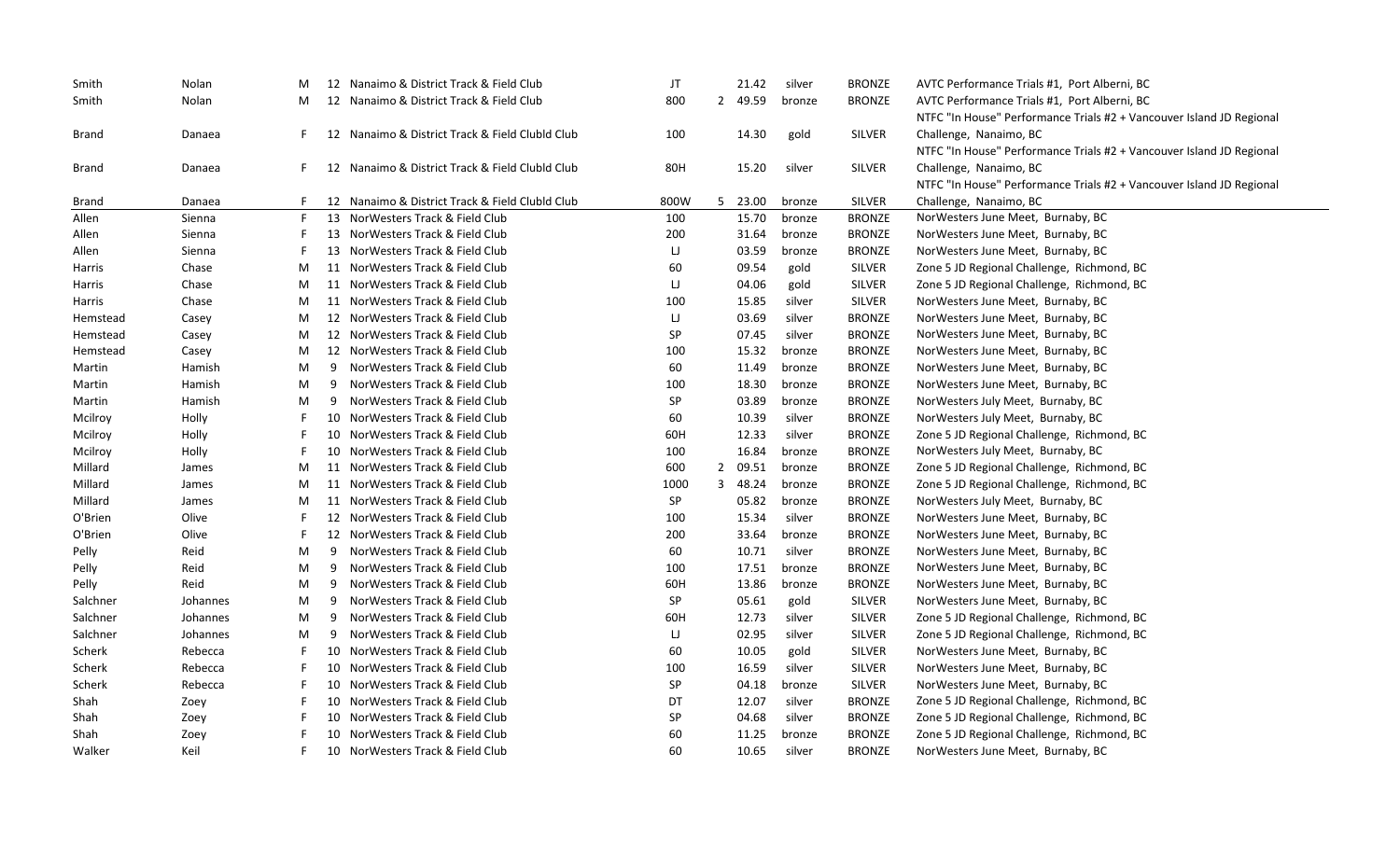| Walker        | Keil    |   |    | 10 NorWesters Track & Field Club      | SP  | 04.67   | silver | <b>BRONZE</b> | NorWesters June Meet, Burnaby, BC                         |
|---------------|---------|---|----|---------------------------------------|-----|---------|--------|---------------|-----------------------------------------------------------|
| Anderson      | Garreth | М | 9  | Ocean Athletics Track & Field Club    | 60  | 10.71   | silver | <b>BRONZE</b> | Ocean Athletics In House Performance Trial #4, Surrey, BC |
| Anderson      | Garreth | М | 9  | Ocean Athletics Track & Field Club    | 100 | 17.61   | bronze | <b>BRONZE</b> | Ocean Athletics In House Performance Trial #4, Surrey, BC |
| Anderson      | Garreth | М | 9  | Ocean Athletics Track & Field Club    | 600 | 2 21.01 | bronze | <b>BRONZE</b> | Ocean Athletics In House Performance Trial #4, Surrey, BC |
| Antscherl     | Oscar   | M |    | 13 Ocean Athletics Track & Field Club | 200 | 28.25   | silver | <b>BRONZE</b> | Ocean Athletics JD Performance Trials #3, Surrey, BC      |
| Antscherl     | Oscar   | М |    | 13 Ocean Athletics Track & Field Club | JT  | 31.61   | silver | <b>BRONZE</b> | Ocean Athletics JD Performance Trials #1, Surrey, BC      |
| Antscherl     | Oscar   | М |    | 13 Ocean Athletics Track & Field Club | 100 | 14.19   | bronze | <b>BRONZE</b> | Ocean Athletics JD Performance Trials #1, Surrey, BC      |
| Aulakh-Kahlon | Tanaz   | F |    | 12 Ocean Athletics Track & Field Club | 100 | 13.97   | gold   | <b>SILVER</b> | Ocean Athletics and Universal Dual Meet, Surrey, BC       |
| Aulakh-Kahlon | Tanaz   | F |    | 12 Ocean Athletics Track & Field Club | 200 | 29.23   | gold   | <b>SILVER</b> | Ocean Athletics Track Meet, Surrey, BC                    |
| Aulakh-Kahlon | Tanaz   |   | 12 | Ocean Athletics Track & Field Club    | 80H | 15.02   | silver | <b>SILVER</b> | Ocean Athletics and Universal Dual Meet, Surrey, BC       |
| Azadeh        | Bahar   | F | 11 | Ocean Athletics Track & Field Club    | 100 | 15.61   | silver | <b>SILVER</b> | Ocean Athletics JD Performance Trials #1, Surrey, BC      |
| Azadeh        | Bahar   | F | 11 | Ocean Athletics Track & Field Club    | 600 | 2 00.86 | silver | <b>SILVER</b> | Ocean Athletics JD Performance Trials #1, Surrey, BC      |
| Azadeh        | Bahar   | F | 11 | Ocean Athletics Track & Field Club    | HJ  | 01.10   | silver | <b>SILVER</b> | Ocean Athletics and Universal Dual Meet, Surrey, BC       |
| <b>Barker</b> | Maya    | F |    | 12 Ocean Athletics Track & Field Club | 100 | 15.77   | bronze | <b>BRONZE</b> | Ocean Athletics JD Performance Trials #3, Surrey, BC      |
| Barker        | Maya    | F |    | 12 Ocean Athletics Track & Field Club | 200 | 33.31   | bronze | <b>BRONZE</b> | Ocean Athletics and Universal Dual Meet, Surrey, BC       |
| Barker        | Maya    | F |    | 12 Ocean Athletics Track & Field Club | 800 | 2 57.29 | bronze | <b>BRONZE</b> | Ocean Athletics JD Performance Trials #1, Surrey, BC      |
| Birkner       | Sophia  | F |    | 10 Ocean Athletics Track & Field Club | 60  | 10.48   | silver | <b>BRONZE</b> | Ocean Athletics JD Performance Trials #3, Surrey, BC      |
| Birkner       | Sophia  |   |    | 10 Ocean Athletics Track & Field Club | 600 | 2 05.72 | silver | <b>BRONZE</b> | Ocean Athletics JD Performance Trials #3, Surrey, BC      |
| Birkner       | Sophia  |   |    | 10 Ocean Athletics Track & Field Club | IJ  | 02.93   | bronze | <b>BRONZE</b> | Ocean Athletics JD Performance Trials #3, Surrey, BC      |
| <b>Bolton</b> | Aliya   |   | 9  | Ocean Athletics Track & Field Club    | 60  | 11.14   | silver | <b>BRONZE</b> | Ocean Athletics JD Performance Trials #1, Surrey, BC      |
| <b>Bolton</b> | Aliya   |   |    | Ocean Athletics Track & Field Club    | 100 | 18.88   | bronze | <b>BRONZE</b> | Ocean Athletics Track Meet, Surrey, BC                    |
| <b>Bolton</b> | Selina  | F | 10 | Ocean Athletics Track & Field Club    | 60  | 10.80   | bronze | <b>BRONZE</b> | Ocean Athletics JD Performance Trials #1, Surrey, BC      |
| Bolton        | Selina  | F | 10 | Ocean Athletics Track & Field Club    | 100 | 17.35   | bronze | <b>BRONZE</b> | Ocean Athletics Track Meet, Surrey, BC                    |
| Bolton        | Selina  | F | 10 | Ocean Athletics Track & Field Club    | SP  | 04.10   | bronze | <b>BRONZE</b> | Ocean Athletics Track Meet, Surrey, BC                    |
| Coppin        | Makai   | M | 9  | Ocean Athletics Track & Field Club    | 60  | 10.76   | silver | <b>BRONZE</b> | Ocean Athletics JD Performance Trials #3, Surrey, BC      |
| Coppin        | Makai   | М | 9  | Ocean Athletics Track & Field Club    | U   | 02.85   | silver | <b>BRONZE</b> | Ocean Athletics JD Performance Trials #3, Surrey, BC      |
| Coppin        | Makai   | М | 9  | Ocean Athletics Track & Field Club    | 100 | 18.04   | bronze | <b>BRONZE</b> | Ocean Athletics Track Meet, Surrey, BC                    |
| Davidson      | Theo    | M | 9  | Ocean Athletics Track & Field Club    | 600 | 2 13.85 | silver | <b>BRONZE</b> | Ocean Athletics JD Performance Trials #3, Surrey, BC      |
| Davidson      | Theo    | М | 9  | Ocean Athletics Track & Field Club    | HJ  | 01.00   | silver | <b>BRONZE</b> | Ocean Athletics Track Meet, Surrey, BC                    |
| Davidson      | Theo    | М | 9  | Ocean Athletics Track & Field Club    | 60  | 11.29   | bronze | <b>BRONZE</b> | Ocean Athletics JD Performance Trials #3, Surrey, BC      |
| Debanks       | Vanessa | F | 11 | Ocean Athletics Track & Field Club    | IJ  | 03.72   | gold   | <b>SILVER</b> | Ocean Athletics and Universal Dual Meet, Surrey, BC       |
| Debanks       | Vanessa |   |    | 11 Ocean Athletics Track & Field Club | SP  | 09.41   | gold   | <b>SILVER</b> | Ocean Athletics In House Performance Trial #4, Surrey, BC |
| Debanks       | Vanessa |   | 11 | Ocean Athletics Track & Field Club    | 60  | 09.80   | silver | SILVER        | Ocean Athletics and Universal Dual Meet, Surrey, BC       |
| Dehal         | Sasha   |   | 12 | Ocean Athletics Track & Field Club    | 800 | 2 38.94 | gold   | <b>SILVER</b> | Ocean Athletics Track Meet, Surrey, BC                    |
| Dehal         | Sasha   |   | 12 | Ocean Athletics Track & Field Club    | HJ  | 01.20   | silver | <b>SILVER</b> | Ocean Athletics and Universal Dual Meet, Surrey, BC       |
| Dehal         | Sasha   | F | 12 | Ocean Athletics Track & Field Club    | 100 | 15.63   | bronze | <b>SILVER</b> | Ocean Athletics JD Performance Trials #1, Surrey, BC      |
| Dumont        | Dylan   | М | 11 | Ocean Athletics Track & Field Club    | IJ  | 03.71   | gold   | SILVER        | Ocean Athletics JD Performance Trials #1, Surrey, BC      |
| Dumont        | Dylan   | М | 11 | Ocean Athletics Track & Field Club    | 100 | 15.25   | silver | <b>SILVER</b> | Ocean Athletics JD Performance Trials #1, Surrey, BC      |
| Dumont        | Dylan   | М |    | 11 Ocean Athletics Track & Field Club | 600 | 1 56.82 | silver | <b>SILVER</b> | Ocean Athletics Track Meet, Surrey, BC                    |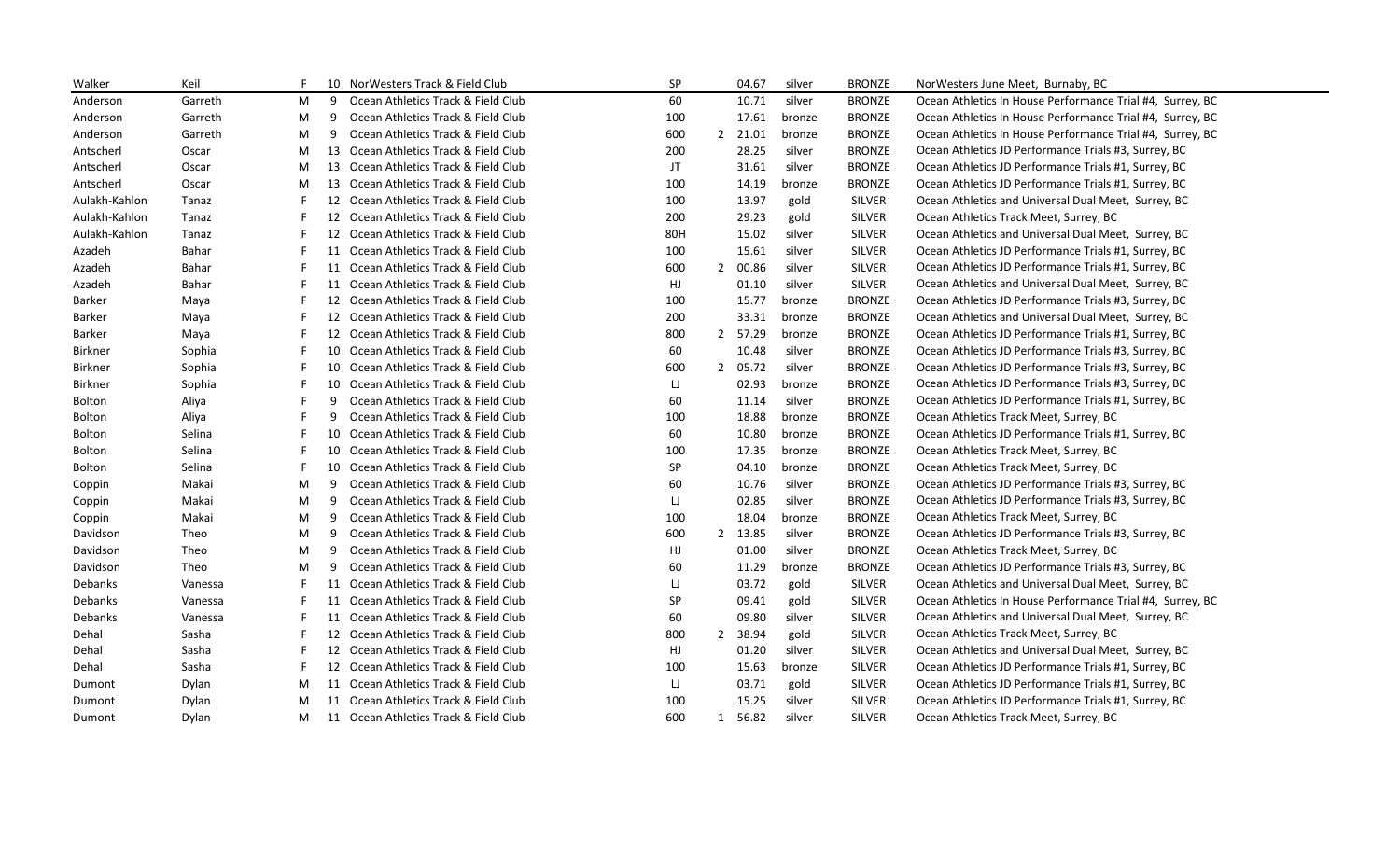| Ezaki      | Jacob           | M  | 9  | Ocean Athletics Track & Field Club    | 60  |                | 11.20   | bronze | <b>BRONZE</b> | Ocean Athletics JD Performance Trials #3, Surrey, BC      |
|------------|-----------------|----|----|---------------------------------------|-----|----------------|---------|--------|---------------|-----------------------------------------------------------|
| Ezaki      | Jacob           | M  | 9  | Ocean Athletics Track & Field Club    | 600 | $\overline{2}$ | 23.75   | bronze | <b>BRONZE</b> | Ocean Athletics JD Performance Trials #1, Surrey, BC      |
| Ezaki      | Jacob           | M  | 9  | Ocean Athletics Track & Field Club    | IJ  |                | 02.80   | bronze | <b>BRONZE</b> | Ocean Athletics JD Performance Trials #1, Surrey, BC      |
| Hayes      | Nicholas        | M  | 10 | Ocean Athletics Track & Field Club    | 100 |                | 16.02   | silver | <b>BRONZE</b> | Ocean Athletics and Universal Dual Meet, Surrey, BC       |
| Hayes      | <b>Nicholas</b> | M  | 10 | Ocean Athletics Track & Field Club    | 600 | $\mathbf{2}$   | 02.54   | silver | <b>BRONZE</b> | Ocean Athletics Track Meet, Surrey, BC                    |
| Hayes      | <b>Nicholas</b> | M  | 10 | Ocean Athletics Track & Field Club    | 60  |                | 10.68   | bronze | <b>BRONZE</b> | Ocean Athletics JD Performance Trials #1, Surrey, BC      |
| Hind       | Avery           |    | 10 | Ocean Athletics Track & Field Club    | 60  |                | 10.36   | silver | <b>SILVER</b> | Ocean Athletics JD Performance Trials #1, Surrey, BC      |
| Hind       | Avery           |    | 10 | Ocean Athletics Track & Field Club    | 100 |                | 16.46   | silver | <b>SILVER</b> | Ocean Athletics Track Meet, Surrey, BC                    |
| Hind       | Avery           | F  | 10 | Ocean Athletics Track & Field Club    | 600 | $\overline{2}$ | 03.56   | silver | <b>SILVER</b> | Ocean Athletics JD Performance Trials #3, Surrey, BC      |
| Inkman     | Alexandra       | F  | 12 | Ocean Athletics Track & Field Club    | 800 | 2              | 45.83   | silver | <b>BRONZE</b> | Ocean Athletics Track Meet, Surrey, BC                    |
| Inkman     | Alexandra       | F  | 12 | Ocean Athletics Track & Field Club    | IJ  |                | 03.96   | silver | <b>BRONZE</b> | Ocean Athletics Track Meet, Surrey, BC                    |
| Inkman     | Alexandra       | F  | 12 | Ocean Athletics Track & Field Club    | 100 |                | 15.42   | bronze | <b>BRONZE</b> | Ocean Athletics Track Meet, Surrey, BC                    |
| Isaac      | Brynn           | М  | 9  | Ocean Athletics Track & Field Club    | HJ  |                | 00.95   | silver | <b>BRONZE</b> | Ocean Athletics Track Meet, Surrey, BC                    |
| Isaac      | Brynn           | M  | 9  | Ocean Athletics Track & Field Club    | 60  |                | 11.43   | bronze | <b>BRONZE</b> | Ocean Athletics JD Performance Trials #1, Surrey, BC      |
| Kapoor     | Ojasvi          | M  | 11 | Ocean Athletics Track & Field Club    | 600 | $\overline{2}$ | 00.95   | silver | <b>BRONZE</b> | Ocean Athletics JD Performance Trials #1, Surrey, BC      |
| Kapoor     | Ojasvi          | M  |    | 11 Ocean Athletics Track & Field Club | 100 |                | 16.19   | bronze | <b>BRONZE</b> | Ocean Athletics JD Performance Trials #1, Surrey, BC      |
| Kapoor     | Ojasvi          | M  |    | 11 Ocean Athletics Track & Field Club | IJ  |                | 03.27   | bronze | <b>BRONZE</b> | Ocean Athletics JD Performance Trials #1, Surrey, BC      |
| Laing      | Jaxon           | M  | 10 | Ocean Athletics Track & Field Club    | 60  |                | 09.12   | gold   | GOLD          | Ocean Athletics JD Performance Trials #3, Surrey, BC      |
| Laing      | Jaxon           | M  | 10 | Ocean Athletics Track & Field Club    | 100 |                | 14.34   | gold   | GOLD          | Ocean Athletics JD Performance Trials #1, Surrey, BC      |
| Laing      | Jaxon           | M  | 10 | Ocean Athletics Track & Field Club    | 600 | 1              | 58.69   | gold   | GOLD          | Ocean Athletics JD Performance Trials #1, Surrey, BC      |
| Li         | Jesse           | M  | 11 | Ocean Athletics Track & Field Club    | IJ  |                | 03.71   | gold   | <b>SILVER</b> | Ocean Athletics JD Performance Trials #1, Surrey, BC      |
| Li         | Jesse           | M  | 11 | Ocean Athletics Track & Field Club    | 100 |                | 15.06   | silver | <b>SILVER</b> | Ocean Athletics JD Performance Trials #1, Surrey, BC      |
| Li         | Jesse           | M  | 11 | Ocean Athletics Track & Field Club    | JT  |                | 20.52   | silver | <b>SILVER</b> | Ocean Athletics and Universal Dual Meet, Surrey, BC       |
| Lyons      | Brayden         | M  | 10 | Ocean Athletics Track & Field Club    | 60  |                | 10.17   | silver | <b>BRONZE</b> | Ocean Athletics JD Performance Trials #3, Surrey, BC      |
| Lyons      | Brayden         | M  | 10 | Ocean Athletics Track & Field Club    | IJ  |                | 03.22   | silver | <b>BRONZE</b> | Ocean Athletics and Universal Dual Meet, Surrey, BC       |
| Lyons      | Brayden         | M  | 10 | Ocean Athletics Track & Field Club    | 100 |                | 16.70   | bronze | <b>BRONZE</b> | Ocean Athletics JD Performance Trials #3, Surrey, BC      |
| Macpherson | Madelyn         | F  | 9  | Ocean Athletics Track & Field Club    | 60  |                | 10.31   | gold   | <b>SILVER</b> | Ocean Athletics JD Performance Trials #3, Surrey, BC      |
| Macpherson | Madelyn         | F  | q  | Ocean Athletics Track & Field Club    | 100 |                | 17.77   | silver | <b>SILVER</b> | Ocean Athletics and Universal Dual Meet, Surrey, BC       |
| Macpherson | Madelyn         | F  | q  | Ocean Athletics Track & Field Club    | 600 |                | 2 19.05 | bronze | <b>SILVER</b> | Ocean Athletics JD Performance Trials #3, Surrey, BC      |
| Macpherson | <b>Nicholas</b> | M  | 13 | Ocean Athletics Track & Field Club    | HT  |                | 32.85   | silver | <b>BRONZE</b> | #N/A                                                      |
| Macpherson | <b>Nicholas</b> | M  | 13 | Ocean Athletics Track & Field Club    | DT  |                | 20.95   | bronze | <b>BRONZE</b> | Ocean Athletics In House Performance Trial #7, Surrey, BC |
| Macpherson | <b>Nicholas</b> | M  | 13 | Ocean Athletics Track & Field Club    | JT  |                | 23.19   | bronze | <b>BRONZE</b> | Ocean Athletics JD Performance Trials #3, Surrey, BC      |
| Mali       | Austin          | M  | 10 | Ocean Athletics Track & Field Club    | 60  |                | 11.08   | bronze | <b>BRONZE</b> | Ocean Athletics JD Performance Trials #1, Surrey, BC      |
| Mali       | Austin          | M  | 10 | Ocean Athletics Track & Field Club    | 100 |                | 16.74   | bronze | <b>BRONZE</b> | Ocean Athletics JD Performance Trials #3, Surrey, BC      |
| Mali       | Austin          | M  | 10 | Ocean Athletics Track & Field Club    | IJ  |                | 02.92   | bronze | <b>BRONZE</b> | Ocean Athletics and Universal Dual Meet, Surrey, BC       |
| Mar        | Evelyn          |    | 12 | Ocean Athletics Track & Field Club    | 100 |                | 15.29   | silver | <b>BRONZE</b> | Ocean Athletics JD Performance Trials #1, Surrey, BC      |
| Mar        | Evelyn          |    | 12 | Ocean Athletics Track & Field Club    | 800 | 2              | 41.08   | silver | <b>BRONZE</b> | Ocean Athletics Track Meet, Surrey, BC                    |
| Maver      | Lexa            | F. | 9  | Ocean Athletics Track & Field Club    | 60  |                | 10.01   | gold   | GOLD          | Ocean Athletics JD Performance Trials #3, Surrey, BC      |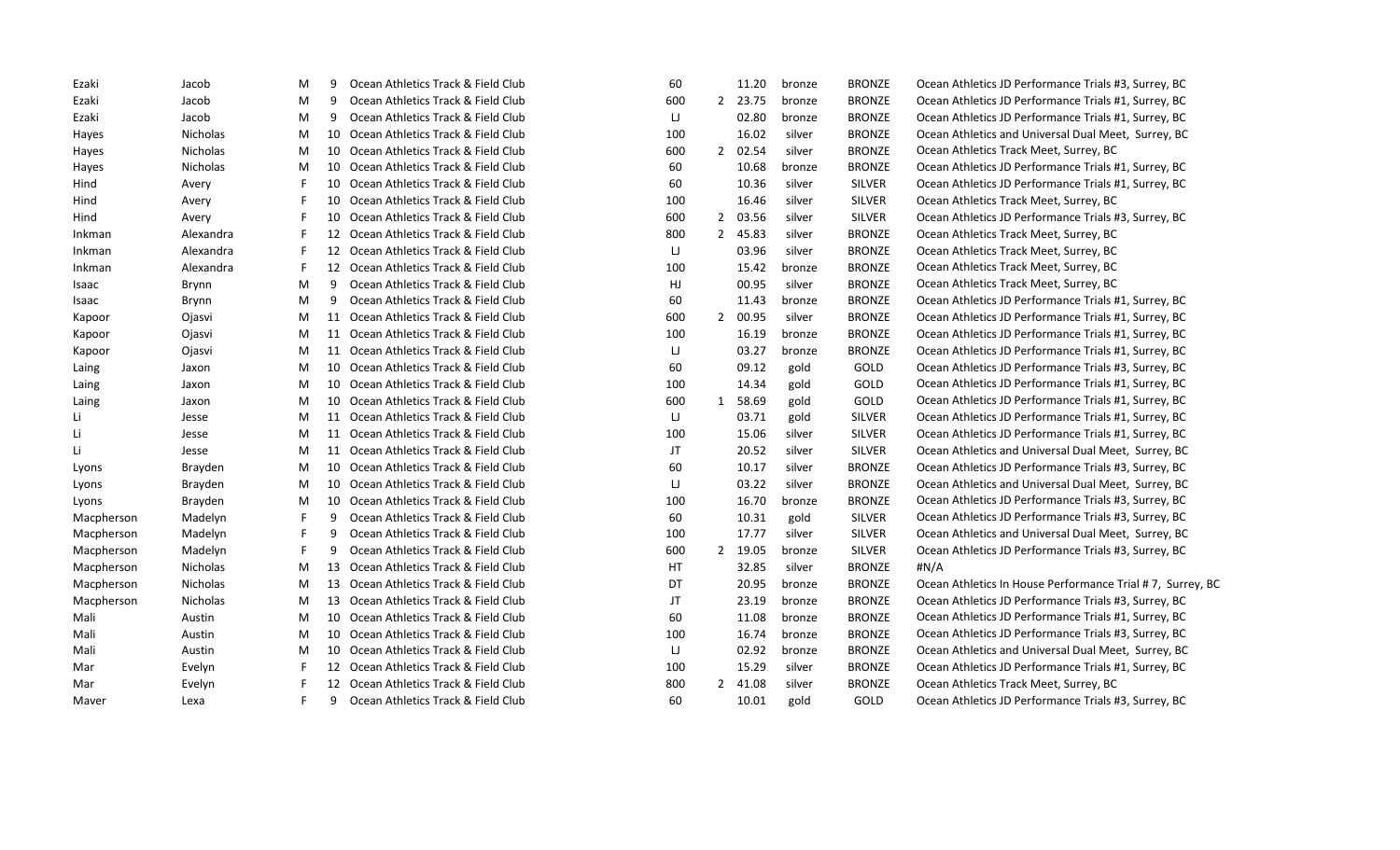| Maver       | Lexa           |   | 9  | Ocean Athletics Track & Field Club    | 100 |                | 15.94   | gold   | GOLD          | Zone 3 & 4 JD Challenge, Abbotsford, BC                     |
|-------------|----------------|---|----|---------------------------------------|-----|----------------|---------|--------|---------------|-------------------------------------------------------------|
| Maver       | Lexa           | E | 9  | Ocean Athletics Track & Field Club    | 60H |                | 12.04   | gold   | GOLD          | Zone 3 & 4 JD Challenge, Abbotsford, BC                     |
| Mavritsakis | Billy          | M | 9  | Ocean Athletics Track & Field Club    | 60  |                | 09.52   | gold   | GOLD          | Ocean Athletics JD Performance Trials #1, Surrey, BC        |
| Mavritsakis | Billy          | M | 9  | Ocean Athletics Track & Field Club    | 100 |                | 15.60   | gold   | GOLD          | Zone 3 & 4 JD Challenge, Abbotsford, BC                     |
| Mavritsakis | Billy          | M | 9  | Ocean Athletics Track & Field Club    | 60H |                | 11.86   | gold   | GOLD          | Zone 3 & 4 JD Challenge, Abbotsford, BC                     |
| Mcgrath     | Aoife          | F |    | 13 Ocean Athletics Track & Field Club | 100 |                | 14.16   | silver | <b>BRONZE</b> | Ocean Athletics Track Meet, Surrey, BC                      |
| Mcgrath     | Aoife          | E |    | 13 Ocean Athletics Track & Field Club | 200 |                | 30.12   | silver | <b>BRONZE</b> | Ocean Athletics JD Performance Trials #3, Surrey, BC        |
| Mcgrath     | Aoife          | E |    | 13 Ocean Athletics Track & Field Club | 800 | $\overline{2}$ | 56.07   | bronze | <b>BRONZE</b> | Ocean Athletics JD Performance Trials #1, Surrey, BC        |
| Mcgrath     | Ciara          | F |    | 11 Ocean Athletics Track & Field Club | 60  |                | 09.68   | silver | <b>SILVER</b> | Ocean Athletics JD Performance Trials #1, Surrey, BC        |
| Mcgrath     | Ciara          | E |    | 11 Ocean Athletics Track & Field Club | 100 |                | 15.45   | silver | <b>SILVER</b> | Ocean Athletics Track Meet, Surrey, BC                      |
| Mcgrath     | Ciara          | F | 11 | Ocean Athletics Track & Field Club    | 200 |                | 31.73   | silver | SILVER        | Ocean Athletics JD Performance Trials #3, Surrey, BC        |
| Moon        | <b>Brandon</b> | M | 10 | Ocean Athletics Track & Field Club    | 60  |                | 09.99   | silver | <b>SILVER</b> | Ocean Athletics JD Performance Trials #1, Surrey, BC        |
| Moon        | <b>Brandon</b> | M | 10 | Ocean Athletics Track & Field Club    | 100 |                | 16.07   | silver | <b>SILVER</b> | Ocean Athletics Track Meet, Surrey, BC                      |
| Moon        | Brandon        | M |    | 10 Ocean Athletics Track & Field Club | 600 |                | 2 04.74 | silver | <b>SILVER</b> | Ocean Athletics JD Performance Trials #3, Surrey, BC        |
| Nestmann    | Henry          | M |    | 13 Ocean Athletics Track & Field Club | 800 | $2^{\circ}$    | 32.59   | silver | <b>BRONZE</b> | Ocean Athletics and Universal Dual Meet, Surrey, BC         |
| Nestmann    | Henry          | M |    | 13 Ocean Athletics Track & Field Club | 100 |                | 14.72   | bronze | <b>BRONZE</b> | Ocean Athletics Track Meet, Surrey, BC                      |
| Nestmann    | Henry          | M |    | 13 Ocean Athletics Track & Field Club | 200 |                | 30.04   | bronze | <b>BRONZE</b> | Ocean Athletics JD Performance Trials #3, Surrey, BC        |
| Olson       | Lucy           | F |    | 13 Ocean Athletics Track & Field Club | 100 |                | 14.39   | silver | <b>BRONZE</b> | Ocean Athletics JD Performance Trials #3, Surrey, BC        |
| Olson       | Lucy           | F |    | 13 Ocean Athletics Track & Field Club | 200 |                | 29.76   | silver | <b>BRONZE</b> | Ocean Athletics Track Meet, Surrey, BC                      |
| Olson       | Lucy           | E |    | 13 Ocean Athletics Track & Field Club | 800 |                | 2 55.18 | bronze | <b>BRONZE</b> | Ocean Athletics JD Performance Trials #1, Surrey, BC        |
| Omstead     | Kaley          | F | 9  | Ocean Athletics Track & Field Club    | 60  |                | 11.88   | bronze | <b>BRONZE</b> | Ocean Athletics In House Performance Trial #4, Surrey, BC   |
| Omstead     | Kaley          | F | 9  | Ocean Athletics Track & Field Club    | 100 |                | 19.10   | bronze | <b>BRONZE</b> | Ocean Athletics In House Performance Trial #4, Surrey, BC   |
| Omstead     | Kaley          | F | 9  | Ocean Athletics Track & Field Club    | 600 | $2^{\circ}$    | 25.25   | bronze | <b>BRONZE</b> | Ocean Athletics In House Performance Trial #4, Surrey, BC   |
| Ostrosser   | Chloe          | E | 13 | Ocean Athletics Track & Field Club    | HJ  |                | 01.35   | gold   | <b>BRONZE</b> | Ocean Athletics Track Meet, Surrey, BC                      |
| Ostrosser   | Chloe          | F |    | 13 Ocean Athletics Track & Field Club | 100 |                | 15.46   | bronze | <b>BRONZE</b> | Ocean Athletics Track Meet, Surrey, BC                      |
| Pagal       | <b>Brendan</b> | M |    | 13 Ocean Athletics Track & Field Club | 100 |                | 13.25   | gold   | <b>BRONZE</b> | Ocean Athletics and Universal Dual Meet, Surrey, BC         |
| Pagal       | Brendan        | M |    | 13 Ocean Athletics Track & Field Club | 200 |                | 27.34   | silver | <b>BRONZE</b> | Ocean Athletics and Universal Dual Meet, Surrey, BC         |
| Phangura    | Talia          | F |    | 13 Ocean Athletics Track & Field Club | DT  |                | 38.49   | gold   | GOLD          | 2021 Kajaks Summer Open, Richmond, BC                       |
| Phangura    | Talia          | F | 13 | Ocean Athletics Track & Field Club    | НT  |                | 44.15   | gold   | GOLD          | 2021 Kajaks TFC In Club Performance Trials #9, Richmond, BC |
| Phangura    | Talia          | F |    | 13 Ocean Athletics Track & Field Club | SP  |                | 12.93   | gold   | GOLD          | Ocean Athletics In House Performance Trial #5, Surrey, BC   |
| Phillips    | Henry          | M | 9  | Ocean Athletics Track & Field Club    | 60  |                | 10.54   | silver | <b>BRONZE</b> | Ocean Athletics JD Performance Trials #1, Surrey, BC        |
| Phillips    | Henry          | M | 9  | Ocean Athletics Track & Field Club    | 100 |                | 17.48   | bronze | <b>BRONZE</b> | Ocean Athletics Track Meet, Surrey, BC                      |
| Phillips    | Henry          | M | 9  | Ocean Athletics Track & Field Club    | 600 |                | 2 24.11 | bronze | <b>BRONZE</b> | Ocean Athletics Track Meet, Surrey, BC                      |
| Relitz      | Lauren         | F |    | 12 Ocean Athletics Track & Field Club | 100 |                | 15.38   | silver | <b>BRONZE</b> | Ocean Athletics and Universal Dual Meet, Surrey, BC         |
| Relitz      | Lauren         | F |    | 12 Ocean Athletics Track & Field Club | IJ  |                | 03.69   | silver | <b>BRONZE</b> | Ocean Athletics Track Meet, Surrey, BC                      |
| Relitz      | Lauren         | E |    | 12 Ocean Athletics Track & Field Club | 200 |                | 33.25   | bronze | <b>BRONZE</b> | Ocean Athletics JD Performance Trials #3, Surrey, BC        |
| Sales       | Sofia          | E |    | 12 Ocean Athletics Track & Field Club | 100 |                | 14.46   | gold   | <b>SILVER</b> | Ocean Athletics Track Meet, Surrey, BC                      |
| Sales       | Sofia          | E |    | 12 Ocean Athletics Track & Field Club | 200 |                | 29.21   | gold   | <b>SILVER</b> | Ocean Athletics and Universal Dual Meet, Surrey, BC         |
| Sales       | Sofia          | F |    | 12 Ocean Athletics Track & Field Club | 800 | $\mathbf{2}$   | 49.23   | silver | <b>SILVER</b> | Ocean Athletics JD Performance Trials #1, Surrey, BC        |
| Schulze     | Houston        | M | 11 | Ocean Athletics Track & Field Club    | IJ  |                | 03.86   | gold   | <b>SILVER</b> | Ocean Athletics JD Performance Trials #1, Surrey, BC        |
| Schulze     | Houston        | M |    | 11 Ocean Athletics Track & Field Club | 100 |                | 15.53   | silver | <b>SILVER</b> | Ocean Athletics JD Performance Trials #3, Surrey, BC        |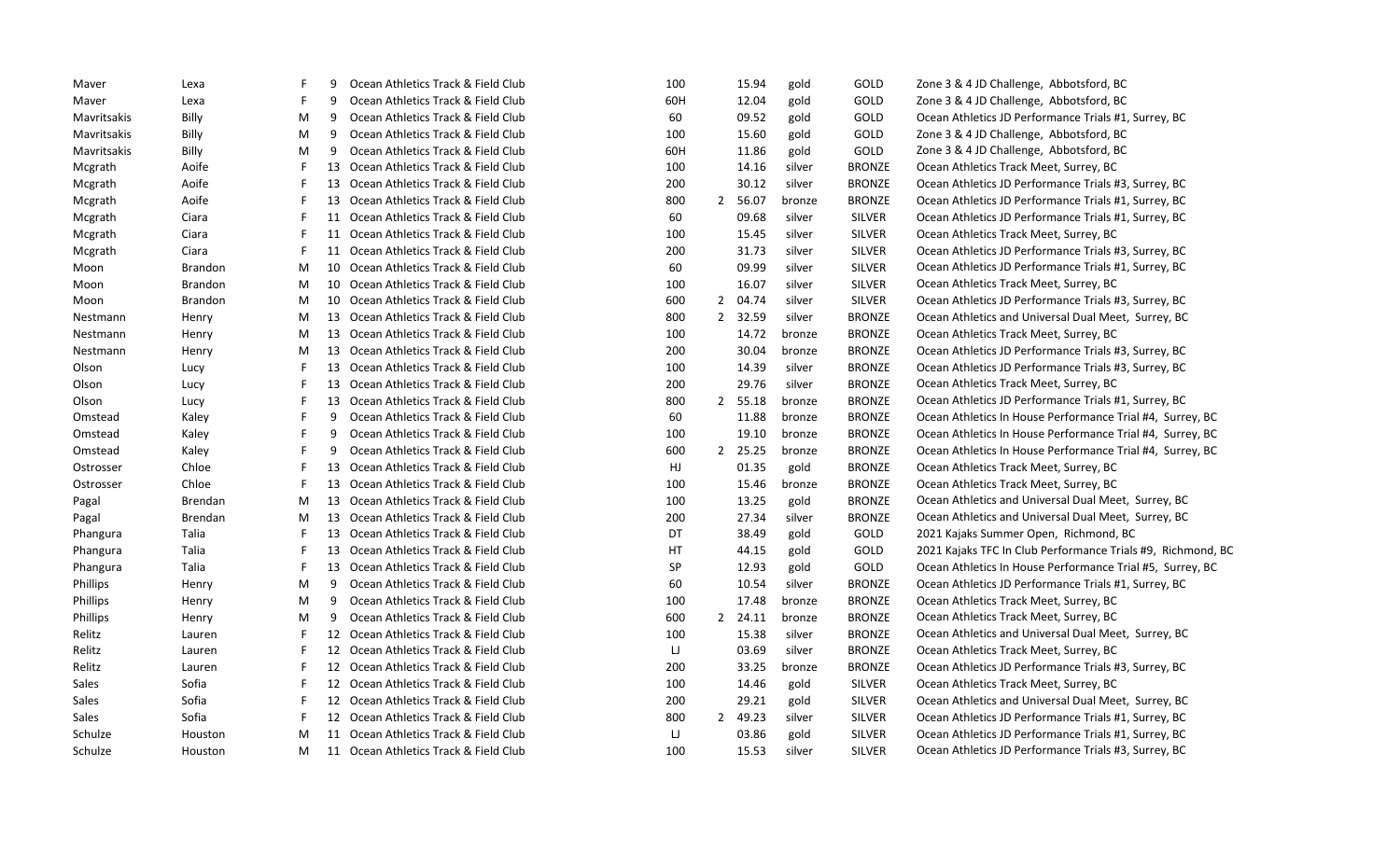| Schulze        | Houston | М  |    | 11 Ocean Athletics Track & Field Club | 200 |                | 32.24   | silver | <b>SILVER</b> | Ocean Athletics JD Performance Trials #3, Surrey, BC                 |
|----------------|---------|----|----|---------------------------------------|-----|----------------|---------|--------|---------------|----------------------------------------------------------------------|
| Shuto          | Mason   | М  | 10 | Ocean Athletics Track & Field Club    | 60  |                | 10.24   | silver | <b>BRONZE</b> | Ocean Athletics JD Performance Trials #1, Surrey, BC                 |
| Shuto          | Mason   | M  |    | 10 Ocean Athletics Track & Field Club | IJ  |                | 03.07   | bronze | <b>BRONZE</b> | Ocean Athletics JD Performance Trials #1, Surrey, BC                 |
| Silva          | Shenuli | -F |    | 12 Ocean Athletics Track & Field Club | 100 |                | 14.00   | gold   | GOLD          | Ocean Athletics and Universal Dual Meet, Surrey, BC                  |
| Silva          | Shenuli | F  |    | 12 Ocean Athletics Track & Field Club | 80H |                | 14.08   | gold   | GOLD          | Ocean Athletics Track Meet, Surrey, BC                               |
| Silva          | Shenuli | F. | 12 | Ocean Athletics Track & Field Club    | IJ  |                | 04.22   | gold   | GOLD          | Ocean Athletics and Universal Dual Meet, Surrey, BC                  |
| Smith          | Cian    | M  | 9  | Ocean Athletics Track & Field Club    | 60  |                | 10.00   | gold   | SILVER        | Ocean Athletics JD Performance Trials #1, Surrey, BC                 |
| Smith          | Cian    | M  | 9  | Ocean Athletics Track & Field Club    | SP  |                | 06.44   | gold   | <b>SILVER</b> | Ocean Athletics Track Meet, Surrey, BC                               |
| Smith          | Cian    | M  | 9  | Ocean Athletics Track & Field Club    | 100 |                | 16.53   | silver | <b>SILVER</b> | Ocean Athletics Track Meet, Surrey, BC                               |
| Smith          | Griffen | M  | 13 | Ocean Athletics Track & Field Club    | HJ  |                | 01.55   | gold   | <b>BRONZE</b> | Ocean Athletics In House Performance Trial #5, Surrey, BC            |
| Smith          | Griffen | M  |    | 13 Ocean Athletics Track & Field Club | IJ  |                | 04.03   | bronze | <b>BRONZE</b> | Ocean Athletics JD Performance Trials #3, Surrey, BC                 |
| Taillefer      | Eden    | F  |    | 10 Ocean Athletics Track & Field Club | HJ  |                | 01.15   | gold   | SILVER        | Ocean Athletics and Universal Dual Meet, Surrey, BC                  |
| Taillefer      | Eden    | F  | 10 | Ocean Athletics Track & Field Club    | SP  |                | 06.40   | gold   | SILVER        | Ocean Athletics In House Performance Trial #4, Surrey, BC            |
| Taillefer      | Eden    | F  | 10 | Ocean Athletics Track & Field Club    | IJ  |                | 03.40   | silver | SILVER        | Ocean Athletics In House Performance Trial #4, Surrey, BC            |
| Van Arkel      | Adriaan | M  | 9  | Ocean Athletics Track & Field Club    | 600 | $\overline{2}$ | 14.66   | silver | <b>BRONZE</b> | Ocean Athletics JD Performance Trials #1, Surrey, BC                 |
| Van Arkel      | Adriaan | M  | 9  | Ocean Athletics Track & Field Club    | 60  |                | 11.14   | bronze | <b>BRONZE</b> | Ocean Athletics JD Performance Trials #1, Surrey, BC                 |
| Van Arkel      | Adriaan | M  | 9  | Ocean Athletics Track & Field Club    | 100 |                | 18.08   | bronze | <b>BRONZE</b> | Ocean Athletics and Universal Dual Meet, Surrey, BC                  |
| Van Arkel      | Ilona   | F. |    | 11 Ocean Athletics Track & Field Club | 60  |                | 09.93   | silver | <b>BRONZE</b> | Ocean Athletics JD Performance Trials #1, Surrey, BC                 |
| Van Arkel      | Ilona   | F  |    | 11 Ocean Athletics Track & Field Club | 100 |                | 16.23   | bronze | <b>BRONZE</b> | Ocean Athletics JD Performance Trials #1, Surrey, BC                 |
| Van Arkel      | Ilona   | F  |    | 11 Ocean Athletics Track & Field Club | 200 |                | 34.20   | bronze | <b>BRONZE</b> | Ocean Athletics JD Performance Trials #3, Surrey, BC                 |
| Vipler         | Annika  | F  | 12 | Ocean Athletics Track & Field Club    | 800 | $\overline{2}$ | 37.55   | gold   | SILVER        | Ocean Athletics Track Meet, Surrey, BC                               |
| Vipler         | Annika  | F. | 12 | Ocean Athletics Track & Field Club    | 100 |                | 14.68   | silver | <b>SILVER</b> | Ocean Athletics JD Performance Trials #1, Surrey, BC                 |
| Vipler         | Annika  | F  | 12 | Ocean Athletics Track & Field Club    | 200 |                | 30.03   | silver | SILVER        | Ocean Athletics JD Performance Trials #3, Surrey, BC                 |
| Vipler         | Janek   | M  | 9  | Ocean Athletics Track & Field Club    | HJ  |                | 01.10   | gold   | <b>SILVER</b> | Ocean Athletics and Universal Dual Meet, Surrey, BC                  |
| Vipler         | Janek   | M  | 9  | Ocean Athletics Track & Field Club    | 60  |                | 10.79   | silver | SILVER        | Ocean Athletics JD Performance Trials #3, Surrey, BC                 |
| Vipler         | Janek   | M  | 9  | Ocean Athletics Track & Field Club    | IJ  |                | 03.11   | silver | <b>SILVER</b> | Ocean Athletics Track Meet, Surrey, BC                               |
| Vivanco        | Isla    | F  |    | 12 Ocean Athletics Track & Field Club | SP  |                | 07.64   | gold   | <b>SILVER</b> | Ocean Athletics In House Performance Trial #4, Surrey, BC            |
| Vivanco        | Isla    |    |    | 12 Ocean Athletics Track & Field Club | 100 |                | 14.94   | silver | <b>SILVER</b> | Ocean Athletics In House Performance Trial #4, Surrey, BC            |
| Vivanco        | Isla    | F  |    | 12 Ocean Athletics Track & Field Club | 800 | $\mathbf{2}$   | 45.53   | silver | <b>SILVER</b> | Ocean Athletics and Universal Dual Meet, Surrey, BC                  |
|                |         |    |    |                                       |     |                |         |        |               | NTFC "In House" Performance Trials #2 + Vancouver Island JD Regional |
| Bewsey         | Ethan   | M  | 10 | Oceanside Track & Field Club          | 100 |                | 15.70   | silver | <b>BRONZE</b> | Challenge, Nanaimo, BC                                               |
|                |         |    |    |                                       |     |                |         |        |               | NTFC "In House" Performance Trials #2 + Vancouver Island JD Regional |
| Bewsey         | Ethan   | M  | 10 | Oceanside Track & Field Club          | SP  |                | 05.96   | silver | <b>BRONZE</b> | Challenge, Nanaimo, BC                                               |
|                |         |    |    |                                       |     |                |         |        |               | NTFC "In House" Performance Trials #2 + Vancouver Island JD Regional |
| Bewsey         | Ethan   | М  | 10 | Oceanside Track & Field Club          | 600 |                | 2 14.00 | bronze | <b>BRONZE</b> | Challenge, Nanaimo, BC                                               |
| <b>Babcock</b> | Isobel  | F. |    | 13 Okanagan Athletics Club            | 100 |                | 13.84   | gold   | <b>SILVER</b> | OAC In Club Performance Trials #3, Kelowna, BC                       |
|                |         |    |    |                                       |     |                |         |        |               |                                                                      |
| <b>Babcock</b> | Isobel  | F  | 13 | Okanagan Athletics Club               | 200 |                | 28.18   | gold   | SILVER        | BC Athletics Event Group Challenge - COMBINED EVENTS, Kelowna, BC    |
|                |         |    |    |                                       |     |                |         |        |               |                                                                      |
| <b>Babcock</b> | Isobel  | F. |    | 13 Okanagan Athletics Club            | IJ  |                | 04.19   | silver | <b>SILVER</b> | BC Athletics Event Group Challenge - COMBINED EVENTS, Kelowna, BC    |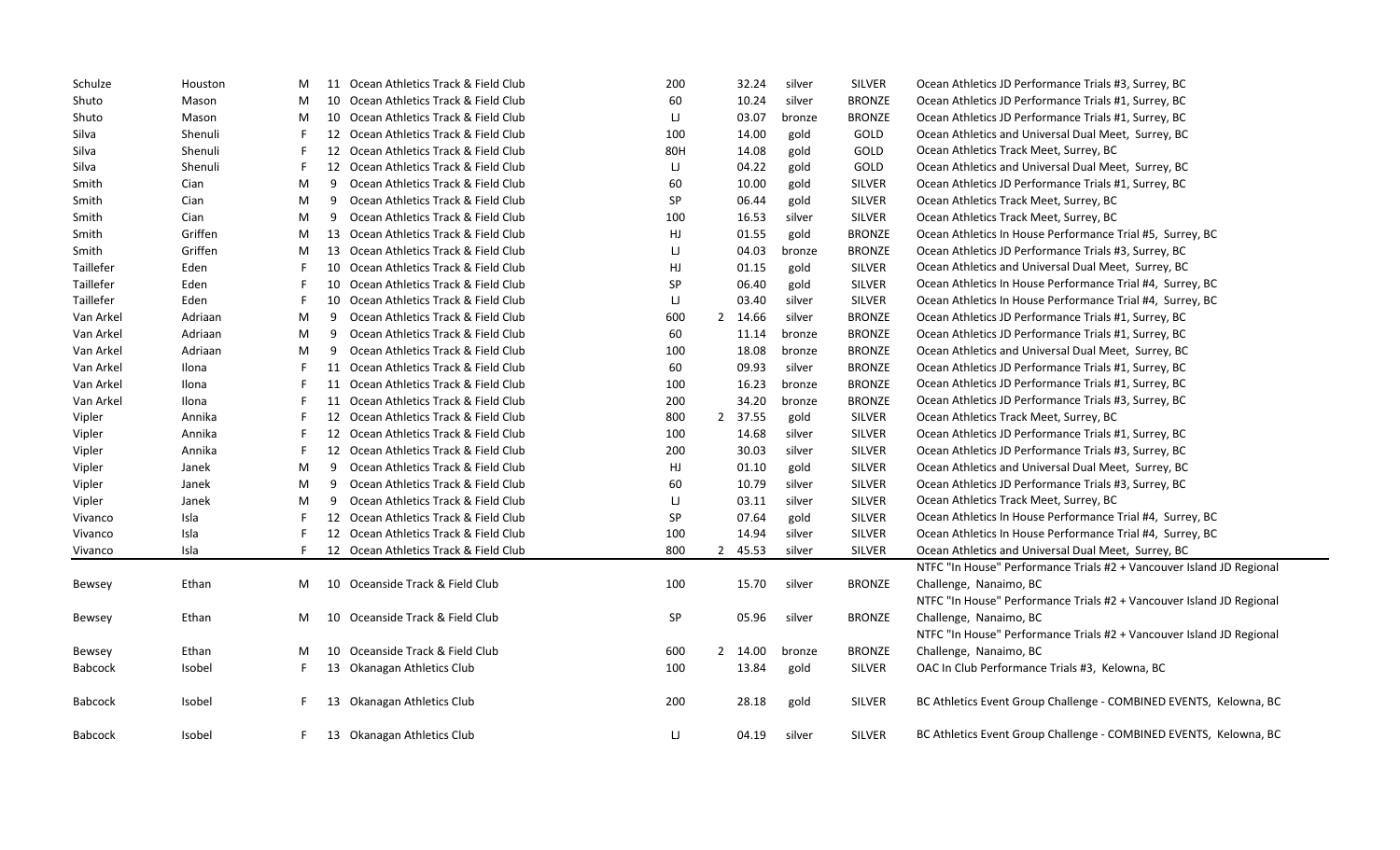| Brown       | Walker | M |    | 13 Okanagan Athletics Club | HJ   |         | 01.62 | gold   | <b>BRONZE</b> | Jack Brow Memorial Meet + Zone 2 JD Regional Challenge, Kelowna, BC |
|-------------|--------|---|----|----------------------------|------|---------|-------|--------|---------------|---------------------------------------------------------------------|
| Brown       | Walker | M |    | 13 Okanagan Athletics Club | 800  | 2 41.53 |       | bronze | <b>BRONZE</b> | Jack Brow Memorial Meet + Zone 2 JD Regional Challenge, Kelowna, BC |
| Brown       | Walker | M |    | 13 Okanagan Athletics Club | HT   |         | 27.12 | bronze | <b>BRONZE</b> | Jack Brow Memorial Meet + Zone 2 JD Regional Challenge, Kelowna, BC |
| Collingwood | Cai    | M |    | 13 Okanagan Athletics Club | 800  | 2 35.54 |       | bronze | <b>BRONZE</b> | OAC In Club Performance Trials #3, Kelowna, BC                      |
| Collingwood | Cai    | M |    | 13 Okanagan Athletics Club | 1200 | 4 10.05 |       | bronze | <b>BRONZE</b> | OAC In Club Performance Trials #3, Kelowna, BC                      |
| Collingwood | Cai    | M |    | 13 Okanagan Athletics Club | 2000 | 7 35.42 |       | bronze | <b>BRONZE</b> | BC Athletics Event Group Challenge - COMBINED EVENTS, Kelowna, BC   |
| Detjen      | Kaiden | M |    | 13 Okanagan Athletics Club | 200  |         | 28.65 | silver | <b>SILVER</b> | BC Athletics Event Group Challenge - COMBINED EVENTS, Kelowna, BC   |
| Detjen      | Kaiden | M |    | 13 Okanagan Athletics Club | 300  | 45.63   |       | silver | <b>SILVER</b> | Jack Brow Memorial Meet + Zone 2 JD Regional Challenge, Kelowna, BC |
| Detjen      | Kaiden | M |    | 13 Okanagan Athletics Club | 800  | 2 29.32 |       | silver | SILVER        | Kamloops Open Invitational Meet, Kamloops, BC                       |
| Fershau     | Milo   | M | 9  | Okanagan Athletics Club    | IJ   | 02.87   |       | silver | <b>BRONZE</b> | BC Athletics Event Group Challenge - COMBINED EVENTS, Kelowna, BC   |
| Fershau     | Milo   | M | 9  | Okanagan Athletics Club    | 60   |         | 11.35 | bronze | <b>BRONZE</b> | OAC In Club Twilight Performance Trials # 2, Kelowna, BC            |
| Fershau     | Milo   | M | 9  | Okanagan Athletics Club    | 100  |         | 17.59 | bronze | <b>BRONZE</b> | BC Athletics Event Group Challenge - COMBINED EVENTS, Kelowna, BC   |
| Mostowy     | Emilie |   | 9  | Okanagan Athletics Club    | SP   |         | 04.10 | silver | <b>BRONZE</b> | OAC In Club Twilight Performance Trials, Kelowna, BC                |
| Mostowy     | Emilie |   |    | Okanagan Athletics Club    | 60   |         | 11.35 | bronze | <b>BRONZE</b> | OAC In Club Twilight Performance Trials # 2, Kelowna, BC            |
| Mostowy     | Emilie | F |    | Okanagan Athletics Club    | 100  |         | 18.71 | bronze | <b>BRONZE</b> | OAC In Club Performance Trials #3, Kelowna, BC                      |
| Mostowy     | Siena  |   |    | Okanagan Athletics Club    | 100  |         | 13.36 | gold   | GOLD          | BC Athletics Event Group Challenge - COMBINED EVENTS, Kelowna, BC   |
| Mostowy     | Siena  |   | 13 | Okanagan Athletics Club    | 200  | 27.07   |       | gold   | GOLD          | BC Athletics Event Group Challenge - COMBINED EVENTS, Kelowna, BC   |
| Mostowy     | Siena  |   |    | 13 Okanagan Athletics Club | 300  | 44.51   |       | gold   | GOLD          | BC Athletics Event Group Challenge - COMBINED EVENTS, Kelowna, BC   |
| Mostowy     | Simone | F |    | 11 Okanagan Athletics Club | 60   | 10.02   |       | silver | <b>BRONZE</b> | OAC In Club Twilight Performance Trials # 2, Kelowna, BC            |
| Mostowy     | Simone |   |    | 11 Okanagan Athletics Club | HJ   | 01.13   |       | silver | <b>BRONZE</b> | Jack Brow Memorial Meet + Zone 2 JD Regional Challenge, Kelowna, BC |
| Mostowy     | Simone |   |    | 11 Okanagan Athletics Club | 100  |         | 16.06 | bronze | <b>BRONZE</b> | OAC In Club Performance Trials #3, Kelowna, BC                      |
| Taverner    | Austin | M | 9  | Okanagan Athletics Club    | 60   |         | 11.34 | bronze | <b>BRONZE</b> | Jack Brow Memorial Meet + Zone 2 JD Regional Challenge, Kelowna, BC |
| Taverner    | Austin | M | 9  | Okanagan Athletics Club    | 600  | 2 24.02 |       | bronze | <b>BRONZE</b> | Jack Brow Memorial Meet + Zone 2 JD Regional Challenge, Kelowna, BC |
| Taverner    | Austin | M | 9  | Okanagan Athletics Club    | HJ   |         | 00.90 | bronze | <b>BRONZE</b> | Jack Brow Memorial Meet + Zone 2 JD Regional Challenge, Kelowna, BC |
| Taverner    | Kenzie | F |    | 11 Okanagan Athletics Club | 60H  |         | 12.84 | bronze | <b>BRONZE</b> | Jack Brow Memorial Meet + Zone 2 JD Regional Challenge, Kelowna, BC |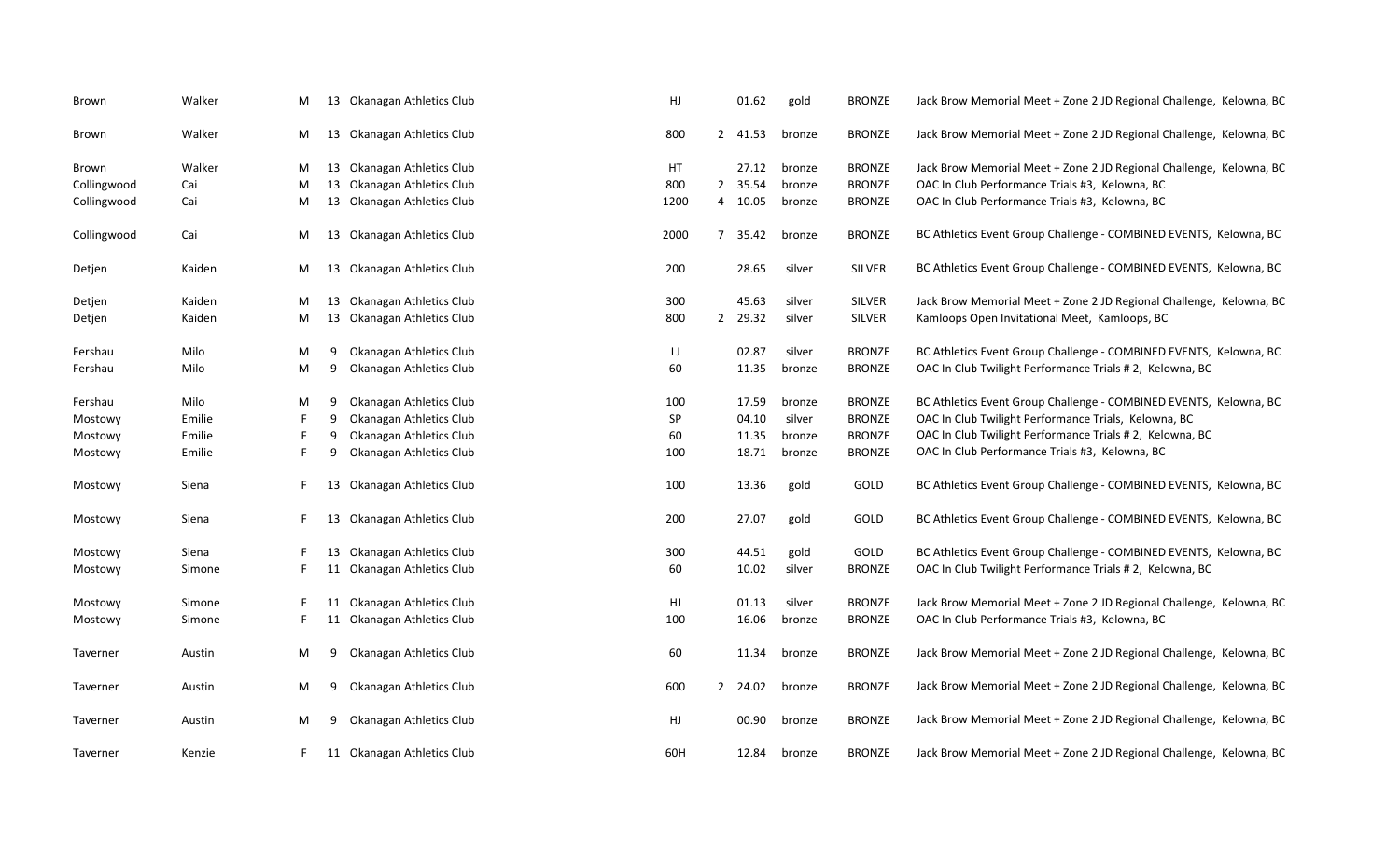| Taverner | Kenzie        |   |    | 11 Okanagan Athletics Club          | HJ   |                | 01.05   | bronze | <b>BRONZE</b> | Jack Brow Memorial Meet + Zone 2 JD Regional Challenge, Kelowna, BC |
|----------|---------------|---|----|-------------------------------------|------|----------------|---------|--------|---------------|---------------------------------------------------------------------|
| Taverner | Kenzie        | F |    | 11 Okanagan Athletics Club          | SP   |                | 05.80   | bronze | <b>BRONZE</b> | Jack Brow Memorial Meet + Zone 2 JD Regional Challenge, Kelowna, BC |
| Westman  | Brayden       | М |    | 13 Okanagan Athletics Club          | 100  |                | 14.54   | bronze | <b>BRONZE</b> | OAC In Club Twilight Performance Trials, Kelowna, BC                |
| Westman  | Brayden       | М |    | 13 Okanagan Athletics Club          | 200  |                | 30.64   | bronze | <b>BRONZE</b> | OAC In Club Performance Trials #3, Kelowna, BC                      |
| Westman  | Brayden       | M |    | 13 Okanagan Athletics Club          | 200H |                | 33.17   | bronze | <b>BRONZE</b> | OAC In Club Performance Trials #3, Kelowna, BC                      |
| Bertoli  | Novalee       | F |    | 12 Prince George Track & Field Club | SP   |                | 05.72   | silver | <b>BRONZE</b> | Zone 7 & 8 JD Regional Challenge Meet, Prince George, BC            |
| Bertoli  | Novalee       |   |    | 12 Prince George Track & Field Club | 100  |                | 16.35   | bronze | <b>BRONZE</b> | PGTFC Sub Zero In House Performance Trials, Prince George, BC       |
| Betz     | Leighton      |   | 9  | Prince George Track & Field Club    | 60   |                | 11.05   | silver | <b>BRONZE</b> | Spruce Capital In House Performance Trials, Prince George, BC       |
| Betz     | Leighton      | F | 9  | Prince George Track & Field Club    | 100  |                | 18.31   | bronze | <b>BRONZE</b> | Spruce Capital In House Performance Trials, Prince George, BC       |
| Betz     | Leighton      | F | 9  | Prince George Track & Field Club    | 600  |                | 2 20.20 | bronze | <b>BRONZE</b> | Spruce Capital In House Performance Trials, Prince George, BC       |
| Bjorn    | Devyn         |   | 13 | Prince George Track & Field Club    | 800  |                | 2 45.09 | silver | SILVER        | Spruce Capital In House Performance Trials, Prince George, BC       |
| Bjorn    | Devyn         |   |    | 13 Prince George Track & Field Club | 1200 |                | 4 23.31 | silver | <b>SILVER</b> | Spruce Capital In House Performance Trials, Prince George, BC       |
| Bjorn    | Devyn         |   |    | 13 Prince George Track & Field Club | JT   |                | 23.39   | silver | <b>SILVER</b> | Spruce Capital In House Performance Trials, Prince George, BC       |
| Cronje   | Jinichi       | М |    | 12 Prince George Track & Field Club | 100  |                | 14.30   | gold   | SILVER        | Zone 7 & 8 JD Regional Challenge Meet, Prince George, BC            |
| Cronje   | Jinichi       | М |    | 12 Prince George Track & Field Club | SP   |                | 08.42   | gold   | SILVER        | Spruce Capital In House Performance Trials, Prince George, BC       |
| Cronje   | Jinichi       | М |    | 12 Prince George Track & Field Club | 200  |                | 29.76   | silver | <b>SILVER</b> | Spruce Capital In House Performance Trials, Prince George, BC       |
| Cronje   | Seiji         | М | 10 | Prince George Track & Field Club    | DT   |                | 13.89   | silver | SILVER        | Zone 7 & 8 JD Regional Challenge Meet, Prince George, BC            |
| Cronje   | Seiji         | М | 10 | Prince George Track & Field Club    | HJ   |                | 01.06   | silver | <b>SILVER</b> | PGTFC Sub Zero In House Performance Trials, Prince George, BC       |
| Cronje   | Seiji         | М | 10 | Prince George Track & Field Club    | SP   |                | 06.29   | silver | <b>SILVER</b> | Spruce Capital In House Performance Trials, Prince George, BC       |
| Dawes    | Wade          | М | 10 | Prince George Track & Field Club    | 600  | $\overline{2}$ | 06.78   | silver | <b>BRONZE</b> | Spruce Capital In House Performance Trials, Prince George, BC       |
| Dawes    | Wade          | М | 10 | Prince George Track & Field Club    | 1000 | 3              | 56.40   | bronze | <b>BRONZE</b> | Spruce Capital In House Performance Trials, Prince George, BC       |
| Dawes    | Wade          | М | 10 | Prince George Track & Field Club    | IJ   |                | 02.96   | bronze | <b>BRONZE</b> | Spruce Capital In House Performance Trials, Prince George, BC       |
| Gibson   | Sam           | M | 11 | Prince George Track & Field Club    | 60   |                | 09.94   | silver | <b>SILVER</b> | Spruce Capital In House Performance Trials, Prince George, BC       |
| Gibson   | Sam           | М | 11 | Prince George Track & Field Club    | 100  |                | 15.85   | silver | SILVER        | Spruce Capital In House Performance Trials, Prince George, BC       |
| Gibson   | Sam           | М | 11 | Prince George Track & Field Club    | 200  |                | 32.53   | silver | <b>SILVER</b> | Spruce Capital In House Performance Trials, Prince George, BC       |
| Gladdish | Zavier        | М |    | 10 Prince George Track & Field Club | 60   |                | 10.28   | silver | <b>BRONZE</b> | Spruce Capital In House Performance Trials, Prince George, BC       |
| Gladdish | Zavier        | М | 10 | Prince George Track & Field Club    | 600  |                | 2 02.94 | silver | <b>BRONZE</b> | Spruce Capital In House Performance Trials, Prince George, BC       |
| Gladdish | Zavier        | М | 10 | Prince George Track & Field Club    | 100  |                | 16.48   | bronze | <b>BRONZE</b> | Zone 7 & 8 JD Regional Challenge Meet, Prince George, BC            |
| Goddard  | Oliver        | M | 9  | Prince George Track & Field Club    | SP   |                | 05.65   | gold   | <b>BRONZE</b> | Spruce Capital In House Performance Trials, Prince George, BC       |
| Goddard  | Oliver        | М | 9  | Prince George Track & Field Club    | 100  |                | 17.37   | bronze | <b>BRONZE</b> | Spruce Capital In House Performance Trials, Prince George, BC       |
| Goddard  | Oliver        | М | 9  | Prince George Track & Field Club    | HJ   |                | 00.90   | bronze | <b>BRONZE</b> | PGTFC Sub Zero In House Performance Trials, Prince George, BC       |
| Harris   | <b>Britta</b> |   | 9  | Prince George Track & Field Club    | SP   |                | 05.68   | gold   | <b>SILVER</b> | Zone 7 & 8 JD Regional Challenge Meet, Prince George, BC            |
| Harris   | <b>Britta</b> | F | 9  | Prince George Track & Field Club    | 60   |                | 10.73   | silver | <b>SILVER</b> | Spruce Capital In House Performance Trials, Prince George, BC       |
| Harris   | Britta        |   | 9  | Prince George Track & Field Club    | 100  |                | 16.98   | silver | SILVER        | Spruce Capital In House Performance Trials, Prince George, BC       |
| Harrison | Daemon        | М | 10 | Prince George Track & Field Club    | JT   |                | 14.60   | silver | <b>BRONZE</b> | Spruce Capital In House Performance Trials, Prince George, BC       |
| Harrison | Daemon        | M | 10 | Prince George Track & Field Club    | SP   |                | 06.03   | silver | <b>BRONZE</b> | Spruce Capital In House Performance Trials, Prince George, BC       |
| Harrison | Daemon        | M | 10 | Prince George Track & Field Club    | 1000 | 4              | 00.22   | bronze | <b>BRONZE</b> | Spruce Capital In House Performance Trials, Prince George, BC       |
| Hoehn    | Maisie        |   | 10 | Prince George Track & Field Club    | 100  |                | 17.49   | bronze | <b>BRONZE</b> | Spruce Capital In House Performance Trials, Prince George, BC       |
| Hoehn    | Maisie        | F |    | 10 Prince George Track & Field Club | 600  |                | 2 15.48 | bronze | <b>BRONZE</b> | Spruce Capital In House Performance Trials, Prince George, BC       |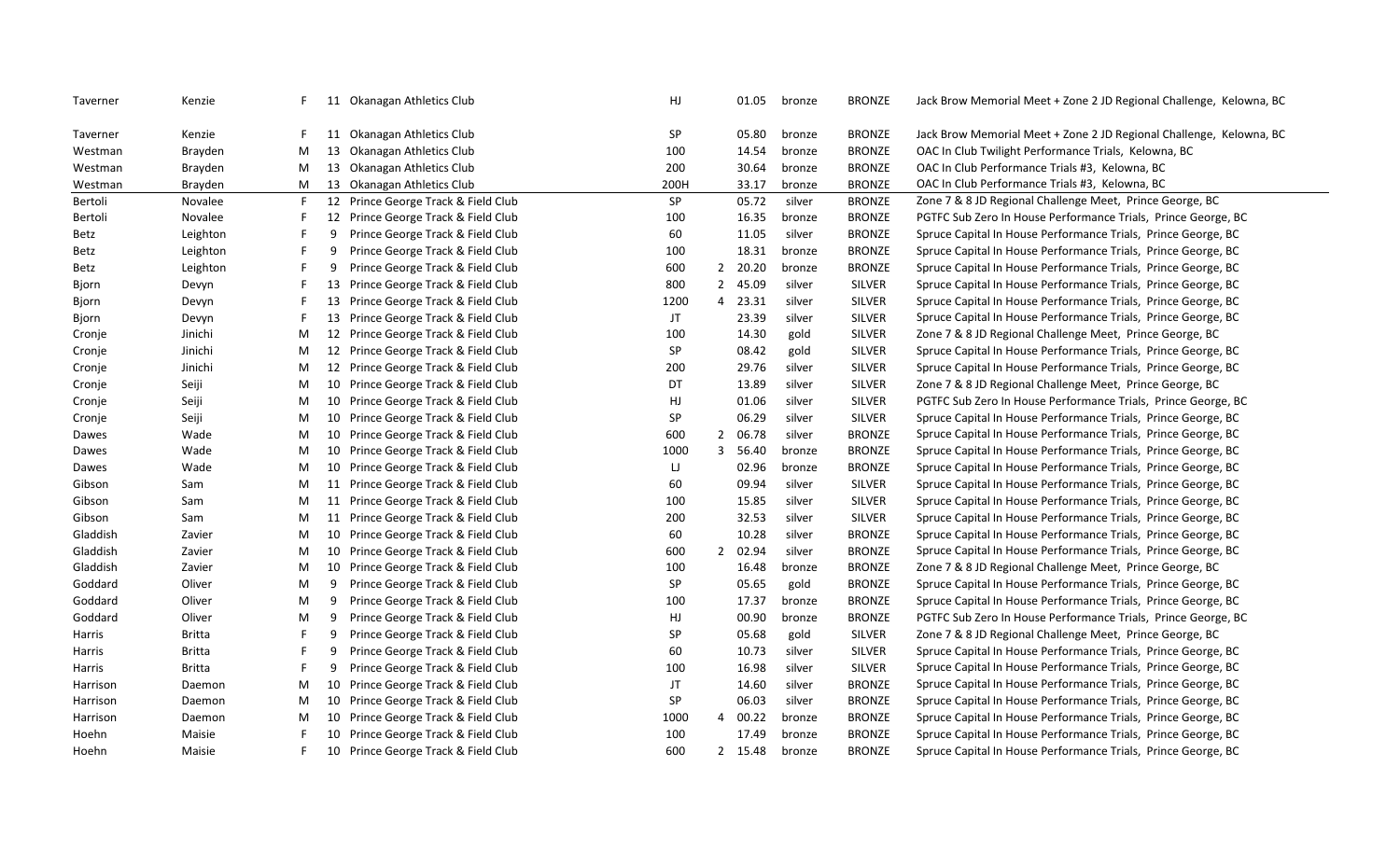| Hoehn     | Maisie   |   | 10 | Prince George Track & Field Club    | 1000 |                | 4 11.24 | bronze | <b>BRONZE</b> | Spruce Capital In House Performance Trials, Prince George, BC |
|-----------|----------|---|----|-------------------------------------|------|----------------|---------|--------|---------------|---------------------------------------------------------------|
| Hopson    | Sam      | M | 9  | Prince George Track & Field Club    | 1000 | $\overline{4}$ | 01.63   | silver | <b>BRONZE</b> | Spruce Capital In House Performance Trials, Prince George, BC |
| Hopson    | Sam      | M | 9  | Prince George Track & Field Club    | 100  |                | 18.05   | bronze | <b>BRONZE</b> | Spruce Capital In House Performance Trials, Prince George, BC |
| Kovacevic | Caleb    | M | 9  | Prince George Track & Field Club    | IJ   |                | 02.98   | silver | <b>BRONZE</b> | PGTFC Sub Zero In House Performance Trials, Prince George, BC |
| Kovacevic | Caleb    | M | 9  | Prince George Track & Field Club    | 100  |                | 17.79   | bronze | <b>BRONZE</b> | Spruce Capital In House Performance Trials, Prince George, BC |
| Leavens   | Norah    |   | 9  | Prince George Track & Field Club    | 100  |                | 17.99   | bronze | <b>BRONZE</b> | Spruce Capital In House Performance Trials, Prince George, BC |
| Leavens   | Norah    |   | 9  | Prince George Track & Field Club    | 60H  |                | 14.14   | bronze | <b>BRONZE</b> | Zone 7 & 8 JD Regional Challenge Meet, Prince George, BC      |
| Leavens   | Norah    |   | 9  | Prince George Track & Field Club    | IJ   |                | 02.56   | bronze | <b>BRONZE</b> | Zone 7 & 8 JD Regional Challenge Meet, Prince George, BC      |
| Liston    | Hana     |   | 13 | Prince George Track & Field Club    | 100  |                | 14.81   | silver | <b>BRONZE</b> | Zone 7 & 8 JD Regional Challenge Meet, Prince George, BC      |
| Liston    | Hana     |   | 13 | Prince George Track & Field Club    | IJ   |                | 03.99   | silver | <b>BRONZE</b> | Zone 7 & 8 JD Regional Challenge Meet, Prince George, BC      |
| Liston    | Hana     |   | 13 | Prince George Track & Field Club    | 80H  |                | 15.60   | bronze | <b>BRONZE</b> | Zone 7 & 8 JD Regional Challenge Meet, Prince George, BC      |
| Milligan  | Ashvin   | M |    | 11 Prince George Track & Field Club | HJ   |                | 01.20   | gold   | <b>SILVER</b> | Spruce Capital In House Performance Trials, Prince George, BC |
| Milligan  | Ashvin   | M |    | 11 Prince George Track & Field Club | SP   |                | 07.87   | gold   | <b>SILVER</b> | Spruce Capital In House Performance Trials, Prince George, BC |
| Milligan  | Ashvin   | M |    | 11 Prince George Track & Field Club | DT   |                | 14.46   | bronze | SILVER        | Spruce Capital In House Performance Trials, Prince George, BC |
| Molendyk  | Keagan   | М | 10 | Prince George Track & Field Club    | 100  |                | 17.35   | bronze | <b>BRONZE</b> | Spruce Capital In House Performance Trials, Prince George, BC |
| Molendyk  | Keagan   | М |    | 10 Prince George Track & Field Club | HJ   |                | 00.95   | bronze | <b>BRONZE</b> | PGTFC Sub Zero In House Performance Trials, Prince George, BC |
| Molendyk  | Keagan   | М |    | 10 Prince George Track & Field Club | JT   |                | 14.26   | bronze | <b>BRONZE</b> | Spruce Capital In House Performance Trials, Prince George, BC |
| Moses     | Liam     | M | 9  | Prince George Track & Field Club    | HJ   |                | 00.95   | silver | <b>BRONZE</b> | Spruce Capital In House Performance Trials, Prince George, BC |
| Moses     | Liam     | M | 9  | Prince George Track & Field Club    | SP   |                | 03.82   | bronze | <b>BRONZE</b> | Spruce Capital In House Performance Trials, Prince George, BC |
| Murguly   | Jocelyn  |   |    | 13 Prince George Track & Field Club | 300  |                | 46.18   | gold   | <b>SILVER</b> | PGTFC Sub Zero In House Performance Trials, Prince George, BC |
| Murguly   | Jocelyn  |   |    | 13 Prince George Track & Field Club | SP   |                | 08.35   | gold   | <b>SILVER</b> | Spruce Capital In House Performance Trials, Prince George, BC |
| Murguly   | Jocelyn  |   |    | 13 Prince George Track & Field Club | 100  |                | 14.50   | silver | <b>SILVER</b> | Spruce Capital In House Performance Trials, Prince George, BC |
| Nelson    | Sullivan | M |    | 11 Prince George Track & Field Club | HJ   |                | 01.10   | silver | <b>BRONZE</b> | PGTFC Sub Zero In House Performance Trials, Prince George, BC |
| Nelson    | Sullivan | M |    | 11 Prince George Track & Field Club | SP   |                | 05.65   | bronze | <b>BRONZE</b> | PGTFC Sub Zero In House Performance Trials, Prince George, BC |
| Neukomm   | Hannah   |   |    | 13 Prince George Track & Field Club | HJ   |                | 01.30   | gold   | <b>SILVER</b> | Spruce Capital In House Performance Trials, Prince George, BC |
| Neukomm   | Hannah   |   |    | 13 Prince George Track & Field Club | 100  |                | 14.40   | silver | <b>SILVER</b> | Zone 7 & 8 JD Regional Challenge Meet, Prince George, BC      |
| Neukomm   | Hannah   |   | 13 | Prince George Track & Field Club    | IJ   |                | 04.20   | silver | <b>SILVER</b> | Zone 7 & 8 JD Regional Challenge Meet, Prince George, BC      |
| Nolli     | Chloe    |   | 10 | Prince George Track & Field Club    | SP   |                | 05.84   | gold   | SILVER        | Spruce Capital In House Performance Trials, Prince George, BC |
| Nolli     | Chloe    |   | 10 | Prince George Track & Field Club    | HJ   |                | 01.05   | silver | SILVER        | Spruce Capital In House Performance Trials, Prince George, BC |
| Nolli     | Chloe    |   |    | 10 Prince George Track & Field Club | 60   |                | 10.91   | bronze | <b>SILVER</b> | Spruce Capital In House Performance Trials, Prince George, BC |
| Padilla   | Dacia    |   | 9  | Prince George Track & Field Club    | SP   |                | 04.92   | gold   | <b>BRONZE</b> | Spruce Capital In House Performance Trials, Prince George, BC |
| Padilla   | Dacia    |   | 9  | Prince George Track & Field Club    | 100  |                | 17.50   | silver | <b>BRONZE</b> | Spruce Capital In House Performance Trials, Prince George, BC |
| Pruden    | Rachael  |   |    | 12 Prince George Track & Field Club | SP   |                | 07.19   | gold   | <b>SILVER</b> | Zone 7 & 8 JD Regional Challenge Meet, Prince George, BC      |
| Pruden    | Rachael  |   |    | 12 Prince George Track & Field Club | 100  |                | 15.21   | silver | <b>SILVER</b> | Zone 7 & 8 JD Regional Challenge Meet, Prince George, BC      |
| Pruden    | Rachael  |   |    | 12 Prince George Track & Field Club | 200  |                | 31.77   | silver | SILVER        | Spruce Capital In House Performance Trials, Prince George, BC |
| Roberts   | Kionae   |   |    | 13 Prince George Track & Field Club | 100  |                | 14.05   | gold   | GOLD          | Spruce Capital In House Performance Trials, Prince George, BC |
| Roberts   | Kionae   |   | 13 | Prince George Track & Field Club    | 200  |                | 27.73   | gold   | GOLD          | Spruce Capital In House Performance Trials, Prince George, BC |
| Roberts   | Kionae   |   |    | 13 Prince George Track & Field Club | 300  |                | 44.14   | gold   | GOLD          | Spruce Capital In House Performance Trials, Prince George, BC |
| Roberts   | Sawyer   | M |    | 11 Prince George Track & Field Club | HJ   |                | 01.20   | gold   | <b>SILVER</b> | Spruce Capital In House Performance Trials, Prince George, BC |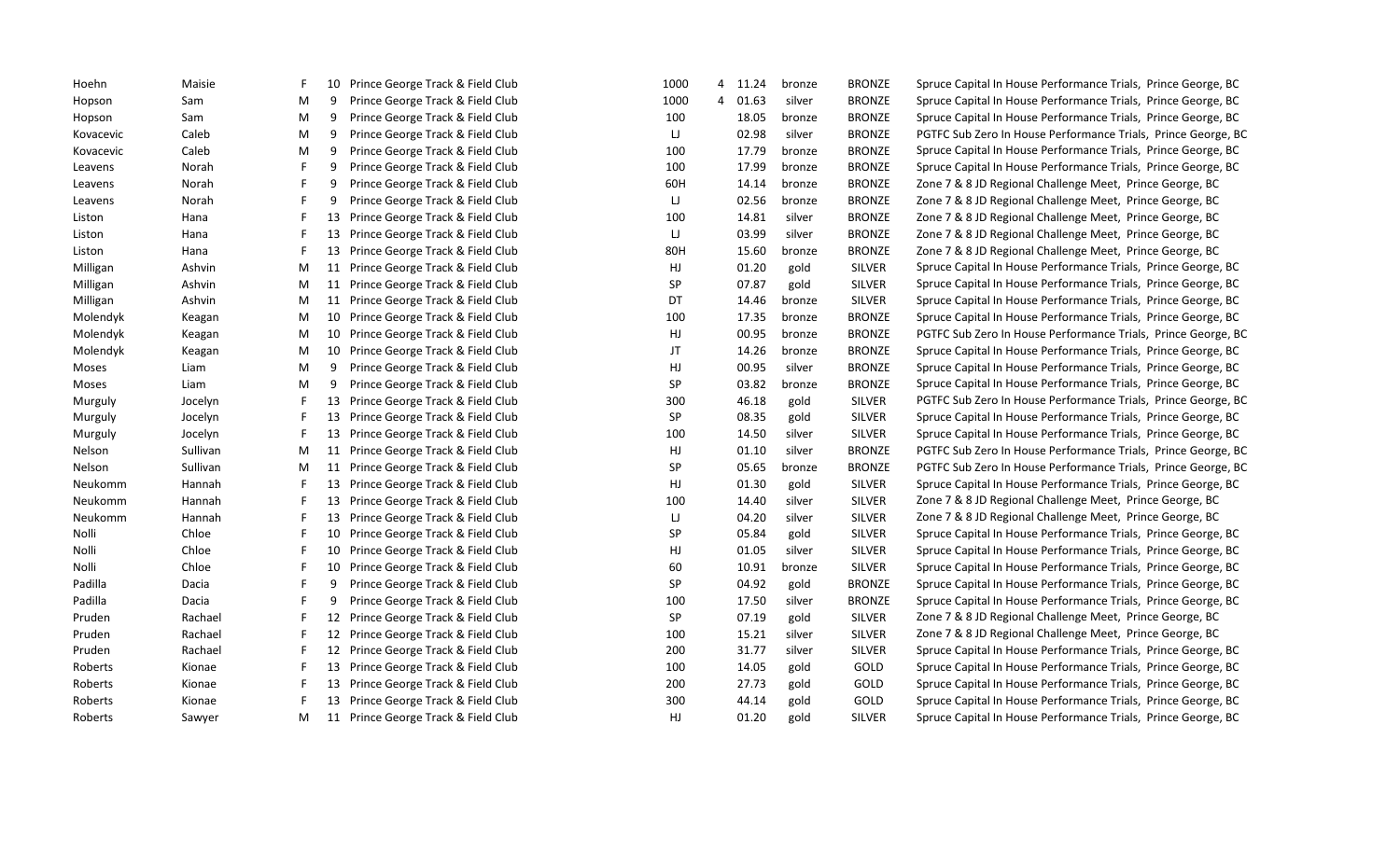| Roberts       | Sawyer  | M | 11 Prince George Track & Field Club   | IJ           |   | 03.40   | silver | SILVER        | Spruce Capital In House Performance Trials, Prince George, BC |
|---------------|---------|---|---------------------------------------|--------------|---|---------|--------|---------------|---------------------------------------------------------------|
| Roberts       | Sawyer  | M | 11 Prince George Track & Field Club   | 1000         | 3 | 48.73   | bronze | <b>SILVER</b> | Spruce Capital In House Performance Trials, Prince George, BC |
| Schultz       | Kalem   | M | 9 Prince George Track & Field Club    | SP           |   | 04.32   | silver | <b>BRONZE</b> | Spruce Capital In House Performance Trials, Prince George, BC |
| Schultz       | Kalem   | M | 9<br>Prince George Track & Field Club | 100          |   | 17.97   | bronze | <b>BRONZE</b> | Spruce Capital In House Performance Trials, Prince George, BC |
| Schultz       | Kalem   | M | Prince George Track & Field Club<br>9 | HJ           |   | 00.90   | bronze | <b>BRONZE</b> | Spruce Capital In House Performance Trials, Prince George, BC |
| Whitehouse    | Callum  | M | 12 Prince George Track & Field Club   | 200          |   | 30.02   | silver | <b>SILVER</b> | Spruce Capital In House Performance Trials, Prince George, BC |
| Whitehouse    | Callum  | M | 12 Prince George Track & Field Club   | 800          |   | 2 42.87 | silver | SILVER        | Spruce Capital In House Performance Trials, Prince George, BC |
| Whitehouse    | Callum  | M | 12 Prince George Track & Field Club   | HJ           |   | 01.25   | silver | <b>SILVER</b> | PGTFC Sub Zero In House Performance Trials, Prince George, BC |
| Brolin        | Abby    | F | Royal City Track & Field Club<br>13   | 100          |   | 14.21   | silver | <b>BRONZE</b> | Zone 3 & 4 JD Challenge, Abbotsford, BC                       |
| <b>Brolin</b> | Abby    |   | Royal City Track & Field Club<br>13   | SP           |   | 07.24   | silver | <b>BRONZE</b> | Zone 3 & 4 JD Challenge, Abbotsford, BC                       |
| Devji         | Aria    |   | 12 Royal City Track & Field Club      | HJ           |   | 01.20   | silver | <b>BRONZE</b> | Zone 3 & 4 JD Challenge, Abbotsford, BC                       |
| Devji         | Aria    |   | 12 Royal City Track & Field Club      | 800          |   | 2 52.06 | bronze | <b>BRONZE</b> | Zone 3 & 4 JD Challenge, Abbotsford, BC                       |
| Forsyth       | Emily   |   | 11 Royal City Track & Field Club      | HJ           |   | 01.16   | gold   | <b>BRONZE</b> | Royal City IntraClub JD Pentathlon, BURNABY, BC               |
| Forsyth       | Emily   |   | 11 Royal City Track & Field Club      | 600          |   | 2 08.63 | bronze | <b>BRONZE</b> | Zone 3 & 4 JD Challenge, Abbotsford, BC                       |
| Forsyth       | Emily   |   | Royal City Track & Field Club<br>11   | 60H          |   | 12.91   | bronze | <b>BRONZE</b> | Royal City IntraClub JD Pentathlon, BURNABY, BC               |
| Hawes         | Tyler   | M | Royal City Track & Field Club<br>9    | HJ           |   | 00.94   | silver | <b>BRONZE</b> | Royal City IntraClub JD Pentathlon, BURNABY, BC               |
| Hawes         | Tyler   | M | 9<br>Royal City Track & Field Club    | <b>SP</b>    |   | 03.73   | bronze | <b>BRONZE</b> | Royal City IntraClub JD Pentathlon, BURNABY, BC               |
| Lemay         | Tai     | M | 11 Royal City Track & Field Club      | 60H          |   | 11.16   | gold   | SILVER        | Royal City IntraClub JD Pentathlon, BURNABY, BC               |
| Lemay         | Tai     | M | 11 Royal City Track & Field Club      | <b>OPENT</b> |   | 1738.00 | silver | SILVER        | Royal City IntraClub JD Pentathlon, BURNABY, BC               |
| Lemay         | Tai     | M | 11 Royal City Track & Field Club      | SP           |   | 06.46   | bronze | SILVER        | Royal City IntraClub JD Pentathlon, BURNABY, BC               |
| Loconte       | Lorenzo | M | 11 Royal City Track & Field Club      | 60H          |   | 11.73   | silver | <b>BRONZE</b> | Royal City IntraClub JD Pentathlon, BURNABY, BC               |
| Loconte       | Lorenzo | M | 11 Royal City Track & Field Club      | SP           |   | 07.35   | silver | <b>BRONZE</b> | Royal City IntraClub JD Pentathlon, BURNABY, BC               |
| Loconte       | Lorenzo | M | 11 Royal City Track & Field Club      | <b>OPENT</b> |   | 1427.00 | bronze | <b>BRONZE</b> | Royal City IntraClub JD Pentathlon, BURNABY, BC               |
| Robinson      | Fiona   |   | 10 Royal City Track & Field Club      | HJ           |   | 01.07   | silver | <b>BRONZE</b> | Royal City IntraClub JD Pentathlon, BURNABY, BC               |
| Robinson      | Fiona   |   | Royal City Track & Field Club<br>10   | 100          |   | 16.99   | bronze | <b>BRONZE</b> | Zone 3 & 4 JD Challenge, Abbotsford, BC                       |
| Robinson      | Fiona   |   | Royal City Track & Field Club<br>10   | 600          |   | 2 18.19 | bronze | <b>BRONZE</b> | Zone 3 & 4 JD Challenge, Abbotsford, BC                       |
| Robinson      | Olivia  |   | 12 Royal City Track & Field Club      | 100          |   | 14.77   | silver | <b>BRONZE</b> | Zone 3 & 4 JD Challenge, Abbotsford, BC                       |
| Robinson      | Olivia  |   | 12 Royal City Track & Field Club      | 80H          |   | 15.82   | bronze | <b>BRONZE</b> | Zone 3 & 4 JD Challenge, Abbotsford, BC                       |
| Sporer        | Leanna  |   | 9<br>Royal City Track & Field Club    | 600          |   | 2 24.95 | bronze | <b>BRONZE</b> | Royal City IntraClub JD Pentathlon, BURNABY, BC               |
| Sporer        | Leanna  |   | 9<br>Royal City Track & Field Club    | 60H          |   | 14.04   | bronze | <b>BRONZE</b> | Royal City IntraClub JD Pentathlon, BURNABY, BC               |
| Sporer        | Leanna  |   | Royal City Track & Field Club<br>9    | HJ           |   | 00.80   | bronze | <b>BRONZE</b> | Royal City IntraClub JD Pentathlon, BURNABY, BC               |
| Yong          | Isaac   | M | 10<br>Royal City Track & Field Club   | 60H          |   | 11.77   | silver | SILVER        | Royal City IntraClub JD Pentathlon, BURNABY, BC               |
| Yong          | Isaac   | M | 10 Royal City Track & Field Club      | HJ           |   | 01.06   | silver | SILVER        | Royal City IntraClub JD Pentathlon, BURNABY, BC               |
| Yong          | Isaac   | M | 10 Royal City Track & Field Club      | IJ           |   | 03.12   | silver | <b>SILVER</b> | Royal City IntraClub JD Pentathlon, BURNABY, BC               |
| Gabri         | Gursher | M | 12 South Surrey Athletics             | DT           |   | 34.15   | gold   | GOLD          | 2021 Kajaks Summer Open, Richmond, BC                         |
| Gabri         | Gursher | M | 12 South Surrey Athletics             | HT           |   | 35.42   | gold   | GOLD          | #N/A                                                          |
| Gabri         | Gursher | M | 12 South Surrey Athletics             | <b>SP</b>    |   | 11.79   | gold   | GOLD          | #N/A                                                          |
| Longley       | Chase   | M | 13 South Surrey Athletics             | DT           |   | 29.36   | gold   | GOLD          | Zone 3 & 4 JD Challenge, Abbotsford, BC                       |
| Longley       | Chase   | M | 13 South Surrey Athletics             | HT           |   | 44.44   | gold   | GOLD          | 2021 Kajaks Summer Open, Richmond, BC                         |
| Longley       | Chase   | M | 13 South Surrey Athletics             | SP           |   | 10.07   | gold   | GOLD          | Ocean Athletics Track Meet, Surrey, BC                        |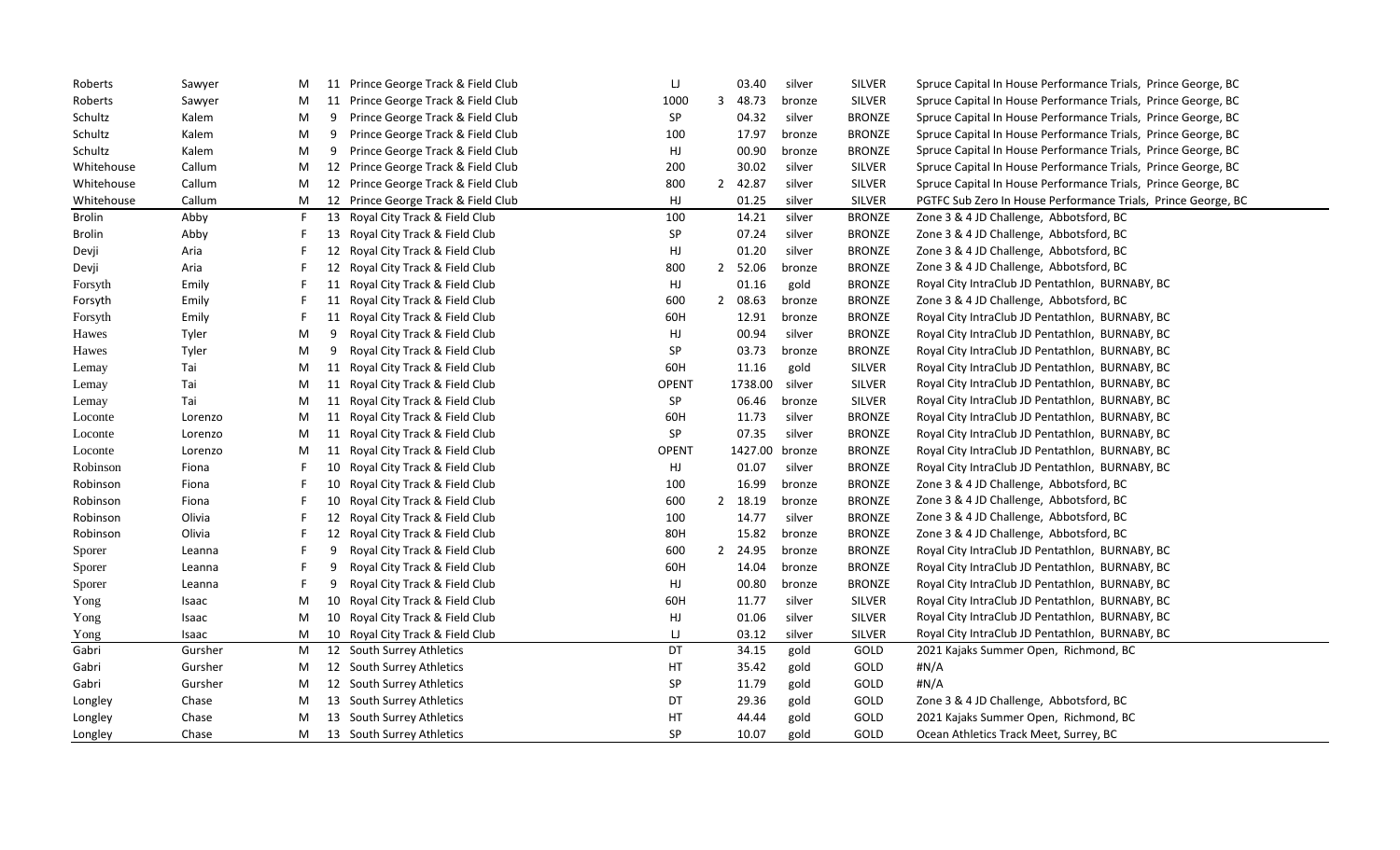| Blake            | Gia      |    |    | 13 Unattached British Columbia      | 100  |                | 13.90   | gold   | GOLD          | Kamloops Restart Meet, Kamloops, BC                                   |
|------------------|----------|----|----|-------------------------------------|------|----------------|---------|--------|---------------|-----------------------------------------------------------------------|
| Blake            | Gia      | F. | 13 | Unattached British Columbia         | 200  |                | 28.91   | gold   | GOLD          | Jack Brow Memorial Meet + Zone 2 JD Regional Challenge, Kelowna, BC   |
| Blake            | Gia      | F  |    | 13 Unattached British Columbia      | 300  |                | 44.28   | gold   | GOLD          | Jack Brow Memorial Meet + Zone 2 JD Regional Challenge, Kelowna, BC   |
| Stroda           | Lily     | F  |    | 13 Unattached British Columbia      | 100  |                | 13.61   | gold   | GOLD          | BC Athletics Event Group Challenge - COMBINED EVENTS, Kelowna, BC     |
| Stroda           | Lily     | F. |    | 13 Unattached British Columbia      | 200  |                | 27.61   | gold   | GOLD          | BC Athletics Event Group Challenge - COMBINED EVENTS, Kelowna, BC     |
| Stroda           | Lily     | F. |    | 13 Unattached British Columbia      | 80H  |                | 13.44   | gold   | GOLD          | Jack Brow Memorial Meet + Zone 2 JD Regional Challenge, Kelowna, BC   |
| Bhella           | Navpreet | M  | 9  | Universal Athletics Club            | SP   |                | 05.00   | gold   | <b>BRONZE</b> | Ocean Athletics and Universal Dual Meet, Surrey, BC                   |
| Gardiya          | Gayuth   | М  |    | 10 Universal Athletics Club         | 60   |                | 10.64   | bronze | <b>BRONZE</b> | Universal Athletics In House Performance Trials #2, Surrey, BC        |
| Gardiya          | Gayuth   | М  |    | 10 Universal Athletics Club         | 100  |                | 16.69   | bronze | <b>BRONZE</b> | Zone 3 & 4 JD Challenge, Abbotsford, BC                               |
| Gardiya          | Gayuth   | М  |    | 10 Universal Athletics Club         | 600  |                | 2 13.43 | bronze | <b>BRONZE</b> | Zone 3 & 4 JD Challenge, Abbotsford, BC                               |
| Kalkat           | Evneet   | F  | 9  | Universal Athletics Club            | 60   |                | 11.36   | bronze | <b>BRONZE</b> | Ocean Athletics and Universal Dual Meet, Surrey, BC                   |
| Kalkat           | Evneet   | F. | 9  | Universal Athletics Club            | 100  |                | 18.49   | bronze | <b>BRONZE</b> | Ocean Athletics and Universal Dual Meet, Surrey, BC                   |
| Kalkat           | Evneet   | F  | 9  | <b>Universal Athletics Club</b>     | 600  |                | 2 27.06 | bronze | <b>BRONZE</b> | Universal Athletics In House Performance Trials #2, Surrey, BC        |
| Obazughanmwen    | Faith    |    |    | 11 Universal Athletics Club         | 60   |                | 09.90   | silver | <b>SILVER</b> | Universal Athletics In House Performance Trials #2, Surrey, BC        |
| Obazughanmwen    | Faith    |    |    | 11 Universal Athletics Club         | 100  |                | 15.32   | silver | <b>SILVER</b> | Ocean Athletics and Universal Dual Meet, Surrey, BC                   |
| Obazughanmwen    | Faith    |    |    | 11 Universal Athletics Club         | 200  |                | 32.08   | silver | <b>SILVER</b> | Ocean Athletics and Universal Dual Meet, Surrey, BC                   |
| Shergill         | Roohbir  |    |    | 10 Universal Athletics Club         | 60   |                | 10.66   | silver | <b>BRONZE</b> | Universal Athletics In House Performance Trials #2, Surrey, BC        |
| Shergill         | Roohbir  |    | 10 | Universal Athletics Club            | 600  |                | 2 15.20 | bronze | <b>BRONZE</b> | Zone 3 & 4 JD Challenge, Abbotsford, BC                               |
| Williams         | Aaysia   |    |    | 13 Universal Athletics Club         | 100  |                | 12.97   | gold   | GOLD          | OAC Last Chance Meet, Kelowna, BC                                     |
| Williams         | Aaysia   | F  |    | 13 Universal Athletics Club         | 200  |                | 26.49   | gold   | GOLD          | BC Athletics Event Group Challenge - COMBINED EVENTS, Kelowna, BC     |
| Williams         | Aaysia   | F  |    | 13 Universal Athletics Club         | 300  |                | 43.63   | gold   | GOLD          | Jack Brow Memorial Meet + Zone 2 JD Regional Challenge, Kelowna, BC   |
| Booth            | Evan     | M  |    | 13 Valley Royals Track & Field Club | HJ.  |                | 01.50   | gold   | <b>SILVER</b> | Zone 3 & 4 JD Challenge, Abbotsford, BC                               |
| Booth            | Evan     | М  |    | 13 Valley Royals Track & Field Club | 100  |                | 13.43   | silver | <b>SILVER</b> | Zone 3 & 4 JD Challenge, Abbotsford, BC                               |
| Booth            | Evan     | М  |    | 13 Valley Royals Track & Field Club | 200  |                | 28.50   | silver | <b>SILVER</b> | Valley Royals In House Performance Trials, Abbotsford, BC             |
| Booth            | Hannah   |    |    | 10 Valley Royals Track & Field Club | 100  |                | 16.39   | silver | <b>BRONZE</b> | Zone 3 & 4 JD Challenge, Abbotsford, BC                               |
| Booth            | Hannah   |    |    | 10 Valley Royals Track & Field Club | IJ   |                | 02.97   | bronze | <b>BRONZE</b> | Zone 3 & 4 JD Challenge, Abbotsford, BC                               |
| Booth            | Jesse    | М  |    | 12 Valley Royals Track & Field Club | DT   |                | 18.63   | silver | <b>BRONZE</b> | Valley Royals Throws Meet, Abbotsford, BC                             |
| Booth            | Jesse    | м  |    | 12 Valley Royals Track & Field Club | HJ   |                | 01.15   | bronze | <b>BRONZE</b> | Zone 3 & 4 JD Challenge, Abbotsford, BC                               |
| Broekhuizen      | Skye     | М  |    | 10 Valley Royals Track & Field Club | 600  |                | 2 10.65 | bronze | <b>BRONZE</b> | Zone 3 & 4 JD Challenge, Abbotsford, BC                               |
| Broekhuizen      | Skye     | М  |    | 10 Valley Royals Track & Field Club | 1000 |                | 4 04.28 | bronze | <b>BRONZE</b> | Jennifer Rogers Swan Valley Royals Performance Trials, Abbotsford, BC |
| Broekhuizen      | Skye     | М  |    | 10 Valley Royals Track & Field Club | SP   |                | 04.97   | bronze | <b>BRONZE</b> | Zone 3 & 4 JD Challenge, Abbotsford, BC                               |
| Buitelaar        | Adrianna |    |    | 13 Valley Royals Track & Field Club | 1200 | $\overline{4}$ | 06.24   | gold   | <b>SILVER</b> | Valley Royals In House Performance Trials, Abbotsford, BC             |
| <b>Buitelaar</b> | Adrianna | F  |    | 13 Valley Royals Track & Field Club | 100  |                | 14.47   | silver | <b>SILVER</b> | Zone 3 & 4 JD Challenge, Abbotsford, BC                               |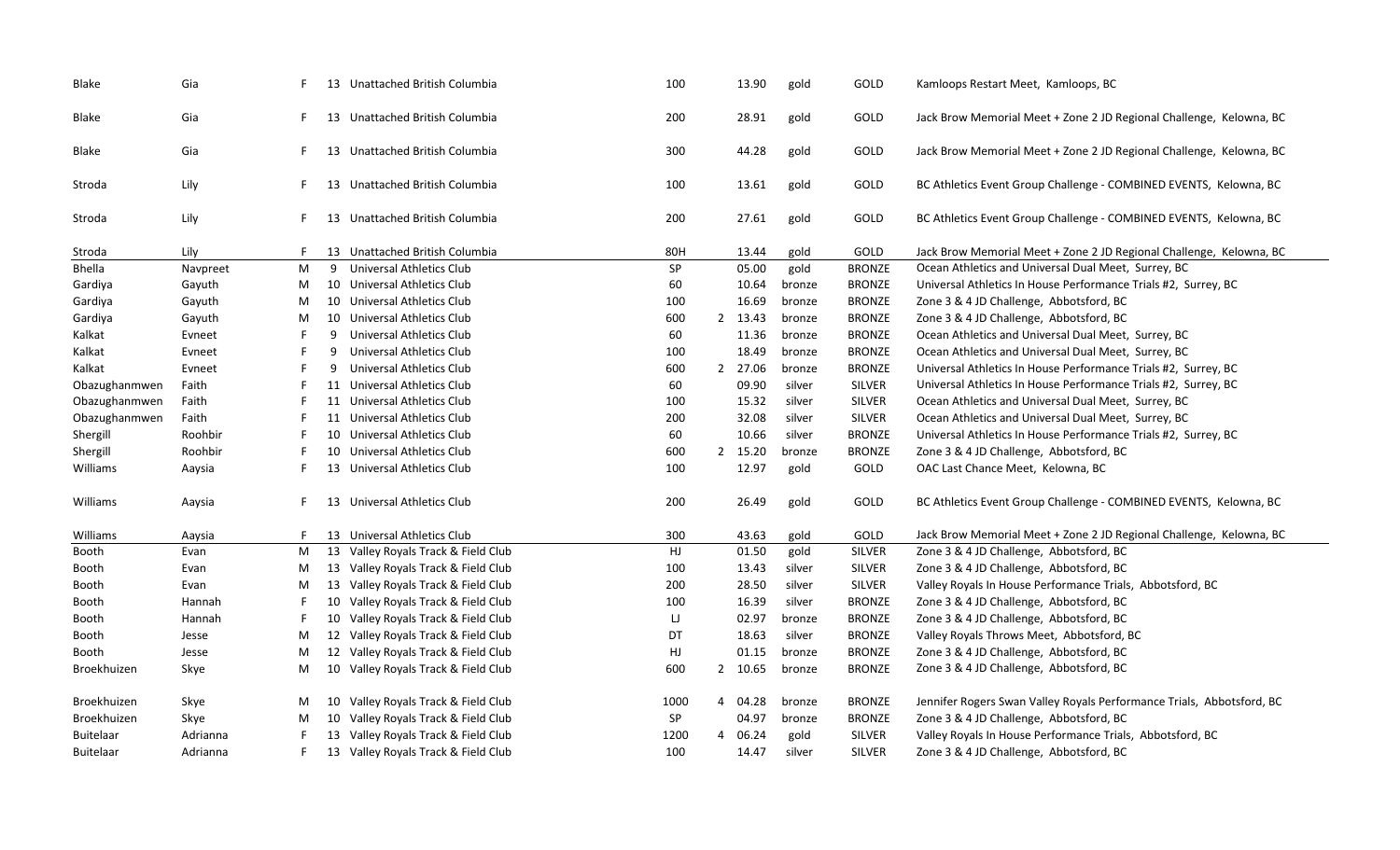| <b>Buitelaar</b> | Adrianna |   | 13 | Valley Royals Track & Field Club    | 200  |   | 29.98   | silver | SILVER        | Valley Royals In House Performance Trials, Abbotsford, BC             |
|------------------|----------|---|----|-------------------------------------|------|---|---------|--------|---------------|-----------------------------------------------------------------------|
| Camozzi          | Jackson  | M | 9  | Valley Royals Track & Field Club    | 100  |   | 17.82   | bronze | <b>BRONZE</b> | Valley Royals In House Performance Trials, Abbotsford, BC             |
| Camozzi          | Jackson  | M | 9  | Valley Royals Track & Field Club    | 1000 | 4 | 08.03   | bronze | <b>BRONZE</b> | Valley Royals In House Performance Trials, Abbotsford, BC             |
| Camozzi          | Jackson  | M | 9  | Valley Royals Track & Field Club    | 60H  |   | 13.64   | bronze | <b>BRONZE</b> | Valley Royals In House Performance Trials, Abbotsford, BC             |
| Duhra            | Jayden   | M | 9  | Valley Royals Track & Field Club    | 100  |   | 17.55   | bronze | <b>BRONZE</b> | Valley Royals In House Performance Trials, Abbotsford, BC             |
| Duhra            | Jayden   | M | 9  | Valley Royals Track & Field Club    | 1000 | 4 | 13.66   | bronze | <b>BRONZE</b> | Jennifer Rogers Swan Valley Royals Performance Trials, Abbotsford, BC |
| Duhra            | Jayden   | M | 9  | Valley Royals Track & Field Club    | 60H  |   | 13.48   | bronze | <b>BRONZE</b> | Valley Royals In House Performance Trials, Abbotsford, BC             |
| Franson          | Charlie  | M |    | 13 Valley Royals Track & Field Club | 100  |   | 13.15   | gold   | SILVER        | Zone 3 & 4 JD Challenge, Abbotsford, BC                               |
| Franson          | Charlie  | M | 13 | Valley Royals Track & Field Club    | 200  |   | 28.41   | silver | <b>SILVER</b> | Valley Royals In House Performance Trials, Abbotsford, BC             |
| Franson          | Charlie  | M |    | 13 Valley Royals Track & Field Club | IJ   |   | 04.46   | silver | SILVER        | Jennifer Rogers Swan Valley Royals Performance Trials, Abbotsford, BC |
| Gaudet           | Elijah   | M |    | 12 Valley Royals Track & Field Club | 1200 |   | 4 16.09 | silver | <b>BRONZE</b> | Valley Royals In House Performance Trials, Abbotsford, BC             |
| Gaudet           | Elijah   | M |    | 12 Valley Royals Track & Field Club | 100  |   | 15.47   | bronze | <b>BRONZE</b> | Zone 3 & 4 JD Challenge, Abbotsford, BC                               |
| Gaudet           | Elijah   | M |    | 12 Valley Royals Track & Field Club | 800  |   | 2 49.97 | bronze | <b>BRONZE</b> | Zone 3 & 4 JD Challenge, Abbotsford, BC                               |
| Halwas           | Jasmine  |   | 13 | Valley Royals Track & Field Club    | 200  |   | 30.30   | silver | <b>BRONZE</b> | Valley Royals In House Performance Trials, Abbotsford, BC             |
| Halwas           | Jasmine  |   | 13 | Valley Royals Track & Field Club    | 1200 |   | 4 26.95 | silver | <b>BRONZE</b> | Valley Royals In House Performance Trials, Abbotsford, BC             |
| Halwas           | Jasmine  |   | 13 | Valley Royals Track & Field Club    | 300  |   | 49.87   | bronze | <b>BRONZE</b> | Jennifer Rogers Swan Valley Royals Performance Trials, Abbotsford, BC |
| Ingwersen        | Dale     | M | 10 | Valley Royals Track & Field Club    | HJ   |   | 01.15   | gold   | <b>SILVER</b> | Zone 3 & 4 JD Challenge, Abbotsford, BC                               |
| Ingwersen        | Dale     | M |    | 10 Valley Royals Track & Field Club | 1000 | 3 | 49.03   | silver | SILVER        | Jennifer Rogers Swan Valley Royals Performance Trials, Abbotsford, BC |
| Ingwersen        | Dale     | M | 10 | Valley Royals Track & Field Club    | 100  |   | 16.49   | bronze | SILVER        | Valley Royals In House Performance Trials, Abbotsford, BC             |
| Ingwersen        | Stella   |   |    | 12 Valley Royals Track & Field Club | HJ   |   | 01.20   | silver | <b>BRONZE</b> | Zone 3 & 4 JD Challenge, Abbotsford, BC                               |
| Ingwersen        | Stella   |   |    | 12 Valley Royals Track & Field Club | U    |   | 03.45   | bronze | <b>BRONZE</b> | Zone 3 & 4 JD Challenge, Abbotsford, BC                               |
| Johnson          | Rex      | M |    | 11 Valley Royals Track & Field Club | 100  |   | 16.32   | bronze | <b>BRONZE</b> | Valley Royals In House Performance Trials, Abbotsford, BC             |
| Johnson          | Rex      | M |    | 11 Valley Royals Track & Field Club | 600  |   | 2 03.83 | bronze | <b>BRONZE</b> | Zone 3 & 4 JD Challenge, Abbotsford, BC                               |
| Johnson          | Rex      | M |    | 11 Valley Royals Track & Field Club | 1000 | 3 | 40.26   | bronze | <b>BRONZE</b> | Valley Royals In House Performance Trials, Abbotsford, BC             |
| Kondolay         | Dhea     |   |    | 12 Valley Royals Track & Field Club | SP   |   | 06.97   | gold   | SILVER        | Zone 3 & 4 JD Challenge, Abbotsford, BC                               |
| Kondolay         | Dhea     |   |    | 12 Valley Royals Track & Field Club | 100  |   | 15.34   | silver | SILVER        | Zone 3 & 4 JD Challenge, Abbotsford, BC                               |
| Kondolay         | Dhea     |   |    | 12 Valley Royals Track & Field Club | 80H  |   | 15.33   | silver | <b>SILVER</b> | Zone 3 & 4 JD Challenge, Abbotsford, BC                               |
| Mandigo          | Lillian  |   |    | 12 Valley Royals Track & Field Club | 100  |   | 15.11   | silver | <b>BRONZE</b> | Valley Royals In House Performance Trials, Abbotsford, BC             |
| Mandigo          | Lillian  |   |    | 12 Valley Royals Track & Field Club | 200  |   | 31.35   | silver | <b>BRONZE</b> | Valley Royals In House Performance Trials, Abbotsford, BC             |
| Mills            | Caleb    | М |    | 12 Valley Royals Track & Field Club | 100  |   | 15.22   | silver | <b>BRONZE</b> | Zone 3 & 4 JD Challenge, Abbotsford, BC                               |
| Mills            | Caleb    | M | 12 | Valley Royals Track & Field Club    | IJ   |   | 03.79   | silver | <b>BRONZE</b> | Jennifer Rogers Swan Valley Royals Performance Trials, Abbotsford, BC |
| Mills            | Caleb    | M |    | 12 Valley Royals Track & Field Club | 200  |   | 32.20   | bronze | <b>BRONZE</b> | Valley Royals In House Performance Trials, Abbotsford, BC             |
| Neufeld          | Nevaya   |   |    | 10 Valley Royals Track & Field Club | 100  |   | 16.47   | silver | <b>BRONZE</b> | Zone 3 & 4 JD Challenge, Abbotsford, BC                               |
| Neufeld          | Nevaya   |   | 10 | Valley Royals Track & Field Club    | 600  |   | 2 17.95 | bronze | <b>BRONZE</b> | Zone 3 & 4 JD Challenge, Abbotsford, BC                               |
| Nigah            | Harveer  | M | 12 | Valley Royals Track & Field Club    | 100  |   | 14.61   | silver | <b>BRONZE</b> | Zone 3 & 4 JD Challenge, Abbotsford, BC                               |
| Nigah            | Harveer  | M |    | 12 Valley Royals Track & Field Club | 80H  |   | 15.00   | silver | <b>BRONZE</b> | Zone 3 & 4 JD Challenge, Abbotsford, BC                               |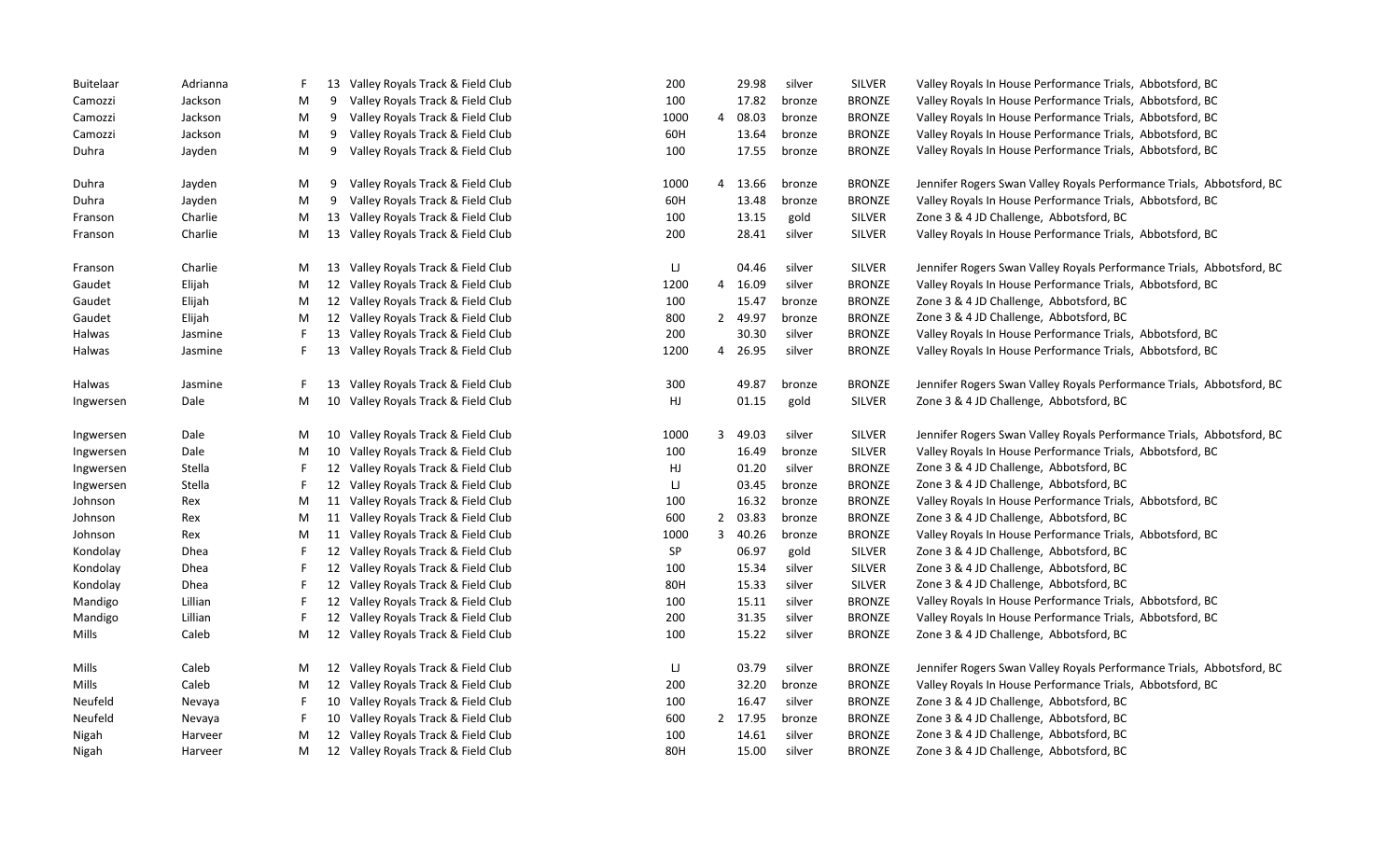| Nigah       | Harveer   | M |    | 12 Valley Royals Track & Field Club | 800  | $\mathbf{2}^{\prime}$ | 44.73   | bronze | <b>BRONZE</b> | Zone 3 & 4 JD Challenge, Abbotsford, BC                               |
|-------------|-----------|---|----|-------------------------------------|------|-----------------------|---------|--------|---------------|-----------------------------------------------------------------------|
| Sandhu      | Gurpartap |   | 13 | Valley Royals Track & Field Club    | 100  |                       | 15.11   | bronze | <b>BRONZE</b> | Zone 3 & 4 JD Challenge, Abbotsford, BC                               |
| Sandhu      | Gurpartap |   | 13 | Valley Royals Track & Field Club    | 200  |                       | 31.85   | bronze | <b>BRONZE</b> | Valley Royals In House Performance Trials, Abbotsford, BC             |
| Sandhu      | Gurpartap |   | 13 | Valley Royals Track & Field Club    | 300  |                       | 51.47   | bronze | <b>BRONZE</b> | Jennifer Rogers Swan Valley Royals Performance Trials, Abbotsford, BC |
| Simmonds    | Riley     | M | 13 | Valley Royals Track & Field Club    | 1200 |                       | 3 49.79 | gold   | <b>SILVER</b> | Valley Royals In House Performance Trials, Abbotsford, BC             |
| Simmonds    | Riley     | M | 13 | Valley Royals Track & Field Club    | 300  |                       | 46.22   | silver | <b>SILVER</b> | Jennifer Rogers Swan Valley Royals Performance Trials, Abbotsford, BC |
| Simmonds    | Riley     | M | 13 | Valley Royals Track & Field Club    | 800  |                       | 2 25.42 | silver | <b>SILVER</b> | Zone 3 & 4 JD Challenge, Abbotsford, BC                               |
| Sutherland  | Logan     | M |    | 11 Valley Royals Track & Field Club | IJ   |                       | 03.81   | gold   | <b>SILVER</b> | Zone 3 & 4 JD Challenge, Abbotsford, BC                               |
| Sutherland  | Logan     | M |    | 11 Valley Royals Track & Field Club | 100  |                       | 15.29   | silver | <b>SILVER</b> | Valley Royals In House Performance Trials, Abbotsford, BC             |
| Sutherland  | Logan     | M |    | 11 Valley Royals Track & Field Club | 1000 |                       | 3 53.76 | bronze | <b>SILVER</b> | Jennifer Rogers Swan Valley Royals Performance Trials, Abbotsford, BC |
| Sutton      | Damian    | M | 12 | Valley Royals Track & Field Club    | 800  |                       | 2 33.76 | gold   | <b>SILVER</b> | Zone 3 & 4 JD Challenge, Abbotsford, BC                               |
| Sutton      | Damian    | M | 12 | Valley Royals Track & Field Club    | 1200 |                       | 4 04.85 | gold   | <b>SILVER</b> | Valley Royals In House Performance Trials, Abbotsford, BC             |
| Sutton      | Damian    | M | 12 | Valley Royals Track & Field Club    | 100  |                       | 15.10   | silver | <b>SILVER</b> | Jennifer Rogers Swan Valley Royals Performance Trials, Abbotsford, BC |
| Svelander   | Santos    | M | 13 | Valley Royals Track & Field Club    | 100  |                       | 14.07   | silver | <b>BRONZE</b> | Valley Royals In House Performance Trials, Abbotsford, BC             |
| Svelander   | Santos    | M | 13 | Valley Royals Track & Field Club    | HJ   |                       | 01.35   | silver | <b>BRONZE</b> | Zone 3 & 4 JD Challenge, Abbotsford, BC                               |
| Svelander   | Santos    | M | 13 | Valley Royals Track & Field Club    | 80H  |                       | 15.16   | bronze | <b>BRONZE</b> | Zone 3 & 4 JD Challenge, Abbotsford, BC                               |
| Tinsley     | Emily     |   | 13 | Valley Royals Track & Field Club    | HJ.  |                       | 01.35   | gold   | <b>SILVER</b> | Zone 3 & 4 JD Challenge, Abbotsford, BC                               |
| Tinsley     | Emily     |   | 13 | Valley Royals Track & Field Club    | 100  |                       | 14.52   | silver | <b>SILVER</b> | Valley Royals In House Performance Trials, Abbotsford, BC             |
| Tinsley     | Emily     |   |    | Valley Royals Track & Field Club    | 200  |                       | 31.43   | bronze | <b>SILVER</b> | Valley Royals In House Performance Trials, Abbotsford, BC             |
| Tinsley     | Jessica   |   |    | Valley Royals Track & Field Club    | IJ   |                       | 03.42   | silver | <b>BRONZE</b> | Jennifer Rogers Swan Valley Royals Performance Trials, Abbotsford, BC |
| Tinsley     | Jessica   |   | 11 | Valley Royals Track & Field Club    | DT   |                       | 13.94   | bronze | <b>BRONZE</b> | Zone 3 & 4 JD Challenge, Abbotsford, BC                               |
| Warkentin   | Matthias  | M | 9  | Valley Royals Track & Field Club    | 100  |                       | 16.44   | silver | <b>BRONZE</b> | Valley Royals In House Performance Trials, Abbotsford, BC             |
| Warkentin   | Matthias  | M | 9  | Valley Royals Track & Field Club    | IJ   |                       | 03.07   | silver | <b>BRONZE</b> | Zone 3 & 4 JD Challenge, Abbotsford, BC                               |
| Warkentin   | Matthias  | M | 9  | Valley Royals Track & Field Club    | 600  |                       | 2 23.89 | bronze | <b>BRONZE</b> | Zone 3 & 4 JD Challenge, Abbotsford, BC                               |
| Westergaard | Owen      | M | 10 | Valley Royals Track & Field Club    | IJ   |                       | 03.14   | silver | <b>BRONZE</b> | Jennifer Rogers Swan Valley Royals Performance Trials, Abbotsford, BC |
| Westergaard | Owen      | M | 10 | Valley Royals Track & Field Club    | 100  |                       | 17.00   | bronze | <b>BRONZE</b> | Valley Royals In House Performance Trials, Abbotsford, BC             |
| Westergaard | Owen      | M |    | 10 Valley Royals Track & Field Club | 1000 |                       | 3 55.76 | bronze | <b>BRONZE</b> | Jennifer Rogers Swan Valley Royals Performance Trials, Abbotsford, BC |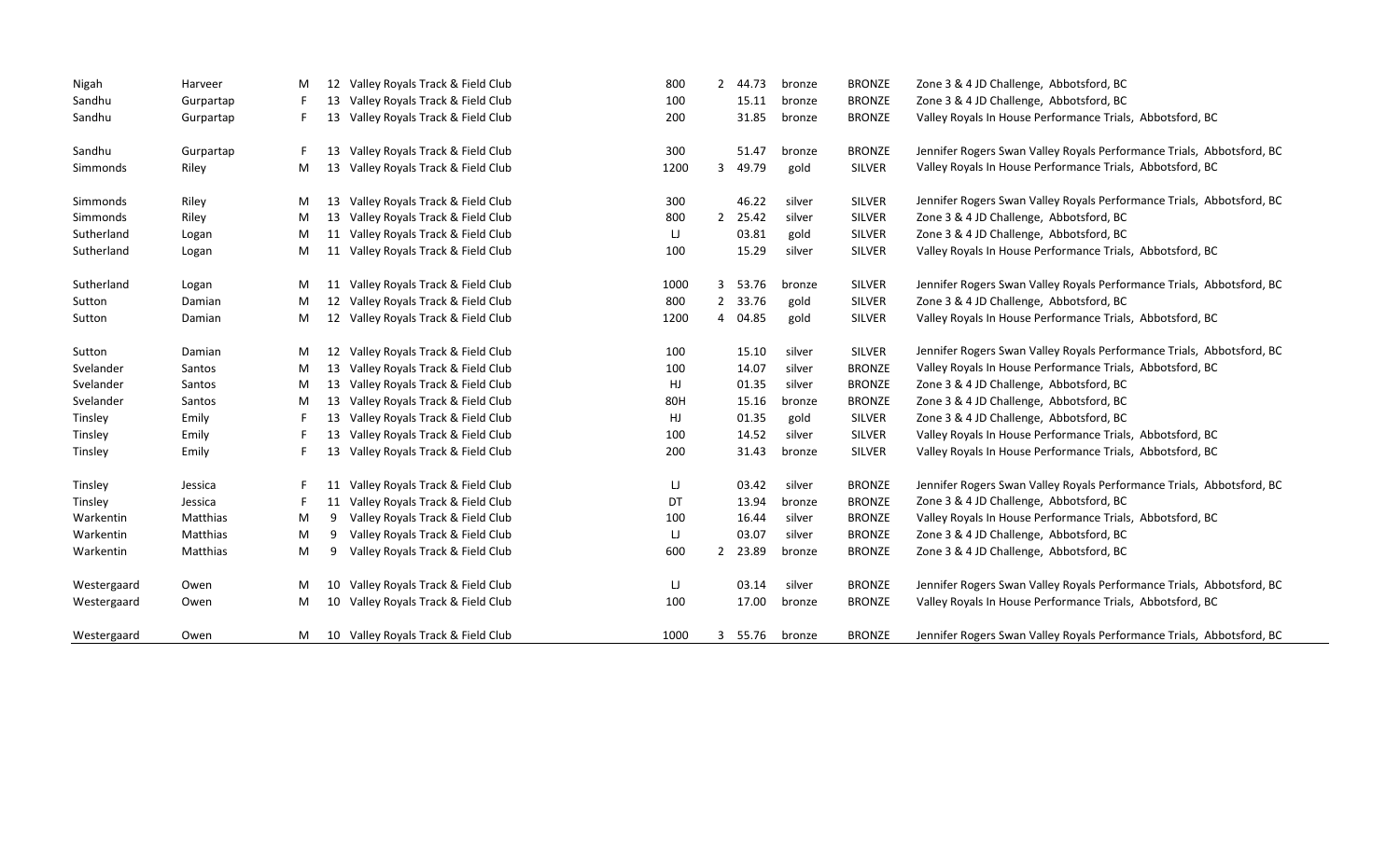| <b>Biring</b>   | Arjan          | M  | 10       | Vancouver Olympic Club                           | 60         | 10.05          | silver           | <b>BRONZE</b>                  | Zone 5 JD Regional Challenge, Richmond, BC                                                                        |
|-----------------|----------------|----|----------|--------------------------------------------------|------------|----------------|------------------|--------------------------------|-------------------------------------------------------------------------------------------------------------------|
| Biring          | Arjan          | M  | 10       | Vancouver Olympic Club                           | 60H        | 12.06          | silver           | <b>BRONZE</b>                  | New West Spartans and VOC Track and Field Meet, New Westminster, BC                                               |
| Biring          | Arjan          | M  |          | 10 Vancouver Olympic Club                        | 100        | 16.82          | bronze           | <b>BRONZE</b>                  | New West Spartans and VOC Track and Field Meet, New Westminster, BC                                               |
| Biring          | Armaan         | M  |          | 10 Vancouver Olympic Club                        | 60         | 10.57          | bronze           | <b>BRONZE</b>                  | New West Spartans and VOC Track and Field Meet, New Westminster, BC                                               |
| Biring          | Armaan         | M  | 10       | Vancouver Olympic Club                           | 100        | 16.98          | bronze           | <b>BRONZE</b>                  | VOC "Give the Chance" In House Performance Trials, New Westminster, BC                                            |
| Biring<br>Casey | Armaan<br>Nyla | M  | 10<br>12 | Vancouver Olympic Club<br>Vancouver Olympic Club | 60H<br>100 | 12.81<br>15.19 | bronze<br>silver | <b>BRONZE</b><br><b>BRONZE</b> | New West Spartans and VOC Track and Field Meet, New Westminster, BC<br>Zone 5 JD Regional Challenge, Richmond, BC |
| Casey           | Nyla           |    | 12       | Vancouver Olympic Club                           | IJ         | 03.73          | silver           | <b>BRONZE</b>                  | VOC "Give the Chance" In House Performance Trials, New Westminster, BC                                            |
| Casey           | Nyla           |    | 12       | Vancouver Olympic Club                           | 200        | 32.83          | bronze           | <b>BRONZE</b>                  | New West Spartans and VOC Track and Field Meet, New Westminster, BC                                               |
| Davis           | Ella           |    | 9        | Vancouver Olympic Club                           | 60         | 10.53          | gold             | SILVER                         | New West Spartans and VOC Track and Field Meet, New Westminster, BC                                               |
| Davis           | Ella           |    | 9        | Vancouver Olympic Club                           | IJ         | 03.07          | gold             | SILVER                         | New West Spartans and VOC Track and Field Meet, New Westminster, BC                                               |
| Davis           | Ella           | F. | 9        | Vancouver Olympic Club                           | 100        | 17.08          | silver           | SILVER                         | New West Spartans and VOC Track and Field Meet, New Westminster, BC                                               |
| Hall            | Abigail        |    | 9        | Vancouver Olympic Club                           | 60         | 10.47          | gold             | GOLD                           | New West Spartans and VOC Track and Field Meet, New Westminster, BC                                               |
| Hall            | Abigail        | F. | 9        | Vancouver Olympic Club                           | 100        | 16.69          | gold             | GOLD                           | VOC "Give the Chance" In House Performance Trials, New Westminster, BC                                            |
| Hall            | Abigail        |    | 9        | Vancouver Olympic Club                           | 60H        | 12.43          | gold             | GOLD                           | New West Spartans and VOC Track and Field Meet, New Westminster, BC                                               |
| Hardcastle      | Elizabeth      |    | 12       | Vancouver Olympic Club                           | 100        | 15.22          | silver           | <b>BRONZE</b>                  | Zone 5 JD Regional Challenge, Richmond, BC                                                                        |
| Hardcastle      | Elizabeth      |    | 12       | Vancouver Olympic Club                           | 80H        | 14.82          | silver           | <b>BRONZE</b>                  | Zone 5 JD Regional Challenge, Richmond, BC                                                                        |
| Hardcastle      | Elizabeth      |    |          | 12 Vancouver Olympic Club                        | IJ         | 03.59          | bronze           | <b>BRONZE</b>                  | Zone 5 JD Regional Challenge, Richmond, BC                                                                        |
| Hardcastle      | Emma           |    |          | 10 Vancouver Olympic Club                        | 60         | 10.40          | silver           | <b>BRONZE</b>                  | Zone 5 JD Regional Challenge, Richmond, BC                                                                        |
| Hardcastle      | Emma           |    | 10       | Vancouver Olympic Club                           | 60H        | 13.01          | bronze           | <b>BRONZE</b>                  | Zone 5 JD Regional Challenge, Richmond, BC                                                                        |
| Hardcastle      | Emma           |    | 10       | Vancouver Olympic Club                           | IJ         | 03.14          | bronze           | <b>BRONZE</b>                  | Zone 5 JD Regional Challenge, Richmond, BC                                                                        |
| Lee             | Madeleine      |    | 11       | Vancouver Olympic Club                           | 60         | 09.95          | silver           | <b>BRONZE</b>                  | Zone 5 JD Regional Challenge, Richmond, BC                                                                        |
| Lee             | Madeleine      | F. |          | 11 Vancouver Olympic Club                        | IJ         | 03.40          | silver           | <b>BRONZE</b>                  | VOC "Give the Chance" In House Performance Trials, New Westminster, BC                                            |
| Lee             | Madeleine      |    | -11      | Vancouver Olympic Club                           | 100        | 16.15          | bronze           | <b>BRONZE</b>                  | VOC "Give the Chance" In House Performance Trials, New Westminster, BC                                            |
| Lynn            | Kalyna         |    |          | 12 Vancouver Olympic Club                        | 100        | 15.72          | bronze           | <b>BRONZE</b>                  | New West Spartans and VOC Track and Field Meet, New Westminster, BC                                               |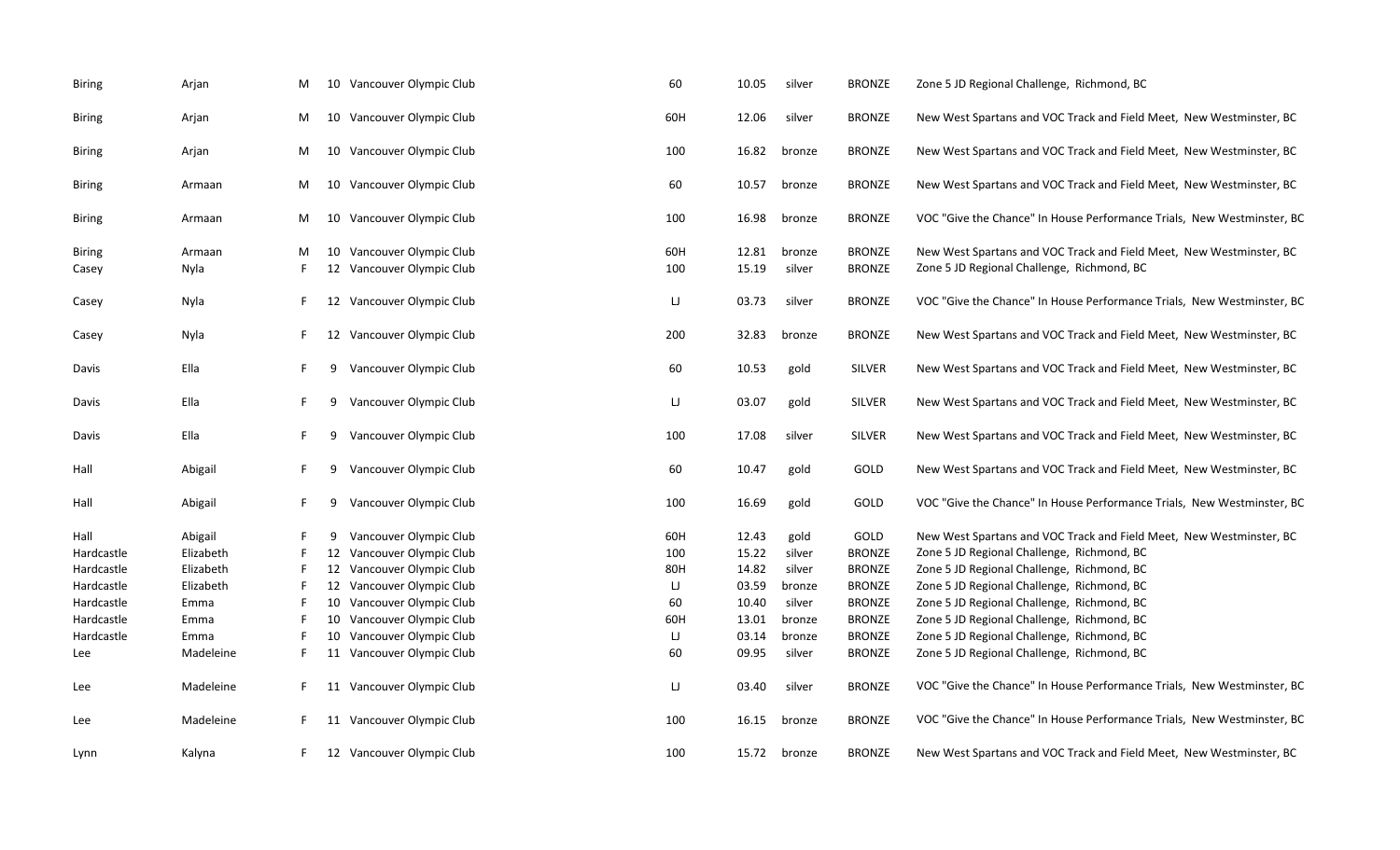| Lynn       | Kalyna   |   | 12 Vancouver Olympic Club    | 200 | 32.80                | bronze | <b>BRONZE</b> | New West Spartans and VOC Track and Field Meet, New Westminster, BC    |
|------------|----------|---|------------------------------|-----|----------------------|--------|---------------|------------------------------------------------------------------------|
| Lynn       | Kalyna   |   | 12<br>Vancouver Olympic Club | 800 | 2 53.59              | bronze | <b>BRONZE</b> | Zone 5 JD Regional Challenge, Richmond, BC                             |
|            |          |   |                              |     |                      |        |               |                                                                        |
| Montessori | Ana      |   | Vancouver Olympic Club<br>13 | 100 | 14.07                | gold   | GOLD          | VOC "Give the Chance" In House Performance Trials, New Westminster, BC |
| Montessori | Ana      |   | Vancouver Olympic Club<br>13 | 80H | 13.21                | gold   | GOLD          | VOC "Give the Chance" In House Performance Trials, New Westminster, BC |
| Montessori | Ana      |   | Vancouver Olympic Club<br>13 | IJ  | 04.26                | gold   | GOLD          | VOC "Give the Chance" In House Performance Trials, New Westminster, BC |
| Nakamura   | Eric     | M | 12 Vancouver Olympic Club    | 100 | 13.60                | gold   | SILVER        | Zone 5 JD Regional Challenge, Richmond, BC                             |
| Nakamura   | Eric     | M | 12 Vancouver Olympic Club    | 200 | 28.68                | gold   | <b>SILVER</b> | New West Spartans and VOC Track and Field Meet, New Westminster, BC    |
| Nakamura   | Eric     | M | 12 Vancouver Olympic Club    | IJ  | 03.96                | silver | <b>SILVER</b> | New West Spartans and VOC Track and Field Meet, New Westminster, BC    |
| Pang       | Darren   | М | Vancouver Olympic Club<br>9  | 60  | 10.04                | gold   | <b>SILVER</b> | Zone 5 JD Regional Challenge, Richmond, BC                             |
| Pang       | Darren   | M | Vancouver Olympic Club<br>9  | 60H | 12.24                | gold   | SILVER        | Zone 5 JD Regional Challenge, Richmond, BC                             |
|            |          |   |                              |     |                      |        |               |                                                                        |
| Pang       | Darren   | M | Vancouver Olympic Club<br>9  | 100 | 16.54                | silver | <b>SILVER</b> | VOC "Give the Chance" In House Performance Trials, New Westminster, BC |
| Pang       | Vanessa  | F | Vancouver Olympic Club<br>12 | 100 | 14.41                | gold   | GOLD          | New West Spartans and VOC Track and Field Meet, New Westminster, BC    |
| Pang       | Vanessa  |   | Vancouver Olympic Club<br>12 | 200 | 29.73                | gold   | GOLD          | New West Spartans and VOC Track and Field Meet, New Westminster, BC    |
| Pang       | Vanessa  | F | Vancouver Olympic Club<br>12 | 80H | 14.46                | gold   | GOLD          | New West Spartans and VOC Track and Field Meet, New Westminster, BC    |
| Root       | Sadie    |   | Vancouver Olympic Club<br>13 | 200 | 30.64                | silver | <b>BRONZE</b> | VOC "Give the Chance" In House Performance Trials, New Westminster, BC |
| Root       | Sadie    |   | Vancouver Olympic Club<br>13 | 100 | 15.18                | bronze | <b>BRONZE</b> | VOC "Give the Chance" In House Performance Trials, New Westminster, BC |
| Wong       | Harry    | M | 12 Vancouver Olympic Club    | IJ  | 04.21                | gold   | <b>BRONZE</b> | New West Spartans and VOC Track and Field Meet, New Westminster, BC    |
| Wong       | Harry    | M | 12 Vancouver Olympic Club    | 100 | 15.52                | bronze | <b>BRONZE</b> | VOC "Give the Chance" In House Performance Trials, New Westminster, BC |
| Wong       | Harry    | M | 12 Vancouver Olympic Club    | 200 | 32.18                | bronze | <b>BRONZE</b> | New West Spartans and VOC Track and Field Meet, New Westminster, BC    |
| Armstrong  | Jaime    |   | 12 Vancouver Thunderbirds    | 800 | 2 34.20              | gold   | SILVER        | Thunderbirds "In Club" Performance Trials #4, Vancouver, BC            |
| Armstrong  | Jaime    |   | 12 Vancouver Thunderbirds    | HJ  | 01.40                | gold   | <b>SILVER</b> | Vancouver Thunderbirds Performance Trial, Burnaby, BC                  |
| Armstrong  | Jaime    |   | 12 Vancouver Thunderbirds    | 100 | 14.96                | silver | SILVER        | Vancouver Thunderbirds Performance Trial, Burnaby, BC                  |
| Austin     | Leighton | M | 12 Vancouver Thunderbirds    | HJ  | 01.25                | silver | <b>BRONZE</b> | Vancouver Thunderbirds Performance Trials #5, Burnaby, BC              |
| Austin     | Leighton | M | 12 Vancouver Thunderbirds    | 800 | 2 52.62              | bronze | <b>BRONZE</b> | Thunderbirds "In Club" Performance Trials #4, Vancouver, BC            |
| Austin     | Leighton | M | 12 Vancouver Thunderbirds    | IJ  | 03.55                | bronze | <b>BRONZE</b> | Vancouver Thunderbirds Performance Trials #5, Burnaby, BC              |
| Bailey     | Paige    |   | 12 Vancouver Thunderbirds    | 800 | 34.23<br>$2^{\circ}$ | gold   | <b>SILVER</b> | Thunderbirds "In Club" Performance Trials #4, Vancouver, BC            |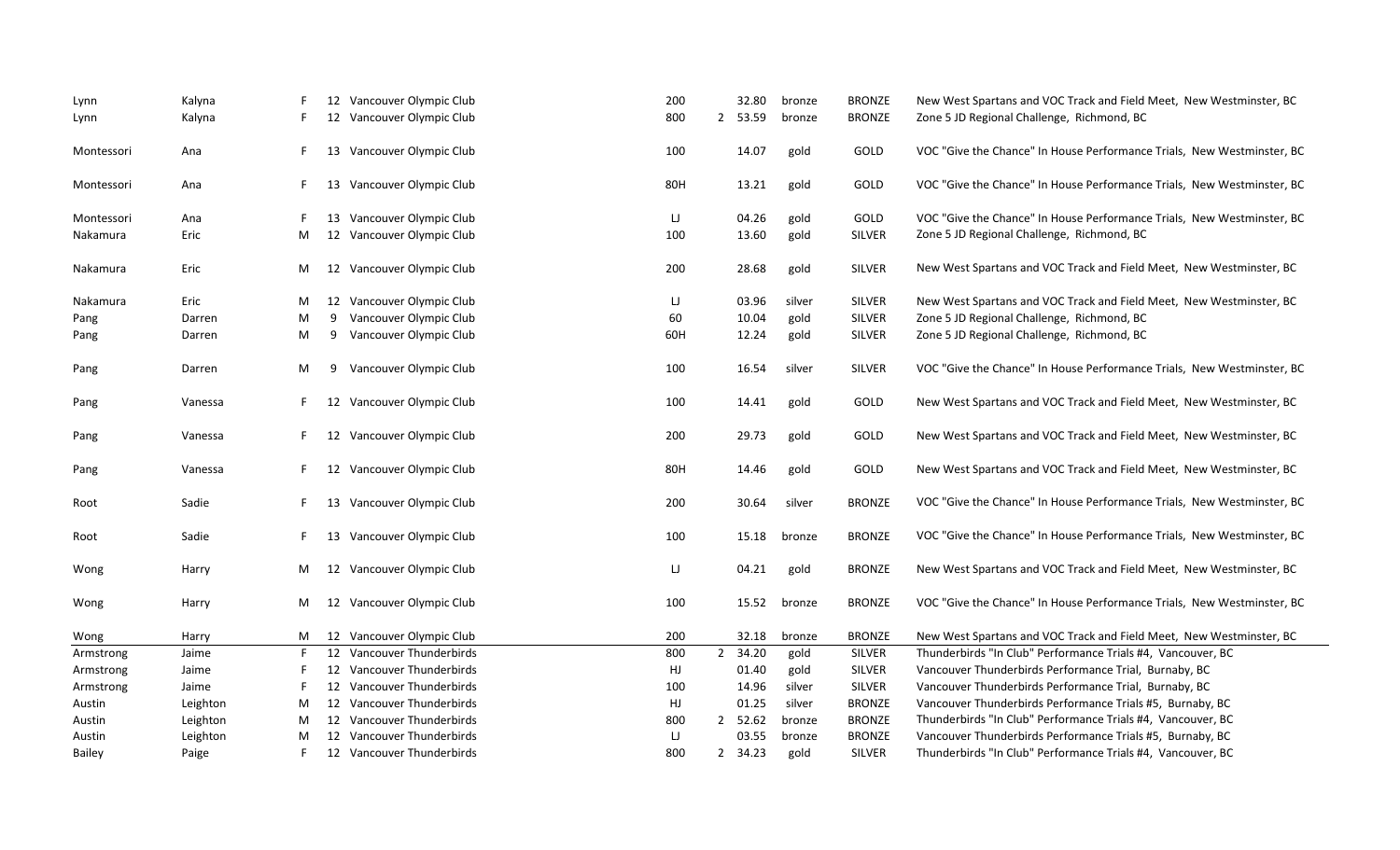| Bailey      | Paige     |    |   | 12 Vancouver Thunderbirds | 1200 | 4              | 16.61   | gold   | <b>SILVER</b> | Vancouver Thunderbirds Performance Trial, Burnaby, BC       |
|-------------|-----------|----|---|---------------------------|------|----------------|---------|--------|---------------|-------------------------------------------------------------|
| Bailey      | Paige     |    |   | 12 Vancouver Thunderbirds | 100  |                | 14.53   | silver | <b>SILVER</b> | Zone 5 JD Regional Challenge, Richmond, BC                  |
| Blesch      | Madeleine |    |   | 11 Vancouver Thunderbirds | 1000 | 3              | 50.14   | silver | <b>BRONZE</b> | Vancouver Thunderbirds Performance Trial, Burnaby, BC       |
| Blesch      | Madeleine | F  |   | 11 Vancouver Thunderbirds | 600  | $\overline{2}$ | 06.85   | bronze | <b>BRONZE</b> | Thunderbirds "In Club" Performance Trials #4, Vancouver, BC |
| Blesch      | Madeleine | F  |   | 11 Vancouver Thunderbirds | 60H  |                | 12.85   | bronze | <b>BRONZE</b> | Zone 5 JD Regional Challenge, Richmond, BC                  |
| Booth       | Alexander | M  |   | 12 Vancouver Thunderbirds | IJ   |                | 04.32   | gold   | <b>SILVER</b> | Vancouver Thunderbirds Performance Trials #5, Burnaby, BC   |
| Booth       | Alexander | M  |   | 12 Vancouver Thunderbirds | 100  |                | 14.56   | silver | <b>SILVER</b> | Thunderbirds "In Club" Performance Trials #4, Vancouver, BC |
| Booth       | Alexander | M  |   | 12 Vancouver Thunderbirds | HJ   |                | 01.25   | silver | <b>SILVER</b> | Vancouver Thunderbirds Performance Trials #5, Burnaby, BC   |
| Brar        | Japinder  | M  |   | 11 Vancouver Thunderbirds | 60   |                | 09.67   | silver | <b>BRONZE</b> | Thunderbirds "In Club" Performance Trials #4, Vancouver, BC |
| Brar        | Japinder  | M  |   | 11 Vancouver Thunderbirds | 60H  |                | 11.94   | silver | <b>BRONZE</b> | Vancouver Thunderbirds Performance Trials #5, Burnaby, BC   |
| Brar        | Japinder  | M  |   | 11 Vancouver Thunderbirds | 100  |                | 16.69   | bronze | <b>BRONZE</b> | Vancouver Thunderbirds Performance Trial, Burnaby, BC       |
| Brar        | Prabhdeep | M  |   | 11 Vancouver Thunderbirds | 60   |                | 09.37   | gold   | GOLD          | Thunderbirds "In Club" Performance Trials #4, Vancouver, BC |
| Brar        | Prabhdeep | M  |   | 11 Vancouver Thunderbirds | 600  | $\mathbf{1}$   | 53.70   | gold   | GOLD          | Zone 5 JD Regional Challenge, Richmond, BC                  |
| Brar        | Prabhdeep | M  |   | 11 Vancouver Thunderbirds | 60H  |                | 11.01   | gold   | GOLD          | Zone 5 JD Regional Challenge, Richmond, BC                  |
| Brooks      | Elliot    |    |   | 12 Vancouver Thunderbirds | HJ   |                | 01.20   | silver | <b>BRONZE</b> | Vancouver Thunderbirds Performance Trial, Burnaby, BC       |
| Brooks      | Elliot    |    |   | 12 Vancouver Thunderbirds | 100  |                | 16.38   | bronze | <b>BRONZE</b> | Thunderbirds "In Club" Performance Trials #4, Vancouver, BC |
| Budhiraja   | Jiya      |    |   | 11 Vancouver Thunderbirds | 60   |                | 09.61   | silver | <b>SILVER</b> | Thunderbirds "In Club" Performance Trials #4, Vancouver, BC |
| Budhiraja   | Jiya      |    |   | 11 Vancouver Thunderbirds | 100  |                | 15.82   | silver | <b>SILVER</b> | Vancouver Thunderbirds Performance Trial, Burnaby, BC       |
| Budhiraja   | Jiya      |    |   | 11 Vancouver Thunderbirds | HJ   |                | 01.15   | silver | <b>SILVER</b> | Vancouver Thunderbirds Performance Trial, Burnaby, BC       |
| Campbell    | Samantha  |    |   | 10 Vancouver Thunderbirds | SP   |                | 04.87   | silver | <b>BRONZE</b> | Thunderbirds "In Club" Performance Trials #4, Vancouver, BC |
| Campbell    | Samantha  |    |   | 10 Vancouver Thunderbirds | 600  |                | 2 17.24 | bronze | <b>BRONZE</b> | Thunderbirds "In Club" Performance Trials #4, Vancouver, BC |
| Castro      | Caio      | M  | 9 | Vancouver Thunderbirds    | 60   |                | 10.28   | gold   | <b>SILVER</b> | Zone 5 JD Regional Challenge, Richmond, BC                  |
| Castro      | Caio      | M  | q | Vancouver Thunderbirds    | 600  | $\overline{2}$ | 06.28   | gold   | <b>SILVER</b> | Zone 5 JD Regional Challenge, Richmond, BC                  |
| Castro      | Caio      | M  | 9 | Vancouver Thunderbirds    | 100  |                | 16.76   | silver | <b>SILVER</b> | Vancouver Thunderbirds Performance Trial, Burnaby, BC       |
| Cheung      | Victoria  |    |   | 11 Vancouver Thunderbirds | 60   |                | 09.04   | gold   | GOLD          | Thunderbirds "In Club" Performance Trials #4, Vancouver, BC |
| Cheung      | Victoria  |    |   | 11 Vancouver Thunderbirds | 100  |                | 14.87   | gold   | GOLD          | Vancouver Thunderbirds Performance Trial, Burnaby, BC       |
| Cheung      | Victoria  |    |   | 11 Vancouver Thunderbirds | 60H  |                | 10.64   | gold   | GOLD          | Vancouver Thunderbirds Performance Trial, Burnaby, BC       |
| Del Rosario | Winson    | M  |   | 13 Vancouver Thunderbirds | SP   |                | 10.29   | gold   | <b>SILVER</b> | Zone 5 JD Regional Challenge, Richmond, BC                  |
| Del Rosario | Winson    | M  |   | 13 Vancouver Thunderbirds | 100  |                | 13.61   | silver | <b>SILVER</b> | Zone 5 JD Regional Challenge, Richmond, BC                  |
| Del Rosario | Winson    | M  |   | 13 Vancouver Thunderbirds | U    |                | 04.37   | silver | <b>SILVER</b> | Zone 5 JD Regional Challenge, Richmond, BC                  |
| Delorme     | Catherine |    |   | 12 Vancouver Thunderbirds | HJ   |                | 01.25   | gold   | <b>SILVER</b> | Vancouver Thunderbirds Performance Trials #5, Burnaby, BC   |
| Delorme     | Catherine |    |   | 12 Vancouver Thunderbirds | IJ   |                | 04.13   | gold   | <b>SILVER</b> | Thunderbirds "In Club" Performance Trials #4, Vancouver, BC |
| Delorme     | Catherine |    |   | 12 Vancouver Thunderbirds | 100  |                | 14.92   | silver | <b>SILVER</b> | Thunderbirds "In Club" Performance Trials #4, Vancouver, BC |
| Fagbamiye   | Damilola  |    |   | 12 Vancouver Thunderbirds | SP   |                | 07.75   | gold   | <b>BRONZE</b> | Thunderbirds "In Club" Performance Trials #4, Vancouver, BC |
| Fagbamiye   | Damilola  |    |   | 12 Vancouver Thunderbirds | DT   |                | 17.20   | bronze | <b>BRONZE</b> | Zone 5 JD Regional Challenge, Richmond, BC                  |
| Fagbamiye   | Layomi    |    | q | Vancouver Thunderbirds    | SP   |                | 05.13   | gold   | <b>SILVER</b> | Zone 5 JD Regional Challenge, Richmond, BC                  |
| Fagbamiye   | Layomi    |    | 9 | Vancouver Thunderbirds    | HJ   |                | 00.90   | silver | <b>SILVER</b> | Vancouver Thunderbirds Performance Trials #5, Burnaby, BC   |
| Fagbamiye   | Layomi    |    | q | Vancouver Thunderbirds    | 60   |                | 11.36   | bronze | <b>SILVER</b> | Thunderbirds "In Club" Performance Trials #4, Vancouver, BC |
| Friesen     | Amaya     | F. |   | 13 Vancouver Thunderbirds | 100  |                | 14.36   | silver | <b>SILVER</b> | Thunderbirds "In Club" Performance Trials #4, Vancouver, BC |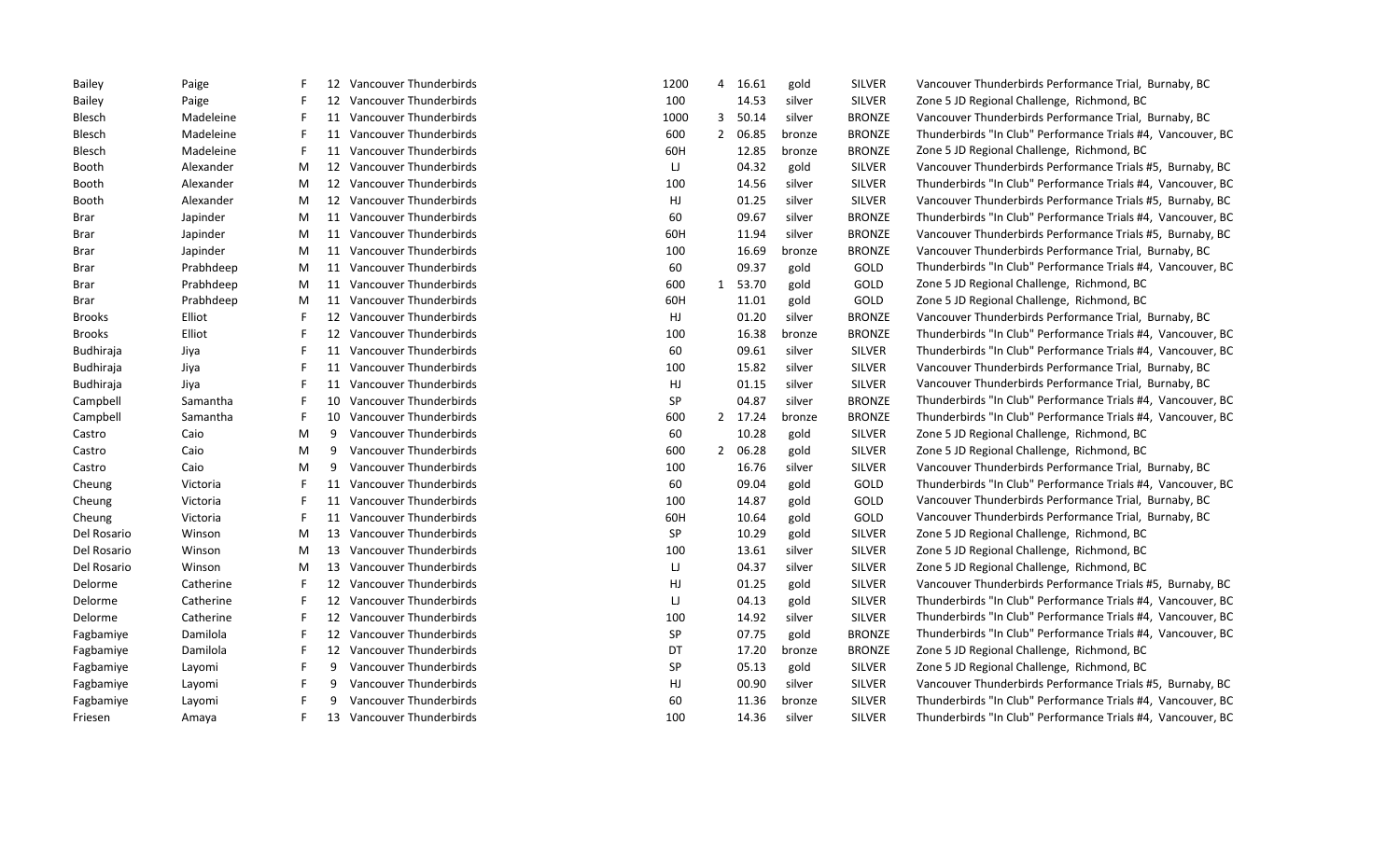| Friesen    | Amaya     |   |    | 13 Vancouver Thunderbirds | HJ        |                | 01.25   | silver | <b>SILVER</b> | Vancouver Thunderbirds Performance Trials #5, Burnaby, BC   |
|------------|-----------|---|----|---------------------------|-----------|----------------|---------|--------|---------------|-------------------------------------------------------------|
| Friesen    | Amaya     | F |    | 13 Vancouver Thunderbirds | IJ        |                | 03.90   | silver | <b>SILVER</b> | Vancouver Thunderbirds Performance Trial, Burnaby, BC       |
| Gibbs      | Isabelle  | F |    | 11 Vancouver Thunderbirds | IJ        |                | 03.49   | silver | <b>BRONZE</b> | Vancouver Thunderbirds Performance Trials #5, Burnaby, BC   |
| Gibbs      | Isabelle  |   |    | 11 Vancouver Thunderbirds | 60        |                | 10.55   | bronze | <b>BRONZE</b> | Thunderbirds "In Club" Performance Trials #4, Vancouver, BC |
| Gibbs      | Isabelle  | F |    | 11 Vancouver Thunderbirds | 100       |                | 16.55   | bronze | <b>BRONZE</b> | Vancouver Thunderbirds Performance Trials #5, Burnaby, BC   |
| Hoang      | Nathan    | M |    | 11 Vancouver Thunderbirds | 60        |                | 09.72   | silver | <b>BRONZE</b> | Thunderbirds "In Club" Performance Trials #4, Vancouver, BC |
| Hoang      | Nathan    | M |    | 11 Vancouver Thunderbirds | 100       |                | 15.85   | silver | <b>BRONZE</b> | Vancouver Thunderbirds Performance Trials #5, Burnaby, BC   |
| Hoang      | Nathan    | M |    | 11 Vancouver Thunderbirds | IJ        |                | 03.05   | bronze | <b>BRONZE</b> | Vancouver Thunderbirds Performance Trial, Burnaby, BC       |
| Horlock    | Lily      |   |    | 12 Vancouver Thunderbirds | 80H       |                | 14.89   | silver | <b>BRONZE</b> | Vancouver Thunderbirds Performance Trial, Burnaby, BC       |
| Horlock    | Lily      |   |    | 12 Vancouver Thunderbirds | DT        |                | 19.07   | silver | <b>BRONZE</b> | Thunderbirds "In Club" Performance Trials #4, Vancouver, BC |
| Horlock    | Lily      |   | 12 | Vancouver Thunderbirds    | JT        |                | 16.04   | bronze | <b>BRONZE</b> | Thunderbirds "In Club" Performance Trials #2, Vancouver, BC |
| Howard     | Alex      | M | 10 | Vancouver Thunderbirds    | 1000      | 3              | 50.27   | silver | <b>BRONZE</b> | Vancouver Thunderbirds Performance Trials #5, Burnaby, BC   |
| Howard     | Alex      | M | 10 | Vancouver Thunderbirds    | 600       | $\overline{2}$ | 07.98   | bronze | <b>BRONZE</b> | Zone 5 JD Regional Challenge, Richmond, BC                  |
| Jang       | Nickolas  | M |    | 13 Vancouver Thunderbirds | 100       |                | 12.64   | gold   | GOLD          | Zone 5 JD Regional Challenge, Richmond, BC                  |
| Jang       | Nickolas  | M |    | 13 Vancouver Thunderbirds | IJ        |                | 04.96   | gold   | GOLD          | Thunderbirds "In Club" Performance Trials #4, Vancouver, BC |
| Jang       | Nickolas  | M |    | 13 Vancouver Thunderbirds | <b>SP</b> |                | 10.19   | gold   | GOLD          | Zone 5 JD Regional Challenge, Richmond, BC                  |
| Keats      | Kelly     | M | 10 | Vancouver Thunderbirds    | 1000      | 3              | 34.33   | gold   | <b>SILVER</b> | Vancouver Thunderbirds Performance Trials #5, Burnaby, BC   |
| Keats      | Kelly     | M |    | 10 Vancouver Thunderbirds | 600       | $\overline{2}$ | 06.42   | silver | <b>SILVER</b> | Thunderbirds "In Club" Performance Trials #4, Vancouver, BC |
| Keats      | Kelly     | M | 10 | Vancouver Thunderbirds    | IJ        |                | 03.05   | bronze | <b>SILVER</b> | Thunderbirds "In Club" Performance Trials #4, Vancouver, BC |
| Lam        | Michael   | M |    | 11 Vancouver Thunderbirds | IJ        |                | 03.63   | gold   | <b>SILVER</b> | Thunderbirds "In Club" Performance Trials #4, Vancouver, BC |
| Lam        | Michael   | M |    | 11 Vancouver Thunderbirds | 60        |                | 09.76   | silver | <b>SILVER</b> | Zone 5 JD Regional Challenge, Richmond, BC                  |
| Lam        | Michael   | M |    | 11 Vancouver Thunderbirds | 600       | $\overline{2}$ | 00.51   | silver | <b>SILVER</b> | Thunderbirds "In Club" Performance Trials #4, Vancouver, BC |
| Lane       | Abbey     | F | 9  | Vancouver Thunderbirds    | 60        |                | 09.88   | gold   | GOLD          | Zone 5 JD Regional Challenge, Richmond, BC                  |
| Lane       | Abbey     | F | 9  | Vancouver Thunderbirds    | 100       |                | 16.43   | gold   | GOLD          | Vancouver Thunderbirds Performance Trial, Burnaby, BC       |
| Lane       | Abbey     | F | 9  | Vancouver Thunderbirds    | 60H       |                | 11.35   | gold   | GOLD          | Zone 5 JD Regional Challenge, Richmond, BC                  |
| Lane       | Carly     | F |    | 11 Vancouver Thunderbirds | IJ        |                | 03.73   | gold   | <b>SILVER</b> | Thunderbirds "In Club" Performance Trials #4, Vancouver, BC |
| Lane       | Carly     | F |    | 11 Vancouver Thunderbirds | 60        |                | 09.79   | silver | <b>SILVER</b> | Zone 5 JD Regional Challenge, Richmond, BC                  |
| Lane       | Carly     | F | 11 | Vancouver Thunderbirds    | 100       |                | 15.51   | silver | <b>SILVER</b> | Vancouver Thunderbirds Performance Trial, Burnaby, BC       |
| Lang       | Charlotte | F |    | 11 Vancouver Thunderbirds | 1000      | 3              | 30.23   | gold   | <b>SILVER</b> | Vancouver Thunderbirds Performance Trials #5, Burnaby, BC   |
| Lang       | Charlotte | F | 11 | Vancouver Thunderbirds    | HJ        |                | 01.20   | gold   | <b>SILVER</b> | Vancouver Thunderbirds Performance Trials #5, Burnaby, BC   |
| Lang       | Charlotte | F |    | 11 Vancouver Thunderbirds | 60        |                | 10.13   | silver | <b>SILVER</b> | Zone 5 JD Regional Challenge, Richmond, BC                  |
| Ling       | Cedric    | M |    | 11 Vancouver Thunderbirds | IJ        |                | 03.32   | silver | <b>BRONZE</b> | Vancouver Thunderbirds Performance Trials #5, Burnaby, BC   |
| Ling       | Cedric    | M |    | 11 Vancouver Thunderbirds | 100       |                | 16.73   | bronze | <b>BRONZE</b> | Vancouver Thunderbirds Performance Trial, Burnaby, BC       |
| Ling       | Cedric    | M |    | 11 Vancouver Thunderbirds | 60H       |                | 12.17   | bronze | <b>BRONZE</b> | Vancouver Thunderbirds Performance Trial, Burnaby, BC       |
| Ma         | Nolan     | M | 9  | Vancouver Thunderbirds    | IJ        |                | 03.29   | gold   | <b>BRONZE</b> | Vancouver Thunderbirds Performance Trial, Burnaby, BC       |
| Ma         | Nolan     | M | 9  | Vancouver Thunderbirds    | 100       |                | 17.66   | bronze | <b>BRONZE</b> | Vancouver Thunderbirds Performance Trials #5, Burnaby, BC   |
| Ma         | Nolan     | M | 9  | Vancouver Thunderbirds    | 600       |                | 2 16.05 | bronze | <b>BRONZE</b> | Thunderbirds "In Club" Performance Trials #4, Vancouver, BC |
| Marwaha    | Maahi     | M |    | 12 Vancouver Thunderbirds | 100       |                | 13.39   | gold   | GOLD          | Thunderbirds "In Club" Performance Trials #4, Vancouver, BC |
| Marwaha    | Maahi     | M |    | 12 Vancouver Thunderbirds | 80H       |                | 13.73   | gold   | GOLD          | Zone 5 JD Regional Challenge, Richmond, BC                  |
| Marwaha    | Maahi     | M |    | 12 Vancouver Thunderbirds | IJ        |                | 04.57   | gold   | GOLD          | Vancouver Thunderbirds Performance Trials #5, Burnaby, BC   |
| Mccutcheon | Simon     | M |    | 11 Vancouver Thunderbirds | 60        |                | 10.02   | silver | <b>SILVER</b> | Thunderbirds "In Club" Performance Trials #4, Vancouver, BC |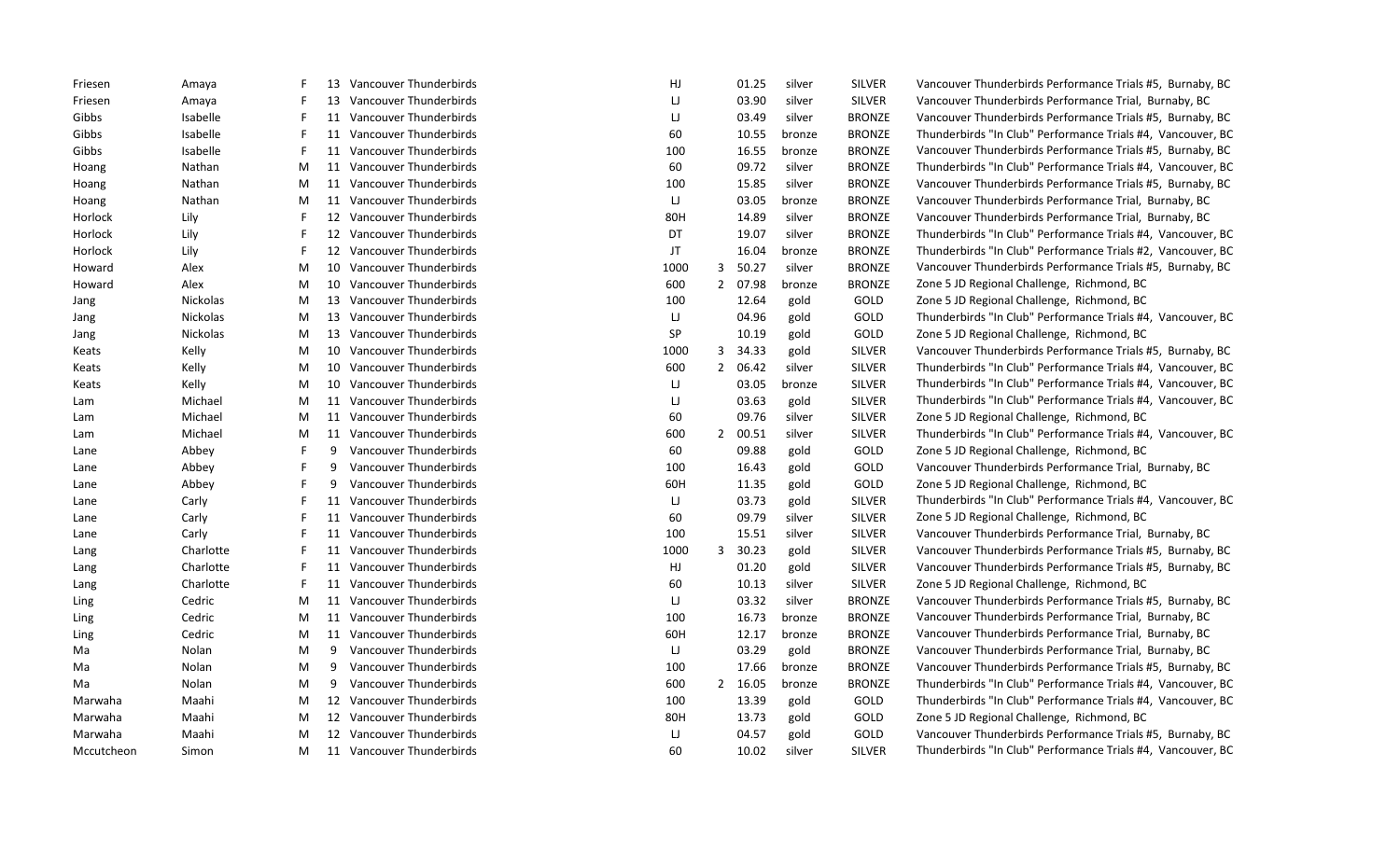| Mccutcheon | Simon    | M |    | 11 Vancouver Thunderbirds | 600  | $\overline{2}$ | 00.51 | silver | <b>SILVER</b> | Thunderbirds "In Club" Performance Trials #4, Vancouver, BC |
|------------|----------|---|----|---------------------------|------|----------------|-------|--------|---------------|-------------------------------------------------------------|
| Mccutcheon | Simon    | M |    | 11 Vancouver Thunderbirds | 1000 | 3              | 33.71 | silver | <b>SILVER</b> | Vancouver Thunderbirds Performance Trials #5, Burnaby, BC   |
| Mclean     | Kaden    | M |    | 13 Vancouver Thunderbirds | 1200 | 4              | 05.88 | silver | <b>BRONZE</b> | Vancouver Thunderbirds Performance Trial, Burnaby, BC       |
| Mclean     | Kaden    | M |    | 13 Vancouver Thunderbirds | 100  |                | 14.48 | bronze | <b>BRONZE</b> | Zone 5 JD Regional Challenge, Richmond, BC                  |
| Mclean     | Kaden    | M | 13 | Vancouver Thunderbirds    | 800  | $\mathbf{2}$   | 36.85 | bronze | <b>BRONZE</b> | Zone 5 JD Regional Challenge, Richmond, BC                  |
| Mills      | Jessica  | F | 13 | Vancouver Thunderbirds    | HJ   |                | 01.40 | gold   | <b>SILVER</b> | Vancouver Thunderbirds Performance Trial, Burnaby, BC       |
| Mills      | Jessica  | F | 13 | Vancouver Thunderbirds    | DT   |                | 21.56 | silver | <b>SILVER</b> | Zone 5 JD Regional Challenge, Richmond, BC                  |
| Mills      | Jessica  | F | 13 | Vancouver Thunderbirds    | JT   |                | 25.02 | silver | <b>SILVER</b> | Vancouver Thunderbirds Performance Trial, Burnaby, BC       |
| Mindell    | Lily     | F |    | 12 Vancouver Thunderbirds | 800  | $\overline{2}$ | 44.01 | silver | <b>BRONZE</b> | Thunderbirds "In Club" Performance Trials #4, Vancouver, BC |
| Mindell    | Lily     | F |    | 12 Vancouver Thunderbirds | 1200 | 4              | 42.42 | bronze | <b>BRONZE</b> | Vancouver Thunderbirds Performance Trial, Burnaby, BC       |
| Mindell    | Lily     | F | 12 | Vancouver Thunderbirds    | IJ   |                | 03.36 | bronze | <b>BRONZE</b> | Thunderbirds "In Club" Performance Trials #4, Vancouver, BC |
| Moran      | Ethan    | M | 13 | Vancouver Thunderbirds    | 100  |                | 13.36 | silver | <b>SILVER</b> | Vancouver Thunderbirds Performance Trials #5, Burnaby, BC   |
| Moran      | Ethan    | M | 13 | Vancouver Thunderbirds    | 300  |                | 44.29 | silver | <b>SILVER</b> | Vancouver Thunderbirds Performance Trial, Burnaby, BC       |
| Moran      | Ethan    | M | 13 | Vancouver Thunderbirds    | 800  | $\overline{2}$ | 31.21 | silver | <b>SILVER</b> | Zone 5 JD Regional Challenge, Richmond, BC                  |
| Nagra      | Jeevan   | M | 9  | Vancouver Thunderbirds    | IJ   |                | 03.16 | gold   | <b>SILVER</b> | Vancouver Thunderbirds Performance Trial, Burnaby, BC       |
| Nagra      | Jeevan   | M | 9  | Vancouver Thunderbirds    | HJ   |                | 01.00 | silver | <b>SILVER</b> | Vancouver Thunderbirds Performance Trial, Burnaby, BC       |
| Nagra      | Jeevan   | M | 9  | Vancouver Thunderbirds    | SP   |                | 04.53 | silver | <b>SILVER</b> | Zone 5 JD Regional Challenge, Richmond, BC                  |
| Needoba    | Oscar    | M |    | 12 Vancouver Thunderbirds | 100  |                | 14.06 | gold   | <b>SILVER</b> | Vancouver Thunderbirds Performance Trials #5, Burnaby, BC   |
| Needoba    | Oscar    | M |    | 12 Vancouver Thunderbirds | IJ   |                | 04.73 | gold   | <b>SILVER</b> | Thunderbirds "In Club" Performance Trials #4, Vancouver, BC |
| Needoba    | Oscar    | M |    | 12 Vancouver Thunderbirds | 200  |                | 31.02 | bronze | <b>SILVER</b> | Thunderbirds "In Club" Performance Trials #2, Vancouver, BC |
| Owen       | Mairead  |   |    | 12 Vancouver Thunderbirds | IJ   |                | 04.10 | gold   | <b>BRONZE</b> | Vancouver Thunderbirds Performance Trial, Burnaby, BC       |
| Owen       | Mairead  |   |    | 12 Vancouver Thunderbirds | 100  |                | 14.78 | silver | <b>BRONZE</b> | Vancouver Thunderbirds Performance Trial, Burnaby, BC       |
| Petkov     | Karina   |   |    | 11 Vancouver Thunderbirds | IJ   |                | 03.74 | gold   | <b>SILVER</b> | Vancouver Thunderbirds Performance Trial, Burnaby, BC       |
| Petkov     | Karina   |   |    | 11 Vancouver Thunderbirds | 60   |                | 09.67 | silver | <b>SILVER</b> | Zone 5 JD Regional Challenge, Richmond, BC                  |
| Petkov     | Karina   | F |    | 11 Vancouver Thunderbirds | 100  |                | 16.34 | bronze | <b>SILVER</b> | Vancouver Thunderbirds Performance Trial, Burnaby, BC       |
| Roberts    | Cadelle  |   | 13 | Vancouver Thunderbirds    | 2000 | $\overline{7}$ | 28.60 | gold   | <b>SILVER</b> | Vancouver Thunderbirds Performance Trials #5, Burnaby, BC   |
| Roberts    | Cadelle  | F |    | 13 Vancouver Thunderbirds | 800  | $\overline{2}$ | 43.60 | silver | <b>SILVER</b> | Thunderbirds "In Club" Performance Trials #4, Vancouver, BC |
| Roberts    | Cadelle  | F | 13 | Vancouver Thunderbirds    | IJ   |                | 03.72 | bronze | <b>SILVER</b> | Thunderbirds "In Club" Performance Trials #4, Vancouver, BC |
| Rucchin    | Cyrus    | M | 12 | Vancouver Thunderbirds    | 100  |                | 14.85 | silver | <b>BRONZE</b> | Thunderbirds "In Club" Performance Trials #4, Vancouver, BC |
| Rucchin    | Cyrus    | M | 12 | Vancouver Thunderbirds    | IJ   |                | 03.43 | bronze | <b>BRONZE</b> | Vancouver Thunderbirds Performance Trials #5, Burnaby, BC   |
| Stamm      | Elaina   | F | 10 | Vancouver Thunderbirds    | 60   |                | 09.49 | gold   | <b>SILVER</b> | Thunderbirds "In Club" Performance Trials #4, Vancouver, BC |
| Stamm      | Elaina   | F | 10 | Vancouver Thunderbirds    | 100  |                | 16.47 | silver | <b>SILVER</b> | Vancouver Thunderbirds Performance Trials #5, Burnaby, BC   |
| Stamm      | Elaina   | F | 10 | Vancouver Thunderbirds    | IJ   |                | 03.42 | silver | <b>SILVER</b> | Vancouver Thunderbirds Performance Trials #5, Burnaby, BC   |
| Stevens    | Tatyanna | F |    | 12 Vancouver Thunderbirds | DT   |                | 30.42 | gold   | <b>SILVER</b> | Zone 5 JD Regional Challenge, Richmond, BC                  |
| Stevens    | Tatyanna | F |    | 12 Vancouver Thunderbirds | SP   |                | 07.24 | gold   | <b>SILVER</b> | Thunderbirds "In Club" Performance Trials #4, Vancouver, BC |
| Stevens    | Tatyanna | F |    | 12 Vancouver Thunderbirds | JT   |                | 19.09 | silver | <b>SILVER</b> | 2021 Kajaks Summer Open, Richmond, BC                       |
| Szucs      | Elisse   | F |    | 12 Vancouver Thunderbirds | 80H  |                | 14.22 | gold   | <b>SILVER</b> | Zone 5 JD Regional Challenge, Richmond, BC                  |
| Szucs      | Elisse   |   |    | 12 Vancouver Thunderbirds | IJ   |                | 04.06 | gold   | <b>SILVER</b> | Thunderbirds "In Club" Performance Trials #4, Vancouver, BC |
| Szucs      | Elisse   |   |    | 12 Vancouver Thunderbirds | 100  |                | 15.14 | silver | <b>SILVER</b> | Zone 5 JD Regional Challenge, Richmond, BC                  |
| Tateh      | Ache     | M |    | 12 Vancouver Thunderbirds | 100  |                | 13.49 | gold   | GOLD          | Thunderbirds "In Club" Performance Trials #4, Vancouver, BC |
| Tateh      | Ache     | М |    | 12 Vancouver Thunderbirds | 80H  |                | 12.77 | gold   | GOLD          | Zone 5 JD Regional Challenge, Richmond, BC                  |